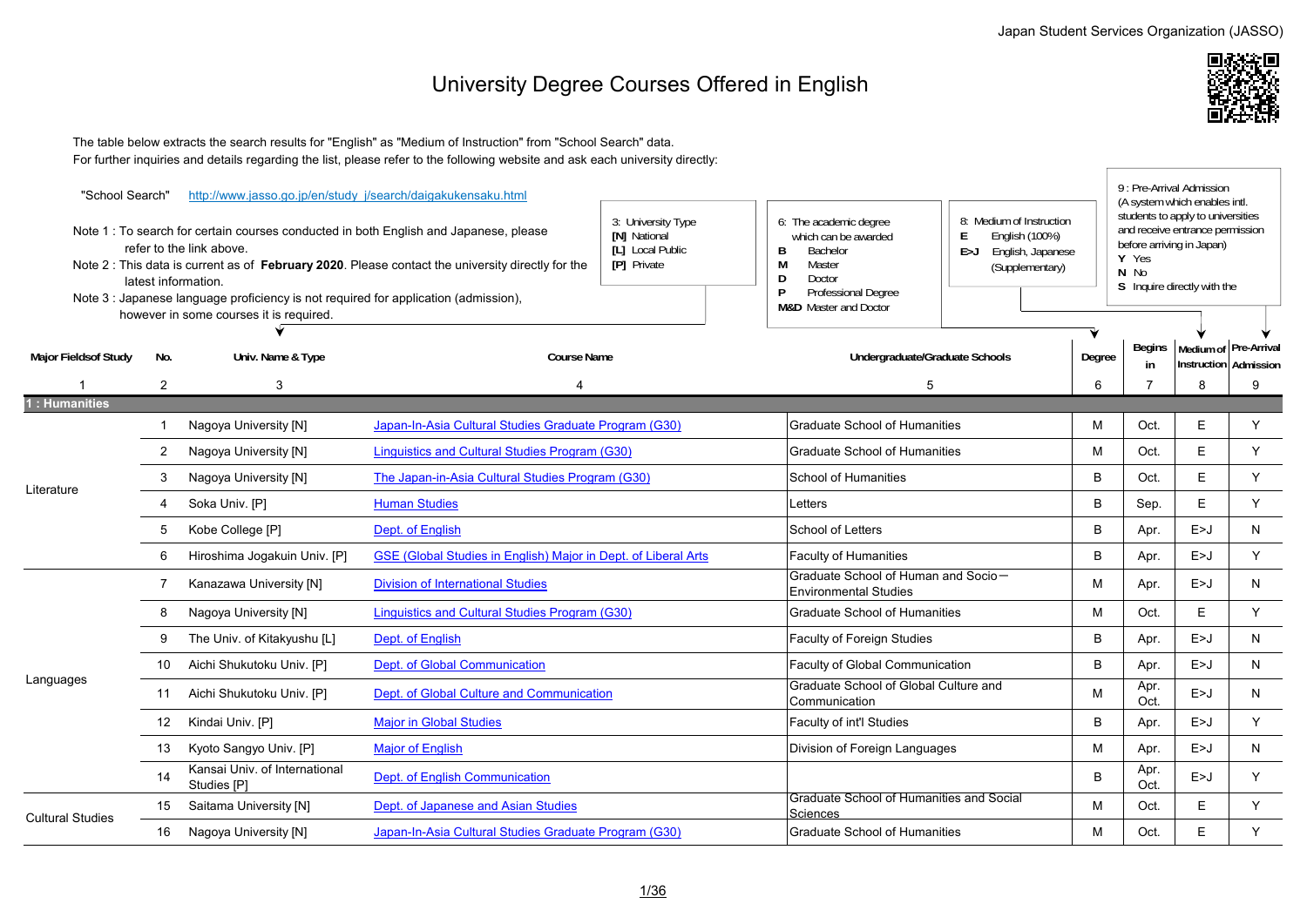|                                            | 17             | Nagoya University [N]                 | Linguistics and Cultural Studies Program (G30)                                                                              | <b>Graduate School of Humanities</b>                    | M         | Oct.         | E     | Y         |
|--------------------------------------------|----------------|---------------------------------------|-----------------------------------------------------------------------------------------------------------------------------|---------------------------------------------------------|-----------|--------------|-------|-----------|
|                                            | 18             | Nagoya University [N]                 | The Japan-in-Asia Cultural Studies Program (G30)                                                                            | School of Humanities                                    | B         | Oct.         | E     | Y         |
|                                            | 19             | <b>Tottori University [N]</b>         | <b>Joint Major of Veterinary Sciences</b>                                                                                   | Joint Graduate School of Veterinay Sciences             | D         | Apr.<br>Oct. | E     | Y         |
|                                            | 20             | Kyushu University [N]                 | International Master's/Doctoral Program in Japanese Humanities                                                              | <b>Graduate School of Humanities</b>                    | <b>MD</b> | Apr.<br>Oct. | E.    | Y         |
| <b>Cultural Studies</b>                    | 21             | International Christian Univ. [P]     | <b>Public Policy and Social Research Program</b>                                                                            | School of Arts and Sciences                             | м         | Apr.<br>Sep. | E > J | Y         |
|                                            | 22             | Waseda Univ. [P]                      | <b>English-Based Degree Program</b>                                                                                         | School of Culture, Media and Society                    | B         | Sep.         | E     | ${\sf N}$ |
|                                            | 23             | Ritsumeikan Asia Pacific Univ.<br>[P] | Dept. of Asia Pacific Studies                                                                                               | College of Asia Pacific Studies                         | B         | Apr.<br>Sep. | E     | Y         |
|                                            | 24             | Ritsumeikan Asia Pacific Univ<br>FP1  | Master's/Doctoral Program in Asia Pacific Studies                                                                           | Graduate School of Asia Pacific Studies                 | <b>MD</b> | Apr.<br>Sep. | E     | Y         |
| History •                                  | 25             | Nagoya University [N]                 | Japan-In-Asia Cultural Studies Graduate Program (G30)                                                                       | <b>Graduate School of Humanities</b>                    | M         | Oct.         | E.    | Y         |
| Geography                                  | 26             | Nagoya University [N]                 | The Japan-in-Asia Cultural Studies Program (G30)                                                                            | School of Humanities                                    | B         | Oct.         | E     | Y         |
| Philosophy<br>(Religious Studies<br>incl.) | 27             | Tokyo Christian Univ. [P]             | <b>Theological Studies Dept.</b>                                                                                            | Undergraduate School of Theology                        | B         | Aug.         | E.    | Y         |
| Psychology                                 | 28             | Nagoya University [N]                 | Dept. of Psychology and Human Development                                                                                   | Graduate School of Education and Human<br>Development   | D         | Apr.         | E > J | N         |
|                                            | 29             | Akita International Univ. [L]         | <b>English Language Teaching Practices</b>                                                                                  | Graduate School of Global Communication and<br>Language | P         | Apr.<br>Sep. | E     | Y         |
| Communication                              | 30             | Akita International Univ. [L]         | <b>Global Communication Practices</b>                                                                                       | Graduate School of Global Communication and<br>Language | P         | Apr.<br>Sep. | E     | Y         |
|                                            | 31             | International Christian Univ. [P]     | <b>Public Policy and Social Research Program</b>                                                                            | School of Arts and Sciences                             | M         | Apr.<br>Sep. | E > J | Y         |
|                                            | 32             | Waseda Univ. [P]                      | <b>Master's/Doctoral Program</b>                                                                                            | Graduate School of int'l Culture and<br>Communication   | <b>MD</b> | Apr.<br>Sep. | E     | Y         |
| Humanities                                 | 33             | <b>Okayama University [N]</b>         | <b>Socio-Cultural Sciences</b>                                                                                              | Graduate School of Humanities and Social<br>Sciences    | D         | Apr.<br>Oct. | E > J | N         |
| 2 : Social Science                         |                |                                       |                                                                                                                             |                                                         |           |              |       |           |
|                                            | $\mathbf{1}$   | Yokohama National University<br>[N]   | Doctoral Program in Transnational Law and Policy Dept. of International<br>and Business Law                                 | Graduate School of int'l Social Sciences                | D         | Oct.         | E     | Y         |
|                                            | $\overline{2}$ | Niigata University [N]                | Master's Program of Society of Law and Politics<br>Master's Program of Co-operativism in Legal, Economic and Social Affairs | Graduate School of Modern Society and Culture           | M         | Apr.<br>Oct. | E>J   | N         |
|                                            | 3              | Kanazawa University [N]               | <b>Division of Law and Politics</b>                                                                                         | Graduate School of Law                                  | M         | Apr.<br>Oct. | E     | Y         |
| Law                                        | 4              | Nagoya University [N]                 | Dept. of Combined Graduated Program in Law and Political Science                                                            | Graduate School of Law                                  | <b>MD</b> | Apr.<br>Oct. | E     | Y         |
|                                            | 5              | Nagoya University [N]                 | <b>International Development and Cooperation Study</b>                                                                      | int'l Development                                       | <b>MD</b> | Apr.         | E     | YN        |
|                                            | 6              | Nagoya University [N]                 | Social Sciences Program (G30)                                                                                               | School of Law                                           | B         | Oct.         | E     | Y         |
|                                            | 7              | Kobe University [N]                   | Dept. of International Cooperation Policy Studies                                                                           | Graduate School of int'l Cooperation Studies            | <b>MD</b> | Oct.         | E     | Y         |
|                                            | 8              | Kobe University [N]                   | Dept. of Law and Politics (GMAP in Law)                                                                                     | Graduate School of Law                                  | M         | Apr.<br>Oct. | E     | Y         |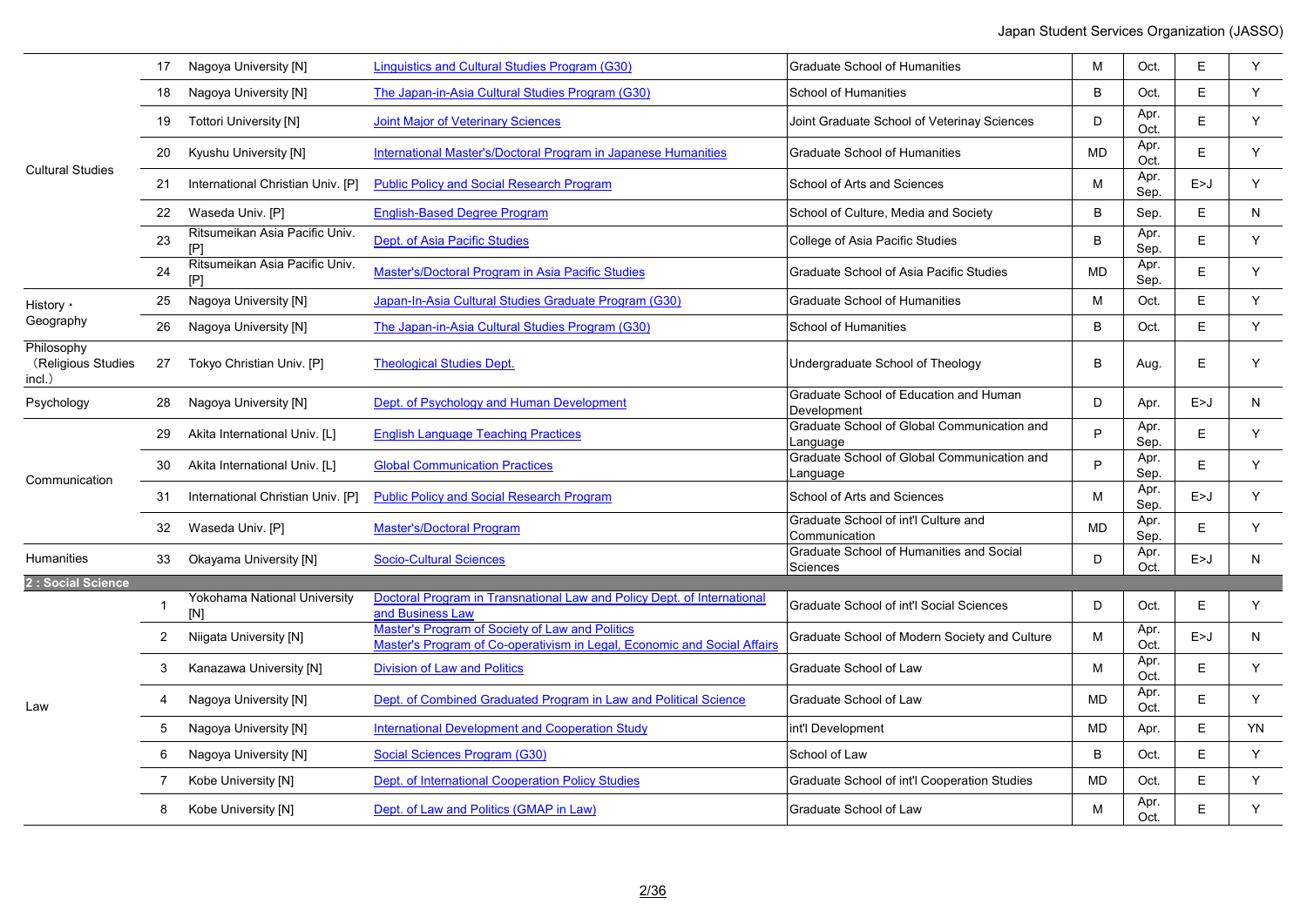|                          | 9                | Kyushu University [N]                      | Dept. of Law and Politics, International Economic & Business Law(LL.M.)                                                     | Graduate School of Law                                                              | <b>MD</b> | Oct.         | Ε     | Y         |
|--------------------------|------------------|--------------------------------------------|-----------------------------------------------------------------------------------------------------------------------------|-------------------------------------------------------------------------------------|-----------|--------------|-------|-----------|
|                          | 10               | Keio Univ. [P]                             | LL.M. in Global Legal Practice                                                                                              | Law School                                                                          | P         | Apr.<br>Sep. | E     | N.        |
| Law                      | 11               | International Christian Univ. [P]          | <b>Public Policy and Social Research Program</b>                                                                            | School of Arts and Sciences                                                         | M         | Apr.<br>Sep. | E > J | Y         |
|                          | 12 <sup>12</sup> | Waseda Univ. [P]                           | <b>Master's Program</b>                                                                                                     | Graduate School of Law                                                              | M         | Apr.         | E     | N         |
|                          | 13               | Soka Univ. [P]                             | Law                                                                                                                         | Law                                                                                 | B         | Sep.         | E     | Y         |
|                          | 14               | Niigata University [N]                     | Master's Program of Society of Law and Politics<br>Master's Program of Co-operativism in Legal, Economic and Social Affairs | Graduate School of Modern Society and Culture                                       | M         | Apr.<br>Oct. | E > J | N         |
|                          | 15               | Kanazawa University [N]                    | <b>Division of Law and Politics</b>                                                                                         | Graduate School of Law                                                              | M         | Apr.<br>Oct. | E     | Y         |
|                          | 16               | Nagoya University [N]                      | Dept. of Combined Graduated Program in Law and Political Science                                                            | Graduate School of Law                                                              | MD        | Apr.<br>Oct. | E     | Y         |
|                          | 17               | Nagoya University [N]                      | <b>International Development and Cooperation Study</b>                                                                      | int'l Development                                                                   | MD        | Apr.<br>Oct. | E     | <b>YN</b> |
|                          | 18               | Nagoya University [N]                      | Social Sciences Program (G30)                                                                                               | School of Law                                                                       | B         | Oct.         | E     | Y         |
| <b>Political Science</b> | 19               | Kobe University [N]                        | Dept. of International Cooperation Policy Studies                                                                           | Graduate School of int'l Cooperation Studies                                        | <b>MD</b> | Oct.         | E     | Y         |
|                          | 20               | Kobe University [N]                        | Dept. of Law and Politics (GMAP in Law)                                                                                     | Graduate School of Law                                                              | M         | Apr.<br>Oct. | E     | Y         |
|                          | 21               | Kyushu University [N]                      | Dept. of Law and Politics, CSPA Program                                                                                     | Graduate School of Law                                                              | M         | Oct.         | E     | Y         |
|                          | 22               | International Christian Univ. [P]          | <b>Public Policy and Social Research Program</b>                                                                            | School of Arts and Sciences                                                         | M         | Apr.<br>Sep. | E > J | Y         |
|                          | 23               | Waseda Univ. [P]                           | <b>Doctoral Program</b><br>(English-Based Degree Program)                                                                   | <b>Graduate School of Political Science</b>                                         | D         | Apr.<br>Sep. | E     | Y         |
|                          | 24               | Waseda Univ. [P]                           | <b>English-Based Degree Program</b>                                                                                         | School of Political Science and Economics                                           | B         | Sep.         | E     | N         |
|                          | 25               | Waseda Univ. [P]                           | <b>Master's Program</b><br>(English-Based Degree Program)                                                                   | <b>Graduate School of Political Science</b>                                         | M         | Sep.         | E     | Y         |
|                          | 26               | Tohoku University [N]                      | <b>Dept. of Economics And Management</b>                                                                                    | Graduate School of Economics and Management                                         | <b>MD</b> | Oct.         | E > J | Y         |
|                          | 27               | Saitama University [N]                     | Dept. of Japanese and Asian Studies, Master of Economics Program                                                            | Graduate School of Humanities and Social<br>Sciences                                | M         | Oct.         | E     | Y         |
|                          | 28               | Yokohama National University<br><b>IN1</b> | International Ph.D. Program in Economics Dept. of Economics                                                                 | Graduate School of int'l Social Sciences                                            | <b>MD</b> | Oct.         | E     | Y         |
|                          | 29               | University of Tsukuba [N]                  | Master's/Doctoral Program in Life Science Innovation                                                                        | Graduate School of Science and Technology<br>Graduate School of Comprehensive Human | <b>MD</b> | Apr.<br>Oct. | E     | Y         |
|                          | 30               | The University of Tokyo [N]                | Economics (UTIPE)                                                                                                           | <b>Graduate School of Economics</b>                                                 | <b>MD</b> | Apr.<br>Sep. | E     | Y         |
| Economics                | 31               | Kanazawa University [N]                    | <b>Division of Economics</b>                                                                                                | Graduate School of Human and Socio-<br><b>Environmental Studies</b>                 | м         | Oct.         | E     | N         |
|                          | 32               | Nagoya University [N]                      | Graduate Program in Economics and Business Administration (G30)                                                             | <b>Graduate School of Economics</b>                                                 | M         | Oct.         | E     | Y         |
|                          | 33               | Nagoya University [N]                      | <b>International Development and Cooperation Study</b>                                                                      | int'l Development                                                                   | <b>MD</b> | Apr.<br>Oct. | E     | YN        |
|                          | 34               | Nagoya University [N]                      | Social Sciences Program (G30)                                                                                               | <b>School of Economics</b>                                                          | $\sf B$   | Oct.         | E     | Y         |
|                          | 35               | Kyoto University [N]                       | International Graduate Program for East Asia Sustainable Economic<br><b>Development Studies</b>                             | <b>Graduate School of Economics</b>                                                 | MD        | Oct.         | E     | Y         |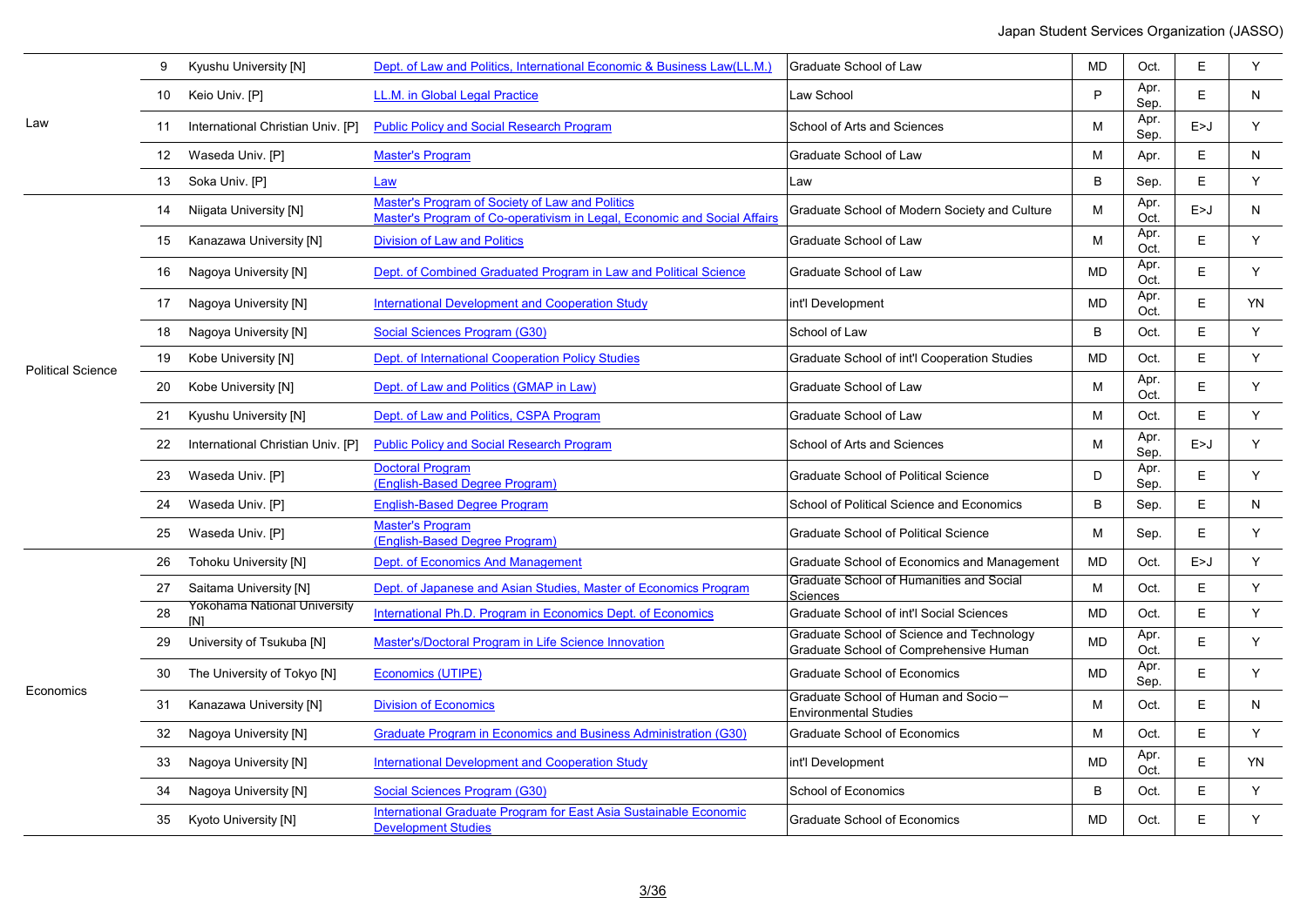|                                                                                  | 36 | Kobe University [N]               | Dept. of Economic Development and Policies                                                            | Graduate School of int'l Cooperation Studies      | <b>MD</b> | Oct.         | E     | Y  |
|----------------------------------------------------------------------------------|----|-----------------------------------|-------------------------------------------------------------------------------------------------------|---------------------------------------------------|-----------|--------------|-------|----|
|                                                                                  | 37 | Yamaguchi University [N]          | <b>Public Administration</b>                                                                          | <b>Graduate School of Economics</b>               | M         | Apr.<br>Oct. | E     | N  |
|                                                                                  | 38 | Kyushu University [N]             | International Program in Financial and Business Economics, Dept. of<br><b>Economic Engineering</b>    | <b>Graduate School of Economics</b>               | MD        | Oct.         | Е     | Y  |
|                                                                                  | 39 | Kyushu University [N]             | International Program in Management and Accounting. Dept. of Economic<br><b>Systems</b>               | <b>Graduate School of Economics</b>               | <b>MD</b> | Oct.         | E     | Y  |
|                                                                                  | 40 | Kyushu University [N]             | International Program in Public Economics, Dept. of Economic Engineering                              | <b>Graduate School of Economics</b>               | <b>MD</b> | Oct.         | E     | Y  |
|                                                                                  | 41 | Univ. of Hyogo [L]                | <b>Global Business Course</b>                                                                         | School of Economics and Management                | B         | Sep.         | E     | Y  |
|                                                                                  | 42 | The Univ. of Kitakyushu [L]       | Ph.D. Program in Social System Studies (Program for International<br><b>Development Policy)</b>       | The Graduate School of Social System Studies      | D         | Apr.<br>Oct. | E > J | N  |
|                                                                                  | 43 | Tokyo International Univ. [P]     | <b>English Track Master's/Doctoral Degree</b>                                                         | <b>Graduate School of Economics</b>               | <b>MD</b> | Apr.<br>Sep. | E     | Y  |
|                                                                                  | 44 | Tokyo International Univ. [P]     | <b>English Track Program Business Economics</b>                                                       | School of Economics                               | B         | Apr.<br>Sep. | E     | Y  |
|                                                                                  | 45 | Tokyo International Univ. [P]     | <b>English Track Program</b><br><b>Digital Business and Innovation</b>                                | School of Economics                               | B         | Apr.<br>Sep. | E     | Y  |
| Economics                                                                        | 46 | International Univ. of Japan [P]  | <b>Economics Cluster</b>                                                                              | Graduate School Of int'l Relations                | D         | Sep.         | E     | Y  |
|                                                                                  | 47 | International Univ. of Japan [P]  | <b>International Development Program</b>                                                              | <b>Graduate School Of int'l Relations</b>         | м         | Sep.         | E     | Y  |
|                                                                                  | 48 | International Univ. of Japan [P]  | Japan-Global Development Program                                                                      | Graduate School Of int'l Relations                | М         | Sep.         | Е     | Y  |
|                                                                                  | 49 | Keio Univ. [P]                    | Dept. of Economics                                                                                    | Faculty of Economics                              | B         | Sep.         | E     | Y  |
|                                                                                  | 50 | International Christian Univ. [P] | <b>Public Policy and Social Research Program</b>                                                      | School of Arts and Sciences                       | м         | Apr.<br>Sep. | E>J   | Υ  |
|                                                                                  |    | 51 Toyo Univ. [P]                 | <b>Course of Global Innovation Studies</b>                                                            | Graduate School of Global and Regional Studies    | М         | Apr.<br>Sep. | E     | N  |
|                                                                                  | 52 | Hosei Univ. [P]                   | Dept. of Economics                                                                                    | <b>Faculty of Economics</b>                       | B         | Sep.         | E     | Y  |
|                                                                                  | 53 | Waseda Univ. [P]                  | Doctoral Program (English-Based Degree Program)                                                       | <b>Graduate School of Economics</b>               | D         | Apr.<br>Sep. | E     | YN |
|                                                                                  | 54 | Waseda Univ. [P]                  | <b>English-Based Degree Program</b>                                                                   | School of Political Science and Economics         | B         | Sep.         | E     | N  |
|                                                                                  | 55 | Waseda Univ. [P]                  | Master's Program (English-Based Degree Program)                                                       | <b>Graduate School of Economics</b>               | М         | Sep.         | E     | Y  |
|                                                                                  | 56 | Soka Univ. [P]                    | <b>Economics</b>                                                                                      | Economics                                         | <b>BM</b> | Sep.         | E     | Y  |
|                                                                                  | 57 | Ritsumeikan Univ. [P]             | <b>Master's/Doctoral Program</b>                                                                      | <b>Graduate School of Economics</b>               | <b>MD</b> | Sep.         | E     | Y  |
|                                                                                  | 58 | Hitotsubashi University [N]       | Researcher Training Course, School of Business Administration (SBA)                                   | Hitotsubashi University Business School (HUB)     | D         | Apr.         | E > J | N  |
| Commercial<br>Science(Trading<br>Accounting,<br>Distribution,<br>Business incl.) | 59 | Kobe University [N]               | <b>GMAP in Management (SESAMI) program/Phd program, Graduate School</b><br>of Business Administration | <b>Graduate School of Business Administration</b> | MD        | Apr.<br>Oct. | E     | Y  |
|                                                                                  | 60 | Tokyo International Univ. [P]     | <b>English Track Master's/Doctoral Degree</b>                                                         | Graduate School of Business and Commerce          | <b>MD</b> | Apr.<br>Sep. | E.    | Y  |
|                                                                                  | 61 | International Christian Univ. [P] | <b>Public Policy and Social Research Program</b>                                                      | School of Arts and Sciences                       | M         | Apr.<br>Sep. | E>J   | Y  |
|                                                                                  | 62 | Waseda Univ. [P]                  | Doctoral Program (English-Based Degree Program)                                                       | <b>Graduate School of Commerce</b>                | D         | Apr.<br>Sep. | E     | N  |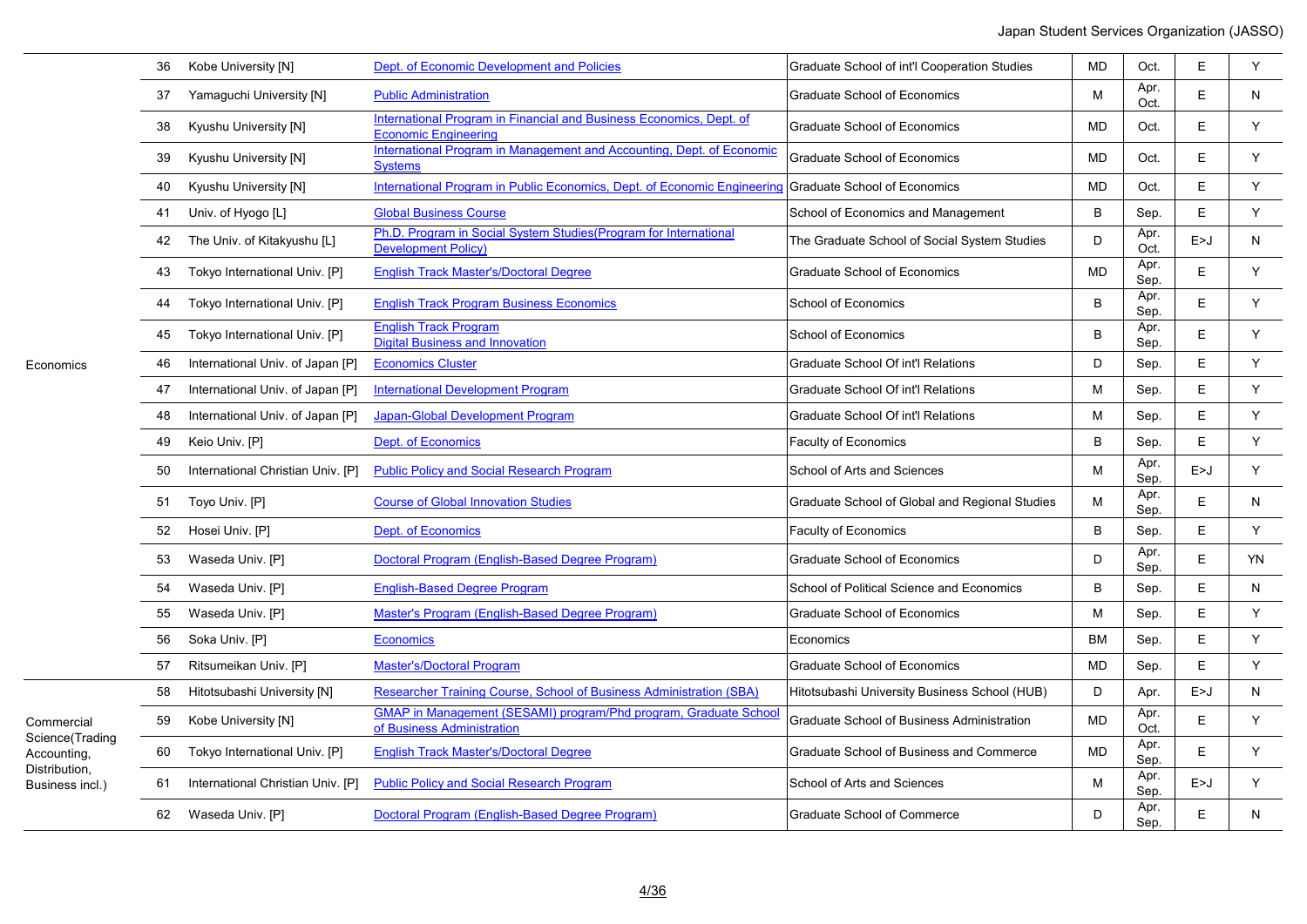| Commercial<br>Science(Trading    | 63 | Waseda Univ. [P]                                    | <b>MSc in Finance Program</b>                                                                  | Waseda Business School                                               | P  | Sep.         | Е     | Y  |
|----------------------------------|----|-----------------------------------------------------|------------------------------------------------------------------------------------------------|----------------------------------------------------------------------|----|--------------|-------|----|
| Accounting,                      | 64 | Musashino Univ. [P]                                 | <b>Dept. of Global Business</b>                                                                | Faculty of Global Studies                                            | B  | Apr.         | E     | Y  |
| Distribution.<br>Business incl.) | 65 | Ritsumeikan Asia Pacific Univ.                      | Dept. of International Management                                                              | College of int'l Management                                          | B  | Apr.<br>Sep. | E     | Y  |
| Tourism                          | 66 | Nagoya University [N]                               | <b>International Development and Cooperation Study</b>                                         | int'l Development                                                    | D  | Apr.<br>Oct. | E     | YN |
|                                  | 67 | Wakayama University [N]                             | <b>Department of Tourism</b>                                                                   | Faculty of Tourism                                                   | B  | Apr.         | E > J | N  |
|                                  | 68 | <b>Tohoku University [N]</b>                        | Dept. of Economics And Management                                                              | Graduate School of Economics and Management                          | MD | Oct.         | E > J | Y  |
|                                  | 69 | Saitama University [N]                              | Dept. of Japanese and Asian Studies, Master of Economics Program                               | Graduate School of Humanities and Social<br>Sciences                 | M  | Oct.         | E     | Y  |
|                                  | 70 | Yokohama National University<br><b>IN1</b>          | Doctoral Program in Japanese Management Dept. of Business<br><b>Administration</b>             | Graduate School of int'l Social Sciences                             | D  | Oct.         | E     | Y  |
|                                  | 71 | The University of Tokyo [N]                         | Dept. of Technology Management for Innovation                                                  | Graduate School of Engineering (Master's Global<br>30 (G30) Program) | M  | Sep.         | E > J | Y  |
|                                  | 72 | Hitotsubashi University [N]                         | School of International Corporate Strategy (Hitotsubashi ICS, DBA<br>program)                  | Hitotsubashi University Business School (HUB)                        | D  | Sep.         | Ε     | N  |
|                                  | 73 | Nagoya University [N]                               | <b>International Development and Cooperation Study</b>                                         | int'l Development                                                    | MD | Apr.<br>Oct. | Е     | YN |
|                                  | 74 | Kobe University [N]                                 | GMAP in Management (SESAMI) program/Phd program, Graduate School<br>of Business Administration | Graduate School of Business Administration                           | MD | Apr.<br>Oct. | Е     | Y  |
|                                  | 75 | International Univ. of Japan [P]                    | Japan-Global Development Program                                                               | <b>Graduate School Of int'l Relations</b>                            | M  | Sep.         | E     | Y  |
|                                  | 76 | International Univ. of Japan [P]                    | <b>Public Management and Policy Analysis Program</b>                                           | Graduate School Of int'l Relations                                   | M  | Sep.         | Е     | Y  |
|                                  | 77 | International Univ. of Japan [P]                    | <b>Public Management Cluster</b>                                                               | Graduate School Of int'l Relations                                   | D  | Sep.         | E     | Y  |
| Management                       | 78 | International Christian Univ. [P]                   | <b>Public Policy and Social Research Program</b>                                               | School of Arts and Sciences                                          | M  | Apr.<br>Sep. | E > J | Y  |
|                                  | 79 | Sophia Univ. [P]                                    | <b>Master's/Doctoral Program in Global Studies</b>                                             | <b>Graduate School of Global Studies</b>                             | MD | Apr.<br>Sep. | E.    | Y  |
|                                  | 80 | Chuo Univ. [P]                                      | <b>Department of Global Management</b>                                                         | <b>Faculty of Global Management</b>                                  | B  | Apr.<br>Sep. | E > J | Y  |
|                                  | 81 | Hosei Univ. [P]                                     | Dept. of Business Administration                                                               | <b>Faculty of Business Administration</b>                            | B  | Sep.         | E     | Y  |
|                                  | 82 | Hosei Univ. [P]                                     | <b>Major in Innovation Management</b>                                                          | <b>Business School of Innovation Management</b>                      | P  | Sep.         | E     | Y  |
|                                  | 83 | Rikkyo Univ. [P]                                    | <b>Business</b>                                                                                | <b>Graduate School of Business</b>                                   | M  | Sep.         | Е     | Y  |
|                                  | 84 | Soka Univ. [P]                                      | <b>Business Administration</b>                                                                 | <b>Business Administration</b>                                       | B  | Sep.         | E     | Y  |
|                                  | 85 | Nagoya Univ. of Commerce and<br><b>Business [P]</b> | Dept. of Management                                                                            | Faculty of Management                                                | B  | Apr.<br>Sep. | E     | Y  |
|                                  | 86 | Nagoya Univ. of Commerce and<br><b>Business</b> [P] | <b>Global Leader Program</b>                                                                   | Graduate Study of Management                                         | M  | Apr.<br>Sep. | E.    | Y  |
|                                  | 87 | Kwansei Gakuin Univ. [P]                            | <b>Graduate Department of Advanced Management</b>                                              | Institute of Business and Accounting                                 | D  | Apr.<br>Sep. | Е     | Y  |
|                                  | 88 | Ritsumeikan Asia Pacific Univ.<br>P]                | Dept. of International Management                                                              | College of int'l Management                                          | B  | Apr.<br>Sep. | Е     | Y  |

÷.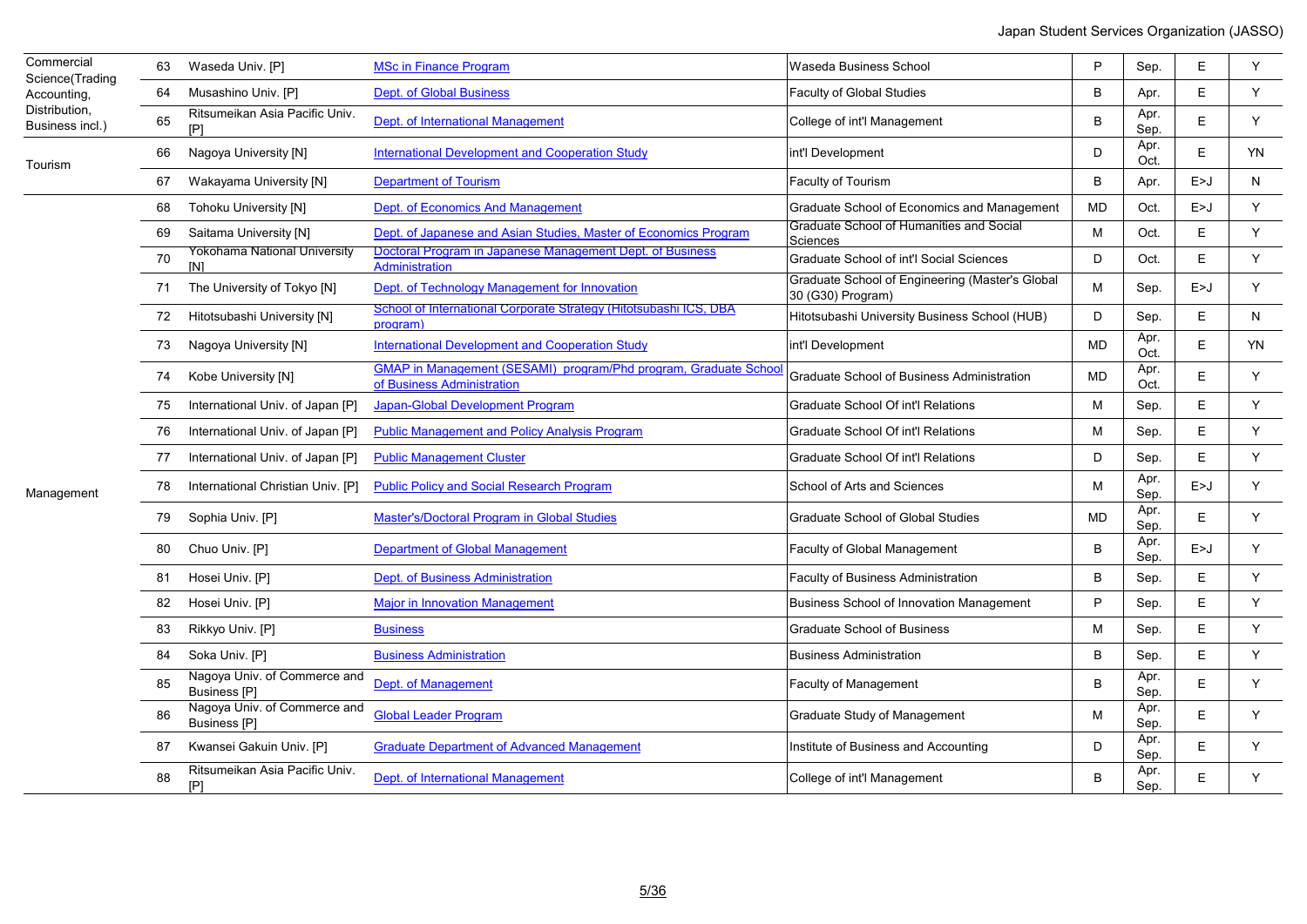|                        | 89             | Hitotsubashi University [N]                        | School of International Corporate Strategy (Hitotsubashi ICS, MBA/EMBA<br>program)                                        | Hitotsubashi University Business School (HUB)        | P         | Sep.         | E.    | Y  |
|------------------------|----------------|----------------------------------------------------|---------------------------------------------------------------------------------------------------------------------------|------------------------------------------------------|-----------|--------------|-------|----|
|                        | 90             | Kyoto University [N]                               | International Program (International Business Administration Program.<br><b>International Project Managemant Program)</b> | Graduate School of Management                        | P         | Apr.         | E.    | Y  |
|                        | 91             | Kyoto University [N]                               | Kyoto Cornell International Collaborative Degree Opportunity                                                              | Graduate School of Management                        | P         | Apr.         | E     | Y. |
|                        | 92             | International Univ. of Japan [P]                   | 1Year MBA Program                                                                                                         | Graduate School of int'l Management                  | M         | Sep.         | E     | Y  |
|                        | 93             | International Univ. of Japan [P]                   | Japan-Global Development Program                                                                                          | Graduate School of int'l Management                  | M         | Sep.         | E     | Y  |
|                        | 94             | International Univ. of Japan [P]                   | <b>MBA Program</b>                                                                                                        | Graduate School of int'l Management                  | M         | Sep.         | E     | Y  |
| <b>MBA</b>             | 95             | Rikkyo Univ. [P]                                   | <b>International Business</b>                                                                                             | <b>Graduate School of Business</b>                   | M         | Sep.         | E     | Y  |
|                        | 96             | Waseda Univ. [P]                                   | International MBA Program (English-Based Degree Program)                                                                  | Waseda Business School                               | P         | Sep.         | E     | Y  |
|                        | 97             | Waseda Univ. [P]                                   | <b>Waseda-Nangyang Double MBA Program</b>                                                                                 | Waseda Business School                               | P         | Jul.         | E     | Y  |
|                        | 98             | Graduate School of<br>Management, GLOBIS Univ. [P] | <b>Full-time MBA Program</b>                                                                                              | Graduate School of Management                        | P         | Sep.         | E     | Y. |
|                        | 99             | Doshisha Univ. [P]                                 | <b>Global MBA Master's Degree Program, Global Business and Management</b><br><b>Studies</b>                               | <b>Graduate School of Business</b>                   | M         | Sep.         | E     | Y  |
|                        |                | 100 Kwansei Gakuin Univ. [P]                       | <b>Business School, International Management Course</b>                                                                   | Institute of Business and Accounting                 | P         | Apr.<br>Sep. | E     | Y. |
|                        |                | 101 Nagoya University [N]                          | <b>International Development and Cooperation Study</b>                                                                    | int'l Development                                    | <b>MD</b> | Apr.<br>Oct. | E     | Y  |
| Sociology              |                | 102 International Christian Univ. [P]              | <b>Public Policy and Social Research Program</b>                                                                          | School of Arts and Sciences                          | M         | Apr.<br>Sep. | E>J   | Y  |
|                        |                | 103 Waseda Univ. [P]                               | <b>English-Based Degree Program</b>                                                                                       | <b>School of Social Sciences</b>                     | B         | Sep.         | E     | Y  |
| Broadcasting,<br>Media | 104            | International Christian Univ. [P]                  | <b>Public Policy and Social Research Program</b>                                                                          | School of Arts and Sciences                          | M         | Apr.<br>Sep. | E>J   | Y. |
|                        | 105            | University of Tsukuba [N]                          | Doctoral Program in Human Biology, Degree Programs in Comprehensive<br><b>Human Sciences</b>                              | Graduate School of Comprehensive Human<br>Sciences   | D         | Apr.         | E     | Y  |
|                        | 106            | Kobe University [N]                                | Dept. of Regional Cooperation Policy Studies                                                                              | Graduate School of int'l Cooperation Studies         | <b>MD</b> | Oct.         | E     | Y  |
|                        |                | 107 Okayama University [N]                         | <b>Socio-Cultural Sciences</b>                                                                                            | Graduate School of Humanities and Social<br>Sciences | D         | Apr.<br>Oct. | E>J   | Y  |
| Social Science         | 108            | Ritsumeikan Asia Pacific Univ.                     | Dept. of Asia Pacific Studies                                                                                             | College of Asia Pacific Studies                      | B         | Apr.<br>Sep. | E     | Y  |
|                        | 109            | Ritsumeikan Asia Pacific Univ.                     | Master's/Doctoral Program in Asia Pacific Studies                                                                         | Graduate School of Asia Pacific Studies              | <b>MD</b> | Apr.<br>Sep. | E     | Y  |
|                        | 110            | Ritsumeikan Asia Pacific Univ.<br>[P]              | Master's Program in Management (MBA)                                                                                      | Graduate School of Management                        | M         | Apr.<br>Sep. | E     | Y  |
| 3 : Education          |                |                                                    |                                                                                                                           |                                                      |           |              |       |    |
|                        | 1              | Nagoya University [N]                              | <b>International Development and Cooperation Study</b>                                                                    | int'l Development                                    | D         | Apr.<br>Oct. | E     | Y  |
| Education (Teacher     | $\overline{2}$ | Kobe University [N]                                | Dept. of Regional Cooperation Policy Studies                                                                              | Graduate School of int'l Cooperation Studies         | <b>MD</b> | Oct.         | E     | Y. |
| Training incl.)        | 3              | Takushoku Univ. [P]                                | <b>English Education Course</b>                                                                                           | Graduate School of Language Education                | M         | Apr.         | E > J | Y. |
|                        | 4              | Soka Univ. [P]                                     | International Language Education (English Language Education)                                                             | <b>Graduate School of Letters</b>                    | M         | Apr.<br>Sep. | E     | Y  |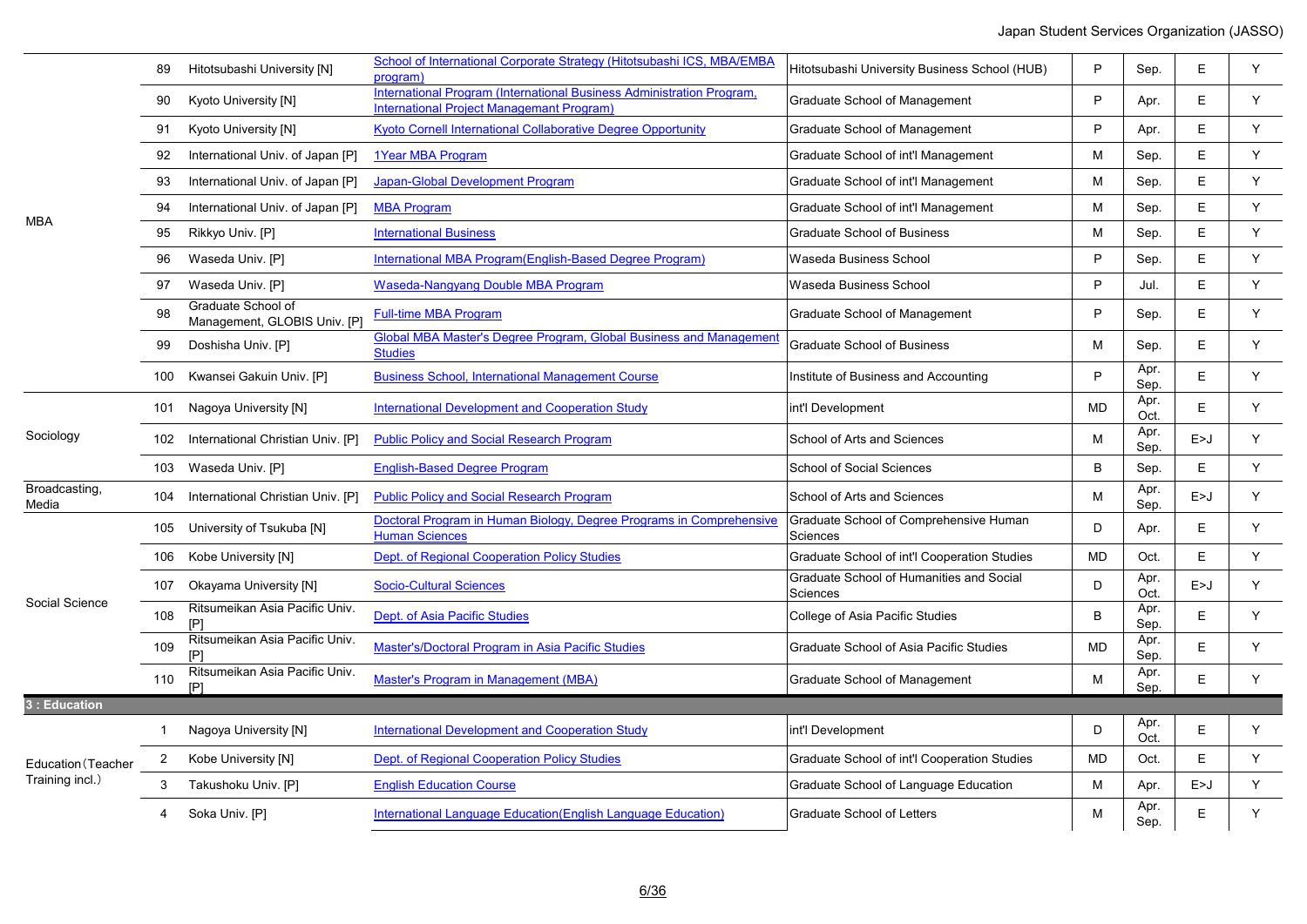| 4 : Natural Science                 |                  |                                                           |                                                                                                                        |                                                                           |           |              |       |   |
|-------------------------------------|------------------|-----------------------------------------------------------|------------------------------------------------------------------------------------------------------------------------|---------------------------------------------------------------------------|-----------|--------------|-------|---|
|                                     | -1               | <b>Tohoku University [N]</b>                              | <b>Dept. of Mathematics</b>                                                                                            | <b>Graduate School of Science</b>                                         | <b>MD</b> | Oct.         | E     | Y |
|                                     | $\overline{2}$   | <b>Gunma University [N]</b>                               | Domain of Electronics and Informatics, Mathematics and Physics                                                         | Graduate School of Science and Technology                                 | D         | Apr.<br>Oct. | E > J | Y |
|                                     | $\mathbf{3}$     | Yokohama National University<br>[N]                       | Dept. of Mathematics, Physics, Electrical Engineering and Computer<br>Science, Specialization in Mathematical Sciences | Graduate School of Engineering Science                                    | <b>MD</b> | Apr.<br>Oct. | E > J | Y |
|                                     | 4                | University of Tsukuba [N]                                 | Doctoral Program in Human Biology, Degree Programs in Comprehensive<br><b>Human Sciences</b>                           | Graduate School of Comprehensive Human<br>Sciences                        | D         | Apr.         | E     | Y |
|                                     | 5                | The Graduate University for<br>Advanced Studies, SOKENDAI | Dept. of Informatics                                                                                                   | School of Multidisciplinary Sciences                                      | D         | Apr.         | E     | Y |
|                                     | 6                | The Graduate University for<br>Advanced Studies, SOKENDAI | <b>Dept. of Statistical Science</b>                                                                                    | School of Multidisciplinary Sciences                                      | D         | Apr.<br>Oct. | E     | Y |
|                                     | $\overline{7}$   | Tokyo Institute of Technology [N] Dept. of Mathematics    |                                                                                                                        | School of Science                                                         | D         | Apr.<br>Sep. | E     | Y |
|                                     | 8                | Shizuoka University [N]                                   | Dept. of Informatics(Asia Bridge Program)                                                                              | Graduate School of Integrated Science and<br>Technology                   | M         | Oct.         | E     | Y |
|                                     | 9                | Shizuoka University [N]                                   | Dept. of Science Mathematics Course (Asia Bridge Program)                                                              | Graduate School of Integrated Science and<br>Technology                   | м         | Oct.         | E     | Y |
|                                     | 10               | Nagoya University [N]                                     | Physics and Mathematics Graduate Program (G30)                                                                         | <b>Graduate School of Mathematics</b>                                     | <b>MD</b> | Oct.         | E     | Y |
| Mathematical,                       | 11               | Osaka University [N]                                      | <b>Pure and Applied Mathematics</b>                                                                                    | Graduate School of Information Science and<br>Technology                  | D         | Apr.<br>Oct. | E     | Y |
|                                     | 12 <sup>12</sup> | Kobe University [N]                                       | <b>Dept. of Mathematics</b>                                                                                            | <b>Graduate School of Science</b>                                         | M         | Apr.         | E     | Y |
| Information<br>Sciences, Statistics | 13               | Shimane University [N]                                    | <b>Mathematics Course</b>                                                                                              | Graduate School of Natural Science and<br>Technology                      | M         | Apr.<br>Oct. | E     | Y |
|                                     | 14               | Okayama University [N]                                    | <b>Environmental Science</b>                                                                                           | Graduate School of Environmental and Life<br>Science                      | D         | Apr.<br>Oct. | E > J | Y |
|                                     | 15               | Okayama University [N]                                    | <b>Mathematics and Physics</b>                                                                                         | Graduate School of Natural Science and<br>Technology                      | D         | Apr.<br>Oct. | E > J | Y |
|                                     | 16               | Hiroshima University [N]                                  | <b>Mathematics Program</b>                                                                                             | Graduate School of Advanced Science and<br>Engineering                    | <b>MD</b> | Apr.<br>Oct. | E     | Y |
|                                     | 17               | Ehime University [N]                                      | Mathematical Sciences Course, Division of Mathematics, Physics, and<br><b>Earth Sciences</b>                           | Graduate School of Science and Engineering                                | <b>MD</b> | Apr.<br>Sep. | E > J | Y |
|                                     | 18               | Kyushu University [N]                                     | <b>Dept. of Mathematics</b>                                                                                            | <b>Graduate School of Mathematics</b>                                     | <b>MD</b> | Oct.         | E     | Y |
|                                     | 19               | International Christian Univ. [P]                         | <b>Natural Sciences</b>                                                                                                | School of Arts and Sciences                                               | M         | Apr.<br>Sep. | E > J | Y |
|                                     | 20               | Shibaura Institute of Technology<br>[P]                   | <b>Master's/Doctor's Program</b>                                                                                       | Graduate School of Engineering and Science                                | <b>MD</b> | Apr.<br>Oct. | E     | Y |
|                                     | 21               | Hosei Univ. [P]                                           | Institute of Integrated Science and Technology(IIST)<br><b>Major in Computer and Information Sciences</b>              | Graduate School of Computer and Information<br>Sciences                   | <b>MD</b> | Sep.         | E     | Y |
|                                     | 22               | Hosei Univ. [P]                                           | <b>Major in Computer and Information Sciences</b>                                                                      | Graduate School of Computer and Information<br>Sciences                   | <b>MD</b> | Apr.<br>Sep. | E     | Y |
|                                     | 23               | Meiji Univ. [P]                                           | <b>Frontier Media Science Program</b>                                                                                  | Graduate School of Advanced Mathematical                                  | D         | Apr.         | E     | Y |
|                                     | 24               | Meiji Univ. [P]                                           | <b>Mathematical Sciences Program</b>                                                                                   | <u> Sciences</u><br> Graduate School of Advanced Mathematical<br>Sciences | D         | Apr.         | E     | Y |
|                                     | 25               | Waseda Univ. [P]                                          | Master's/Doctoral Program (English-Based Degree Program)                                                               | Graduate School of Fundamental Science and<br>Engineering                 | <b>MD</b> | Apr.<br>Sep. | E     | Y |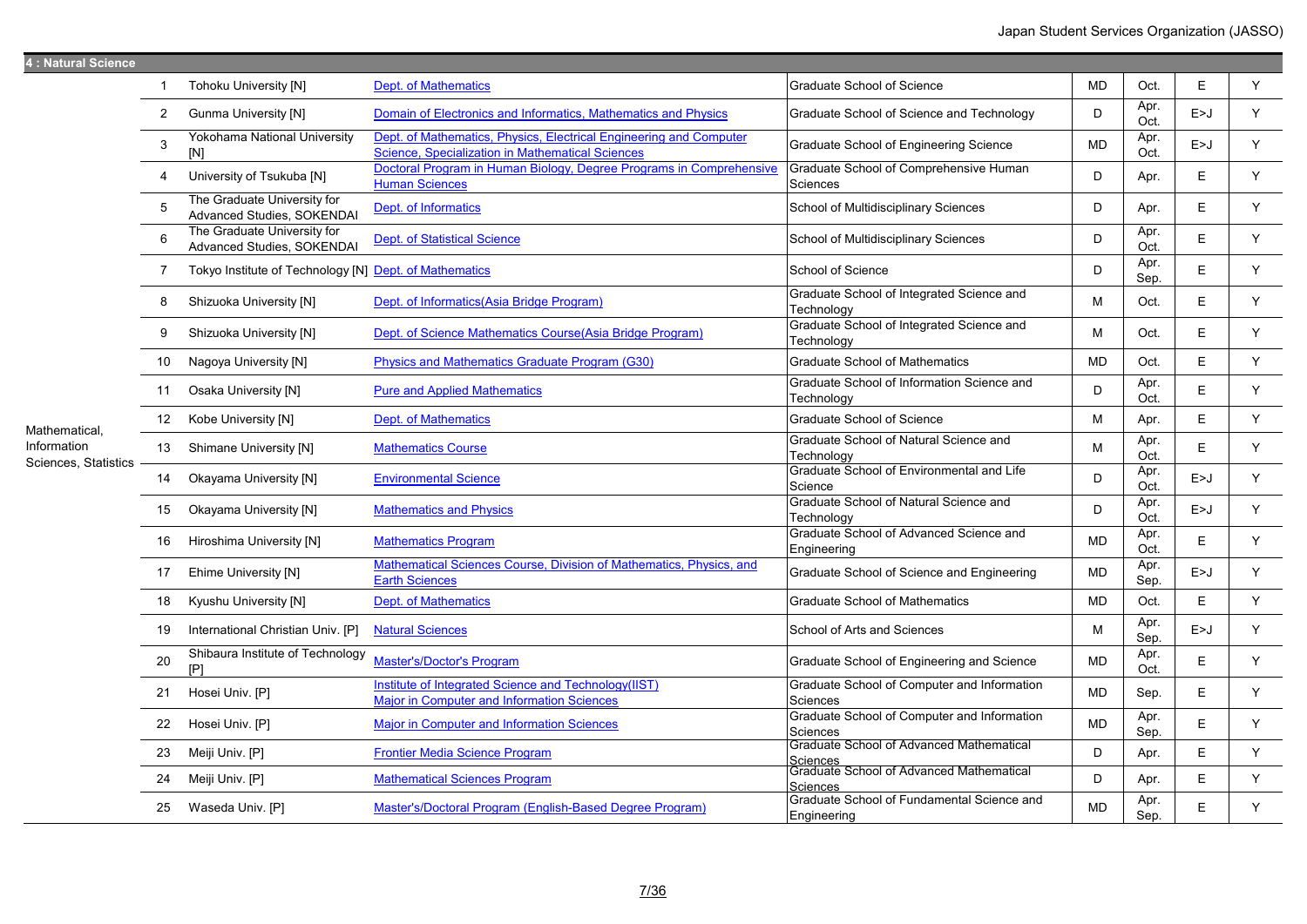| Mathematical,<br>Information | 26 | Waseda Univ. [P]                                          | <b>English-Based Degree Program</b>                                                                             | School of Fundamental Science and Engineering                                      | B         | Sep.         | Е     | Y |
|------------------------------|----|-----------------------------------------------------------|-----------------------------------------------------------------------------------------------------------------|------------------------------------------------------------------------------------|-----------|--------------|-------|---|
| Sciences, Statistics         | 27 | Ritsumeikan Univ. [P]                                     | <b>Advanced Mathematics and Physics -Mathematics Course</b>                                                     | Graduate School of Science & Engineering,<br>Doctoral Program September Enrollment | MD        | Sep.         | E     | Y |
|                              | 28 | <b>Tohoku University [N]</b>                              | Dept. of Astronomy                                                                                              | Graduate School of Science                                                         | MD        | Oct.         | E     | Y |
|                              | 29 | <b>Tohoku University [N]</b>                              | <b>Dept. of Geophysics</b>                                                                                      | <b>Graduate School of Science</b>                                                  | <b>MD</b> | Oct.         | E     | Y |
|                              | 30 | <b>Tohoku University [N]</b>                              | Dept. of Physics                                                                                                | Graduate School of Science                                                         | MD        | Oct.         | E.    | Y |
|                              | 31 | Yokohama National University<br>[N]                       | Dept. of Mathematics, Physics, Electrical Engineering and Computer<br><b>Science, Specialization in Physics</b> | Graduate School of Engineering Science                                             | MD        | Apr.<br>Oct. | E>J   | Y |
|                              | 32 | The Graduate University for<br>Advanced Studies, SOKENDAI | <b>Dept. of Accelerator Science</b>                                                                             | School of High Energy Accelerator Science                                          | D         | Oct.         | E.    | Y |
|                              | 33 | The Graduate University for<br>Advanced Studies, SOKENDAI | <b>Dept. of Astronomical Science</b>                                                                            | School of Physical Sciences                                                        | D         | Apr.<br>Oct. | E     | Y |
|                              | 34 | The Graduate University for<br>Advanced Studies, SOKENDAI | <b>Dept. of Functional Molecular Science</b>                                                                    | <b>School of Physical Sciences</b>                                                 | D         | Apr.<br>Oct. | E.    | Y |
|                              | 35 | The Graduate University for<br>Advanced Studies, SOKENDAI | <b>Dept. of Fusion Science</b>                                                                                  | School of Physical Sciences                                                        | D         | Apr.<br>Oct. | E     | Y |
|                              | 36 | The Graduate University for<br>Advanced Studies, SOKENDAI | Dept. of Materials Structure Science                                                                            | School of High Energy Accelerator Science                                          | D         | Oct.         | E.    | Y |
|                              | 37 | The Graduate University for<br>Advanced Studies, SOKENDAI | Dept. of Particle and Nuclear Physics                                                                           | School of High Energy Accelerator Science                                          | D         | Oct.         | E     | Y |
|                              | 38 | The Graduate University for<br>Advanced Studies, SOKENDAI | Dept. of Space and Astronautical Science                                                                        | School of Physical Sciences                                                        | D         | Oct.         | E     | Y |
| Physics                      | 39 | The Graduate University for<br>Advanced Studies, SOKENDAI | Dept. of Structural Molecular Science                                                                           | School of Physical Sciences                                                        | D         | Apr.<br>Oct. | E     | Y |
| (Astronomy incl.)            | 40 | Tokyo Institute of Technology [N] Dept. of Physics        |                                                                                                                 | School of Science                                                                  | <b>MD</b> | Apr.<br>Sep. | E     | Y |
|                              | 41 | Shizuoka University [N]                                   | Dept. of Science Physics Course (Asia Bridge Program)                                                           | Graduate School of Integrated Science and<br>Technology                            | M         | Oct.         | E     | Y |
|                              | 42 | Nagoya University [N]                                     | <b>Fundamental and Applied Physics Program (G30)</b>                                                            | School of Science                                                                  | B         | Oct.         | E     | Y |
|                              | 43 | Nagoya University [N]                                     | Physics and Mathematics Graduate Program (G30)                                                                  | <b>Graduate School of Science</b>                                                  | <b>MD</b> | Oct.         | E     | Y |
|                              | 44 | Osaka University [N]                                      | <b>International Physics Course</b>                                                                             | Graduate School of Science                                                         | <b>MD</b> | Apr.<br>Oct. | E     | Y |
|                              | 45 | Kobe University [N]                                       | Dept. of Physics                                                                                                | <b>Graduate School of Science</b>                                                  | M         | Apr.         | E     | Y |
|                              | 46 | Shimane University [N]                                    | <b>Physics and Materials Science Course</b>                                                                     | Graduate School of Natural Science and<br>Technology                               | M         | Apr.<br>Oct. | E     | Y |
|                              | 47 | Okayama University [N]                                    | <b>Mathematics and Physics</b>                                                                                  | Graduate School of Natural Science and<br>Technology                               | D         | Apr.<br>Oct. | E > J | Y |
|                              | 48 | Hiroshima University [N]                                  | <b>Physics Program</b>                                                                                          | Graduate School of Advanced Science and<br>Engineering                             | <b>MD</b> | Apr.<br>Oct. | E     | Y |
|                              | 49 | Hiroshima University [N]                                  | <b>Quantum Matter Program</b>                                                                                   | Graduate School of Advanced Science and<br>Engineering                             | <b>MD</b> | Apr.<br>Oct. | E     | Y |
|                              | 50 | Ehime University [N]                                      | Physics Course, Division of Mathematics, Physics, and Earth Sciences                                            | Graduate School of Science and Engineering                                         | <b>MD</b> | Apr.<br>Sep. | E > J | Y |
|                              |    | 51 Kyushu University [N]                                  | Dept. of Advanced Energy Engineering Science                                                                    | Interdisciplinary Graduate School of Engineering<br>Sciences                       | D         | Oct.         | E > J | Y |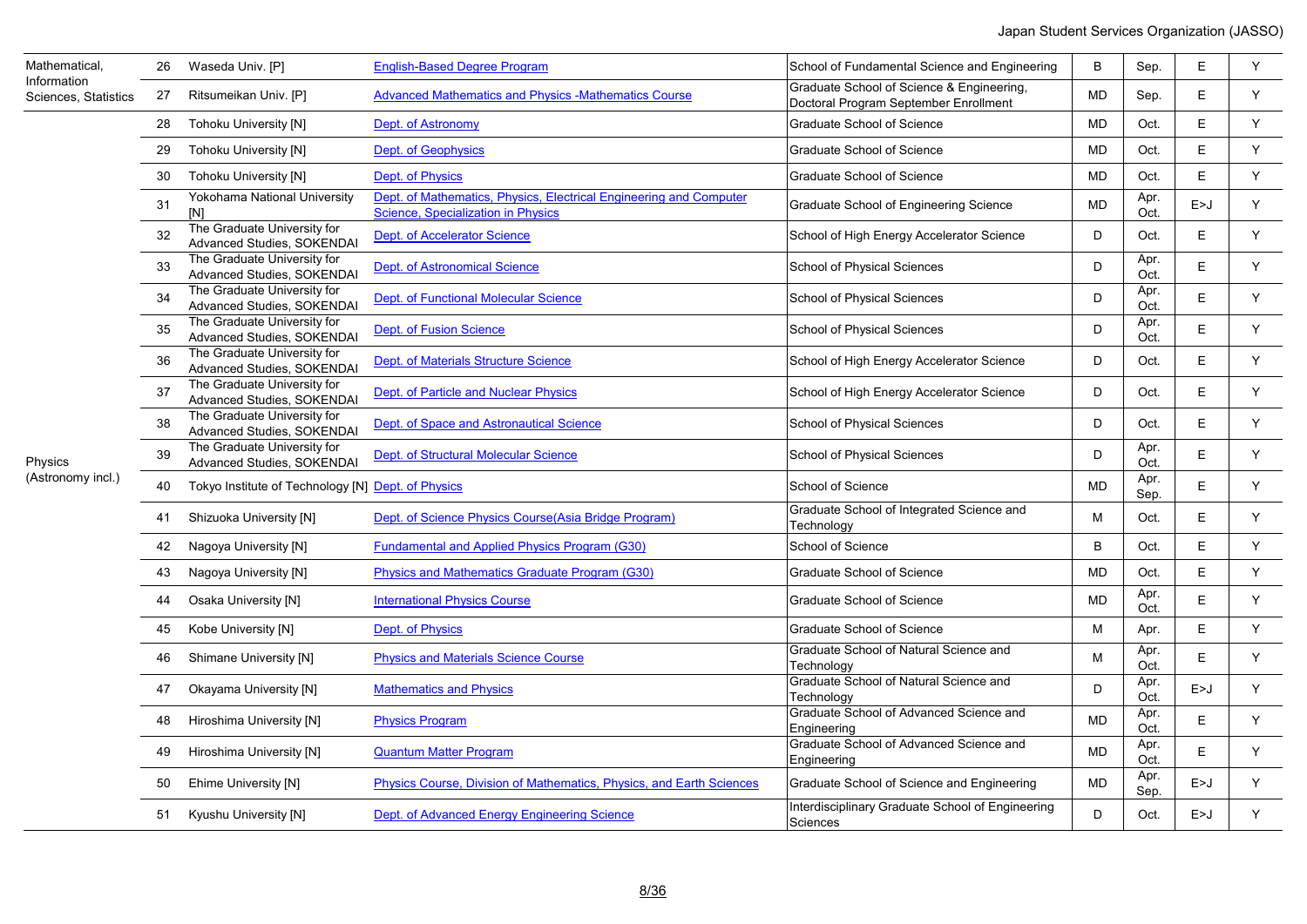|                              | 52 | Kyushu University [N]                                | Dept. of Advanced Energy Engineering Science(Global Course)                                       | Interdisciplinary Graduate School of Engineering<br>Sciences                       | M         | Oct.         | Ε     | Y |
|------------------------------|----|------------------------------------------------------|---------------------------------------------------------------------------------------------------|------------------------------------------------------------------------------------|-----------|--------------|-------|---|
|                              | 53 | Kyushu University [N]                                | Dept. of Advanced Energy Engineering Science(Part-Time PhD Program<br>for Working People)         | Interdisciplinary Graduate School of Engineering<br>Sciences                       | D         | Apr.<br>Oct. | Ε     | Y |
|                              | 54 | Kyushu University [N]                                | Dept. of Earth and Planetary Sciences                                                             | Graduate School of Science                                                         | <b>MD</b> | Oct.         | E > J | Y |
|                              | 55 | Kyushu University [N]                                | Dept. of Physics                                                                                  | Graduate School of Science                                                         | <b>MD</b> | Oct.         | E > J | Y |
| Physics<br>(Astronomy incl.) | 56 | University of the Ryukyus [N]                        | <b>Physics and Earth Sciences</b>                                                                 | Graduate School of Engineering and Science                                         | М         | Apr.<br>Oct. | Е     | Y |
|                              | 57 | International Christian Univ. [P]                    | <b>Natural Sciences</b>                                                                           | School of Arts and Sciences                                                        | M         | Apr.<br>Sep. | E>J   | Y |
|                              | 58 | Waseda Univ. [P]                                     | Master's/Doctoral Program (English-Based Degree Program)                                          | Graduate School of Advanced Science and<br>Engineering                             | MD        | Apr.<br>Sep. | E     | Y |
|                              | 59 | Ritsumeikan Univ. [P]                                | <b>Advanced Mathematics and Physics - Physics Course</b>                                          | Graduate School of Science & Engineering,<br>Doctoral Program September Enrollment | D         | Sep.         | E     | Y |
|                              | 60 | Kwansei Gakuin Univ. [P]                             | "International Masters Program " for International Students                                       | Graduate School of Science and Technology                                          | М         | Apr.<br>Sep. | E     | Y |
|                              | 61 | Hokkaido University [N]                              | <b>Chemical Sciences and Engineering Division</b>                                                 | Graduate School of Chemical Sciences and<br>Engineering                            | D         | Apr.<br>Oct. | E     | Y |
|                              | 62 | <b>Tohoku University [N]</b>                         | Dept. of Chemistry                                                                                | Faculty of Science                                                                 | B         | Oct.         | Ε     | Y |
|                              | 63 | Tohoku University [N]                                | Dept. of Chemistry                                                                                | Graduate School of Science                                                         | MD        | Oct.         | Ε     | Y |
|                              | 64 | <b>Tohoku University [N]</b>                         | <b>Molecular and Chemical Life Sciences</b>                                                       | Graduate School of Life Sciences                                                   | MD        | Apr.<br>Oct. | E>J   | Y |
|                              | 65 | Yokohama National University<br>[N]                  | Dept. of Chemistry and Life Science, Specialization in Chemistry                                  | Graduate School of Engineering Science                                             | MD        | Apr.<br>Oct. | E > J | Y |
|                              | 66 | Yokohama National University<br>[N]                  | Dept. of Chemistry and Life Science. Specialization in Energy and<br><b>Sustainable Chemistry</b> | Graduate School of Engineering Science                                             | M         | Apr.<br>Oct. | E > J | Y |
|                              | 67 | The University of Tokyo [N]                          | Dept. of Chemistry                                                                                | <b>Faculty of Science</b>                                                          | B         | Sep.         | E     | Y |
|                              | 68 | <b>Tokyo Medical and Dental</b><br>University [N]    | <b>Health Science and Biomedical Engineering</b>                                                  | Graduate School of Medical and Dental Sciences                                     | M         | Apr.<br>Oct. | E     | Y |
| Chemistry                    | 69 | Tokyo Institute of Technology [N] Dept. of Chemistry |                                                                                                   | School of Science                                                                  | D         | Apr.<br>Sep. | Ε     | Y |
|                              | 70 | Shizuoka University [N]                              | Dept. of Science Chemistry Course (Asia Bridge Program)                                           | Graduate School of Integrated Science and<br>Technology                            | M         | Oct.         | E     | Y |
|                              | 71 | Nagoya University [N]                                | <b>Chemistry Graduate Program (G30)</b>                                                           | <b>Graduate School of Science</b>                                                  | MD        | Oct.         | Е     | Y |
|                              | 72 | Nagoya University [N]                                | <b>Chemistry Program (G30)</b>                                                                    | School of Science                                                                  | B         | Oct.         | E     | Y |
|                              | 73 | Osaka University [N]                                 | Dept. of Chemistry                                                                                | School of Science                                                                  | B         | Oct.         | E     | Y |
|                              | 74 | Osaka University [N]                                 | <b>Special Integrated Science Course</b>                                                          | Graduate School of Science                                                         | MD        | Apr.<br>Oct. | E     | Y |
|                              | 75 | Kobe University [N]                                  | Dept. of Chemistry                                                                                | <b>Graduate School of Science</b>                                                  | M         | Apr.         | E     | Y |
|                              | 76 | <b>Shimane University [N]</b>                        | <b>Chemistry Course</b>                                                                           | Graduate School of Natural Science and<br>Technology                               | M         | Apr.<br>Oct. | Ε     | Y |
|                              |    | 77 Hiroshima University [N]                          | <b>Basic Chemistry Program</b>                                                                    | Graduate School of Advanced Science and<br>Engineering                             | <b>MD</b> | Apr.<br>Oct. | E     | Y |

 $\overline{\phantom{0}}$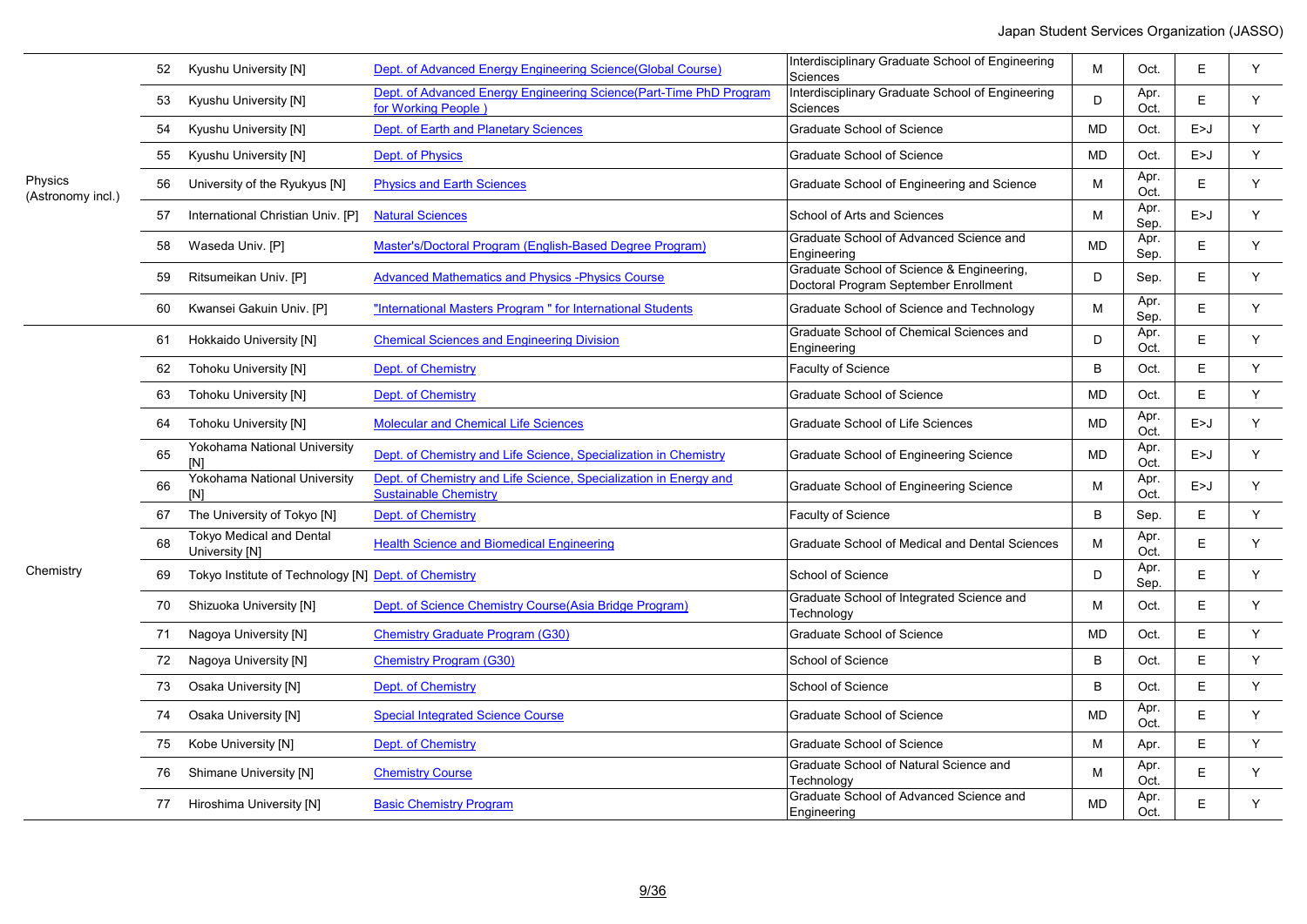|     | Ehime University [N]                                             | Molecular Science Course, Division of Chemistry and Biology                                           | Graduate School of Science and Engineering              | <b>MD</b> | Apr.<br>Sep. | E>J   | Y  |
|-----|------------------------------------------------------------------|-------------------------------------------------------------------------------------------------------|---------------------------------------------------------|-----------|--------------|-------|----|
| 79  | Kyushu University [N]                                            | Dept. of Chemistry                                                                                    | Graduate School of Science                              | <b>MD</b> | Oct.         | E > J | Y  |
| 80  | University of Miyazaki [N]                                       | Dept. of Engineering                                                                                  | Graduate School of Engineering                          | M         | Oct.         | E     | Y  |
| 81  | University of the Ryukyus [N]                                    | <b>Chemistry, Biology and Marine Science</b>                                                          | Graduate School of Engineering and Science              | М         | Apr.<br>Oct. | E     | Y  |
| 82  | International Christian Univ. [P]                                | <b>Natural Sciences</b>                                                                               | School of Arts and Sciences                             | M         | Apr.<br>Sep. | E > J | Y  |
| 83  | Shibaura Institute of Technology<br>[P]                          | <b>Innovative Global Program</b>                                                                      | College of Engineering                                  | B         | Oct.         | E     | Y  |
| 84  | Shibaura Institute of Technology<br>[P]                          | <b>Master's/Doctor's Program</b>                                                                      | Graduate School of Engineering and Science              | <b>MD</b> | Apr.<br>Oct. | E     | Y  |
| 85  | Kwansei Gakuin Univ. [P]                                         | "International Masters Program " for International Students                                           | Graduate School of Science and Technology               | M         | Sep.         | E     | Y. |
| 86  | Kwansei Gakuin Univ. [P]                                         | Program of "Integrated Science and Technology"<br>for International Students                          | Graduate School of Science and Technology               | M         | Sep.         | E     | Y  |
| 87  | <b>Tohoku University [N]</b>                                     | <b>Ecological Developmental Adaptability Life Sciences</b>                                            | Graduate School of Life Sciences                        | <b>MD</b> | Apr.<br>Oct. | E > J | Y  |
| 88  | <b>Tohoku University [N]</b>                                     | <b>Integrative Life Sciences</b>                                                                      | Graduate School of Life Sciences                        | MD        | Oct.         | E > J | Y  |
| 89  | <b>Tohoku University [N]</b>                                     | <b>Molecular and Chemical Life Sciences</b>                                                           | <b>Graduate School of Life Sciences</b>                 | <b>MD</b> | Apr.<br>Oct. | E > J | Y  |
| 90  | The Graduate University for<br><b>Advanced Studies, SOKENDAI</b> | Dept. of Basic Biology                                                                                | School of Life Science                                  | D         | Apr.<br>Oct. | E     | Y  |
| 91  | <b>Tokyo Medical and Dental</b><br>University [N]                | <b>Health Science and Biomedical Engineering</b>                                                      | Graduate School of Medical and Dental Sciences          | M         | Apr.<br>Oct. | E.    | Y  |
| 92  |                                                                  | Tokyo Institute of Technology [N] Dept. of Life Science and Technology                                | School of Life Science and Technology                   | <b>MD</b> | Apr.<br>Sep. | E     | Y  |
| 93  | Shizuoka University [N]                                          | Dept. of Science Biological Science Course(Asia Bridge Program)                                       | Graduate School of Integrated Science and<br>Technology | M         | Oct.         | E     | Y  |
| 94  | Nagoya University [N]                                            | <b>Biological and Bioagricultural Sciences Graduate Program (G30)</b>                                 | <b>Graduate School of Science</b>                       | <b>MD</b> | Oct.         | E     | Y  |
| 95  | Nagoya University [N]                                            | <b>Biological Science Program (G30)</b>                                                               | School of Science                                       | B         | Oct.         | E     | Y  |
| 96  | Kyoto University [N]                                             | International Course for Primatology and Wildlife Research, Division of<br><b>Biological Sciences</b> | Graduate School of Science                              | <b>MD</b> | Apr.<br>Oct. | E     | Y  |
| 97  | Osaka University [N]                                             | <b>Department of Biological Sciences</b>                                                              | School of Science                                       | B         | Oct.         | E     | Y  |
| 98  | Osaka University [N]                                             | <b>Frontier Biosciences</b>                                                                           | <b>Graduate School of Frontier Biosciences</b>          | D         | Apr.<br>Oct. | E > J | Y  |
| 99  | Osaka University [N]                                             | <b>Special Integrated Science Course</b>                                                              | <b>Graduate School of Science</b>                       | <b>MD</b> | Apr.<br>Oct. | E     | Y  |
| 100 | Kobe University [N]                                              | Dept. of Biology                                                                                      | <b>Graduate School of Science</b>                       | M         | Apr.         | E     | Y  |
| 101 | Shimane University [N]                                           | <b>Life Sciences Course</b>                                                                           | Graduate School of Natural Science and<br>Technology    | M         | Apr.<br>Oct. | E     | Y  |
| 102 | Ehime University [N]                                             | Biology and Environmental Science Course, Division of Chemistry and<br><b>Biology</b>                 | Graduate School of Science and Engineering              | <b>MD</b> | Apr.<br>Sep. | E > J | Y  |
| 103 | University of the Ryukyus [N]                                    | <b>Chemistry, Biology and Marine Science</b>                                                          | Graduate School of Engineering and Science              | M         | Apr.<br>Oct. | E     | Y  |

Chemistry

Biology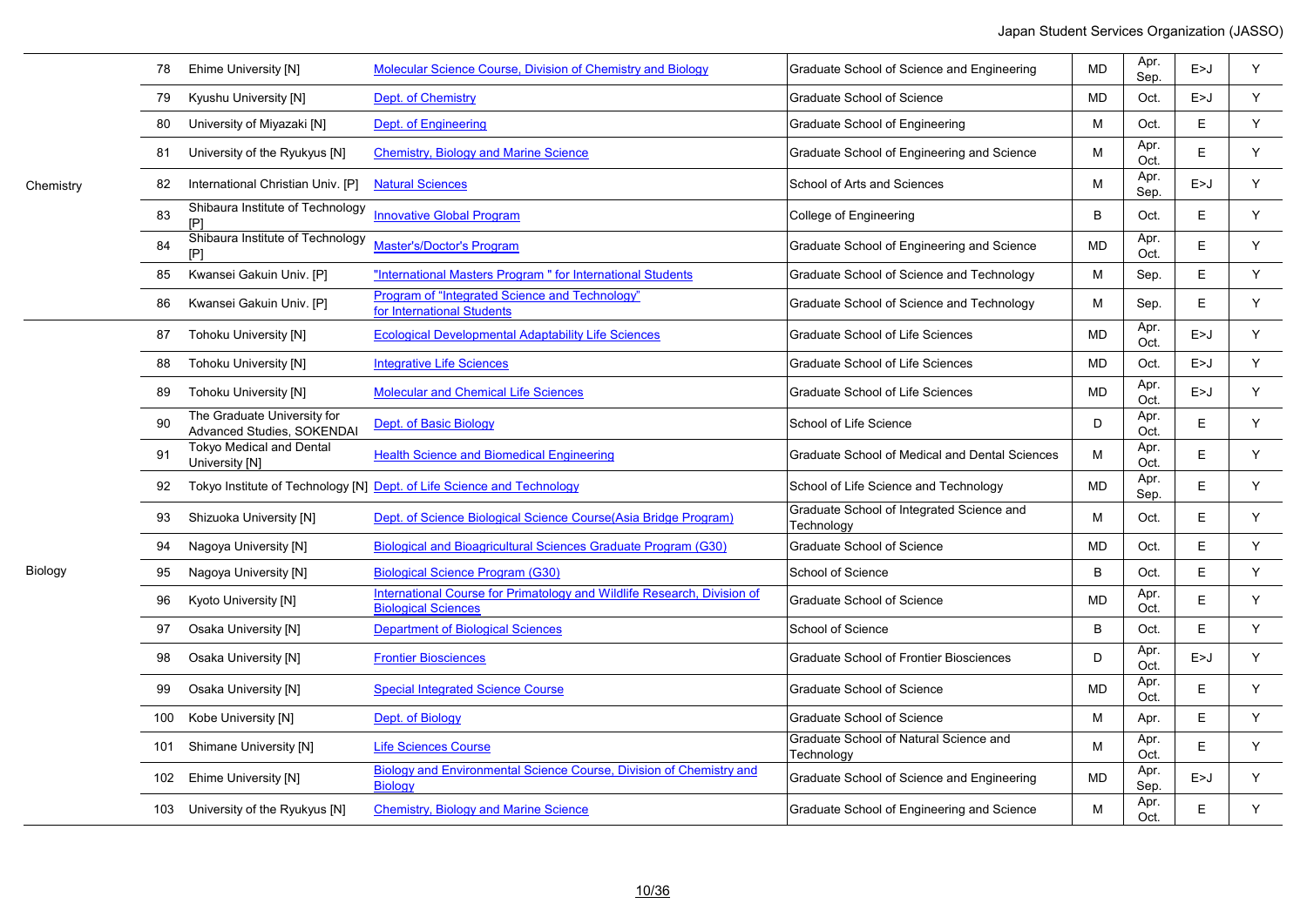|                           | 104 | International Christian Univ. [P]               | <b>Natural Sciences</b>                                                                                  | School of Arts and Sciences                                                         | M         | Apr.<br>Sep. | E>J | Y |
|---------------------------|-----|-------------------------------------------------|----------------------------------------------------------------------------------------------------------|-------------------------------------------------------------------------------------|-----------|--------------|-----|---|
|                           |     | 105 Hosei Univ. [P]                             | Institute of Integrated Science and Technology(IIST)<br><b>Major in Systems Engineering</b>              | Graduate School of Science and Engineering                                          | MD        | Sep.         | E.  | Y |
| Biology                   | 106 | Ritsumeikan Univ. [P]                           | <b>Major in Advanced Life Sciences</b>                                                                   | Graduate School of Life Sciences                                                    | M         | Sep.         | E>J | Y |
|                           | 107 | Kwansei Gakuin Univ. [P]                        | "International Masters Program " for International Students                                              | Graduate School of Science and Technology                                           | M         | Apr.<br>Sep. | E.  | Y |
|                           | 108 | Kwansei Gakuin Univ. [P]                        | Program of "Integrated Science and Technology"<br>for International Students                             | Graduate School of Science and Technology                                           | M         | Apr.         | E.  | Y |
|                           |     | 109 Tohoku University [N]                       | Dept. of Earth Science                                                                                   | <b>Graduate School of Science</b>                                                   | <b>MD</b> | Oct.         | E   | Y |
|                           |     | 110 Akita University [N]                        | Dept. of Earth Resource Science                                                                          | Graduate School of int'l Resource Sciences                                          | M         | Apr.<br>Oct. | E.  | Y |
|                           |     |                                                 | 111 Tokyo Institute of Technology [N] Dept. of Earth and Planetary Sciences                              | School of Science                                                                   | <b>MD</b> | Apr.<br>Sep. | E   | Y |
|                           |     | 112 Shizuoka University [N]                     | Dept. of Science Geosciences Course (Asia Bridge Program)                                                | Graduate School of Integrated Science and<br>Technology                             | M         | Oct.         | E   | Y |
| Earth and                 |     | 113 Kobe University [N]                         | Dept. of Planetology                                                                                     | Graduate School of Science                                                          | M         | Apr.         | E   | Y |
| Environmental<br>Sciences |     | 114 Shimane University [N]                      | <b>Earth Science Course</b>                                                                              | Graduate School of Natural Science and<br>Technology                                | м         | Apr.<br>Oct. | E.  | Y |
|                           |     | 115 Hiroshima University [N]                    | <b>Earth and Planetary Systems Science Program</b>                                                       | Graduate School of Advanced Science and<br>Engineering                              | <b>MD</b> | Apr.<br>Oct. | E.  | Y |
|                           |     | 116 Ehime University [N]                        | Earth's Evolution and Environment Course, Division of Mathematics.<br><b>Physics, and Earth Sciences</b> | Graduate School of Science and Engineering                                          | <b>MD</b> | Apr.<br>Sep. | E>J | Y |
|                           |     | 117 Kyushu University [N]                       | Dept. of Earth and Planetary Sciences                                                                    | <b>Graduate School of Science</b>                                                   | <b>MD</b> | Oct.         | E>J | Y |
|                           |     | 118 University of the Ryukyus [N]               | <b>Physics and Earth Sciences</b>                                                                        | Graduate School of Engineering and Science                                          | M         | Apr.<br>Oct. | E.  | Y |
| <b>Resource Science</b>   |     | 119 Akita University [N]                        | Geosciences, Geotechnology, and Materials Engineering for Resources                                      | Graduate School of int'l Resource Sciences                                          | D         | Apr.<br>Oct. | E.  | Y |
|                           |     | 120 University of Toyama [N]                    | <b>Environmental Biology and Chemistry</b>                                                               | Graduate School of Science and Engineering                                          | M         | Apr.<br>Oct. | E>J | Y |
|                           | 121 | University of Tsukuba [N]                       | Master's/Doctoral Program in Life Science Innovation (Bioinformatics)                                    | Graduate School of Science and Technology<br>Graduate School of Comprehensive Human | MD        | Apr.<br>Oct. | Е   | Y |
|                           |     | 122 Nagoya University [N]                       | Earth and Environmental Sciences Program (G30)                                                           | <b>Graduate School of Environmental Studies</b>                                     | <b>MD</b> | Oct.         | E   | Y |
|                           | 123 | Osaka University [N]                            | Dept. of Materials Engineering Science                                                                   | Graduate School of Engineering Science                                              | <b>MD</b> | Apr.<br>Oct. | E.  | Y |
|                           |     | 124 Osaka University [N]                        | Dept. of Mechanical Science and Bioengineering                                                           | Graduate School of Engineering Science                                              | <b>MD</b> | Apr.<br>Oct. | E   | Y |
| <b>Natural Science</b>    |     | 125 Osaka University [N]                        | Dept. of Systems Innovation                                                                              | Graduate School of Engineering Science                                              | <b>MD</b> | Apr.<br>Oct. | E.  | Y |
|                           | 126 | Nara Institute of Science and<br>Technology [N] | N/A                                                                                                      | Graduate School of Science and Technology                                           | <b>MD</b> | Apr.<br>Oct. | E   | Y |
|                           | 127 | Okayama University [N]                          | Earth, Life, and Molecular Sciences                                                                      | Graduate School of Natural Science and<br>Technology                                | D         | Apr.<br>Oct. | E>J | Y |
|                           | 128 | Okayama University [N]                          | <b>Interdisciplinary Science</b>                                                                         | Graduate School of Natural Science and<br>Technology                                | D         | Apr.<br>Oct. | E>J | Y |
|                           |     | 129 Kochi University [N]                        | Special Course for International Students from Asia, Africa and the Pacific<br><b>Rim</b>                | Graduate School of Integrated Arts and Sciences                                     | M         | Oct.         | E.  | Y |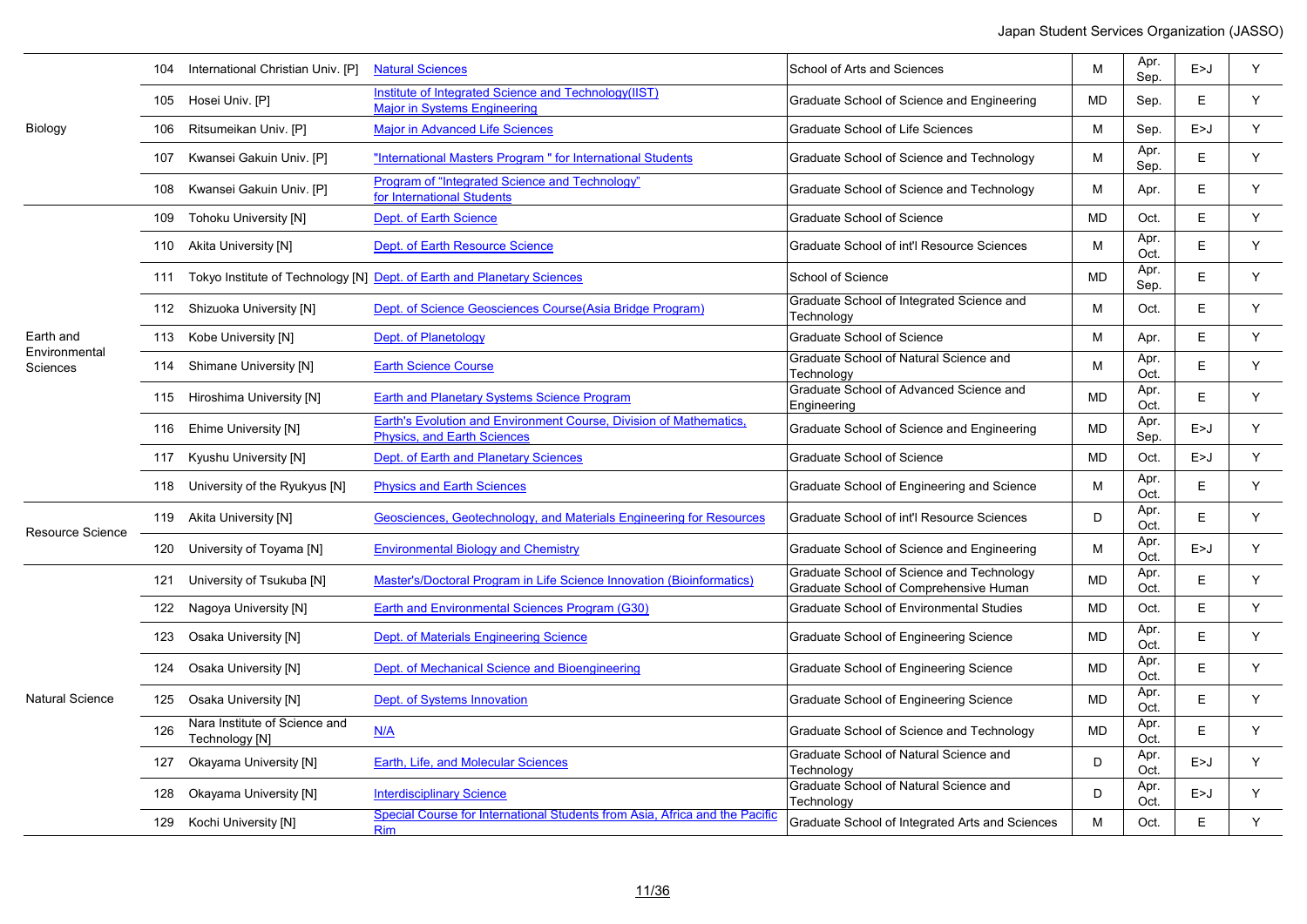|                                   |                       | 130 Kochi University [N]                                          | <b>Studies in Applied Science</b>                                                                                      | Graduate School of Integrated Arts and Sciences                                          | D            | Apr.<br>Oct. | E > J | Y |
|-----------------------------------|-----------------------|-------------------------------------------------------------------|------------------------------------------------------------------------------------------------------------------------|------------------------------------------------------------------------------------------|--------------|--------------|-------|---|
| <b>Natural Science</b>            |                       | 131 Sophia Univ. [P]                                              | Dept. of Materials and Life Sciences (Green Science program)                                                           | Faculty of Science and Technology                                                        | B            | Sep.         | E.    | Y |
|                                   |                       | 132 Sophia Univ. [P]                                              | Master's/Doctoral Program in Green Science and Engineering                                                             | Graduate School of Science and Technology                                                | <b>MD</b>    | Apr.<br>Sep. | E     | Y |
|                                   |                       | 133 Waseda Univ. [P]                                              | <b>English-Based Degree Program</b>                                                                                    | School of Advanced Science and Engineering                                               | $\mathsf{B}$ | Sep.         | E.    | Y |
| 5: Engineering                    |                       |                                                                   |                                                                                                                        |                                                                                          |              |              |       |   |
|                                   | $\mathbf 1$           | Hokkaido University [N]                                           | <b>Division of Energy and Environmental Systems</b>                                                                    | Graduate School of Engineering                                                           | <b>MD</b>    | Apr.<br>Oct. | E     | Y |
|                                   | $\mathbf{2}^{\prime}$ | Hokkaido University [N]                                           | Division of Human Mechanical Systems and Design                                                                        | Graduate School of Engineering                                                           | <b>MD</b>    | Apr.<br>Oct. | E     | Y |
|                                   | 3                     | Hokkaido University [N]                                           | Division of Mechanical and Space Engineering                                                                           | Graduate School of Engineering                                                           | <b>MD</b>    | Apr.<br>Oct. | E.    | Y |
|                                   | 4                     | <b>Tohoku University [N]</b>                                      | Dept. of Aerospace Engineering                                                                                         | Graduate School of Engineering                                                           | <b>MD</b>    | Oct.         | E     | Y |
|                                   | 5                     | Tohoku University [N]                                             | Dept. of Finemechanics                                                                                                 | Graduate School of Engineering                                                           | <b>MD</b>    | Oct.         | E     | Y |
|                                   | 6                     | Tohoku University [N]                                             | Dept. of Mechanical and Aerospace Engineering                                                                          | School of Engineering                                                                    | B            | Oct.         | E.    | Y |
|                                   | $\overline{7}$        | <b>Tohoku University [N]</b>                                      | <b>Dept. of Mechanical Systems</b>                                                                                     | Graduate School of Engineering                                                           | <b>MD</b>    | Oct.         | E     | Y |
|                                   | 8                     | Tohoku University [N]                                             | <b>Dept. of Robotics</b>                                                                                               | Graduate School of Engineering                                                           | <b>MD</b>    | Oct.         | E     | Y |
|                                   | 9                     | Yokohama National University<br>[N]                               | Dept. of Mechanical Engineering, Materials Science, and Ocean<br>Engineering, Specialization in Mechanical Engineering | Graduate School of Engineering Science                                                   | <b>MD</b>    | Apr.<br>Oct. | E>J   | Y |
|                                   | 10                    | The University of Tokyo [N]                                       | <b>Dept. of Mechanical Engineering</b>                                                                                 | Graduate School of Engineering (int'l<br>Multidisciplinary Engineering Graduate Program) | M&D          | Sep.         | E > J | Y |
| Mechanical<br>Engineering         | 11                    | Tokyo Institute of Technology [N] Dept. of Mechanical Engineering |                                                                                                                        | School of Engineering                                                                    | <b>MD</b>    | Apr.<br>Sep. | E.    | Y |
| (Automotive<br>engineering incl.) | 12 <sup>2</sup>       |                                                                   | Tokyo Institute of Technology [N] Dept. of Systems and Control Engineering                                             | School of Engineering                                                                    | <b>MD</b>    | Apr.<br>Sep. | E.    | Y |
|                                   | 13                    | Tokyo University of Agriculture<br>and Technology [N]             | Department of Mechanical Systems Engineering (International Specialized<br>Program)                                    | Graduate School of Engineering                                                           | <b>MD</b>    | Apr.<br>Oct. | E.    | Y |
|                                   | 14                    | University of Fukui [N]                                           | Doctoral Course: Advanced Interdisciplinary Science and Technology,<br><b>Mechanical and System Engineering</b>        | Graduate School of Engineering                                                           | D            | Apr.<br>Oct. | E > J | Y |
|                                   | 15                    | University of Fukui [N]                                           | Master's Course: Creative Manufacturing Engineering                                                                    | Graduate School of Engineering                                                           | M            | Apr.<br>Oct. | E > J | Y |
|                                   | 16                    | University of Fukui [N]                                           | <b>Master's Course: Human and Artificial Intelligent Systems</b>                                                       | Graduate School of Engineering                                                           | M            | Apr.<br>Oct. | E>J   | Y |
|                                   | 17                    | University of Fukui [N]                                           | <b>Master's Course: Mechanical Design Engineering</b>                                                                  | Graduate School of Engineering                                                           | м            | Apr.<br>Oct. | E>J   | Y |
|                                   | 18                    | Shizuoka University [N]                                           | Dept. of Engineering Mechanical Engineering Course (Asia Bridge<br>Program)                                            | Graduate School of Integrated Science and<br>Technology                                  | м            | Oct.         | E.    | Y |
|                                   | 19                    | Nagoya University [N]                                             | Automotive Engineering Graduate Program (G30)                                                                          | Graduate School of Engineering                                                           | M            | Oct.         | E     | Y |
|                                   | 20                    | Nagoya University [N]                                             | <b>Automotive Engineering Program (G30)</b>                                                                            | School of Engineering                                                                    | B            | Oct.         | E     | Y |
|                                   | 21                    | Toyohashi University of<br>Technology [N]                         | <b>Graduate Program of Mechanical Engineering for Master's/Doctoral</b><br><b>Dearee</b>                               | Graduate School of Engineering                                                           | MD           | Oct.         | Е     | Y |
|                                   | 22                    | Osaka University [N]                                              | International Program of Mechanical Engineering                                                                        | Graduate School of Engineering                                                           | <b>MD</b>    | Oct.         | E     | Y |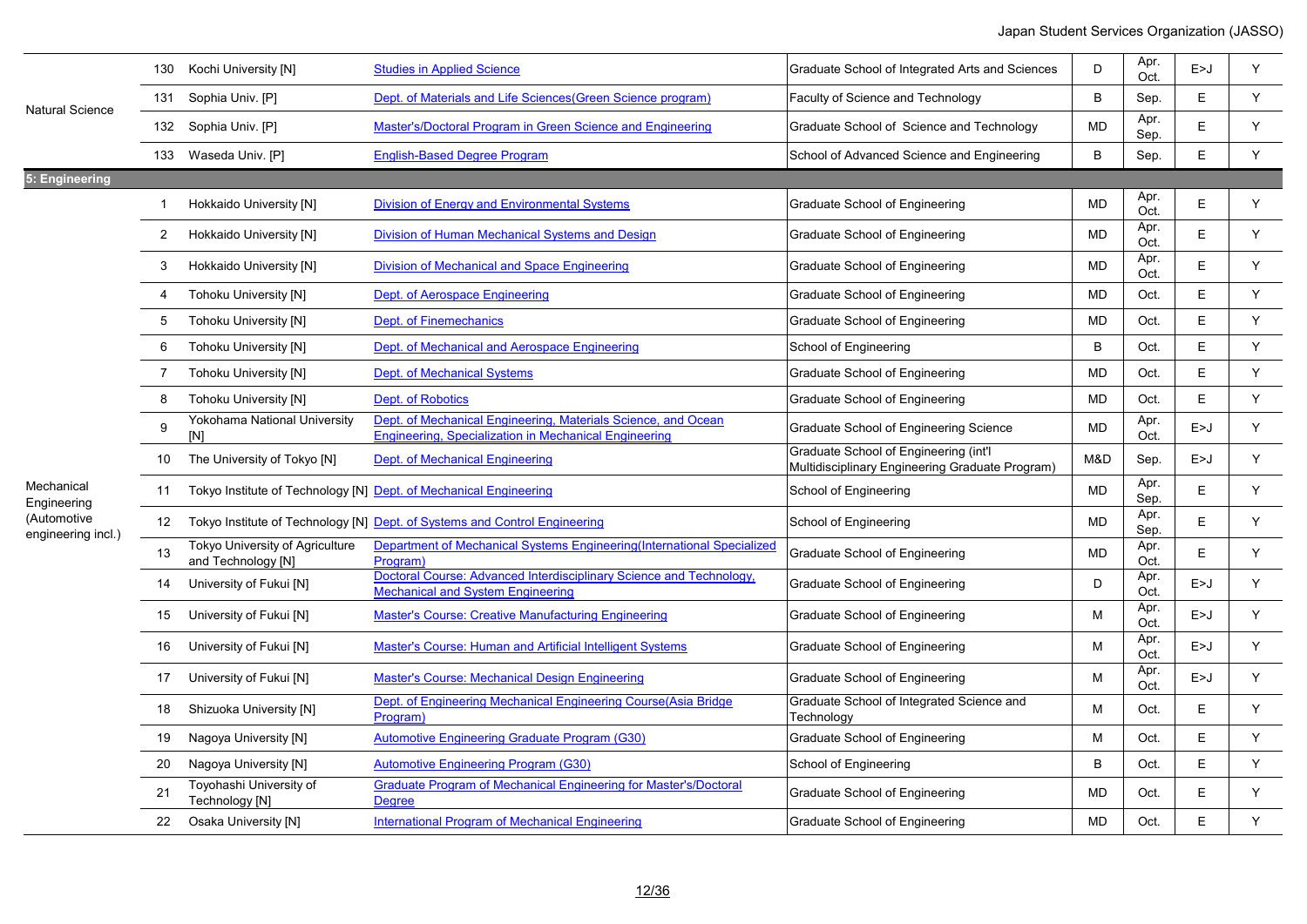|                                   | 23 | Shimane University [N]                                | Mechanical, Electrical and Electronic Engineering Course                                                                             | Graduate School of Natural Science and<br>Technology                                     | M         | Apr.<br>Oct. | E     | Y  |
|-----------------------------------|----|-------------------------------------------------------|--------------------------------------------------------------------------------------------------------------------------------------|------------------------------------------------------------------------------------------|-----------|--------------|-------|----|
|                                   | 24 | Kyushu University [N]                                 | Dept. of Energy and Environmental Engineering                                                                                        | Interdisciplinary Graduate School of Engineering<br>Sciences                             | D         | Oct.         | E > J | Y  |
|                                   | 25 | Kyushu University [N]                                 | Dept. of Energy and Environmental Engineering (Global Course)                                                                        | Interdisciplinary Graduate School of Engineering<br>Sciences                             | м         | Oct.         | E     | Y  |
|                                   | 26 | Kyushu University [N]                                 | Dept. of Energy and Environmental Engineering (Part-Time PhD Program<br>for Working People                                           | Interdisciplinary Graduate School of Engineering<br>Sciences                             | D         | Apr.<br>Oct. | E     | Y  |
|                                   | 27 | Kyushu University [N]                                 | Hydrogen Energy Systems International Master's/Doctoral Program                                                                      | Graduate School of Engineering                                                           | <b>MD</b> | Oct.         | E.    | Y  |
|                                   | 28 | Kyushu University [N]                                 | International Master's/Doctrate Program In Automotive Science                                                                        | Graduate School of Integrated Frontier Sciences                                          | <b>MD</b> | Apr.<br>Oct. | E     | Y  |
|                                   | 29 | Kyushu University [N]                                 | International Undergraduate Program in Mechanical and Aerospace<br><b>Engineering</b>                                                | School of Engineering                                                                    | B         | Oct.         | E     | Y  |
|                                   | 30 | Kyushu University [N]                                 | Mechanical Engineering International Master's/Doctoral Program                                                                       | Graduate School of Engineering                                                           | <b>MD</b> | Oct.         | E.    | Y  |
|                                   | 31 | Saga University [N]                                   | Dept. of Science and Engineering                                                                                                     | Graduate School of Science and Engineering                                               | м         | Apr.<br>Oct. | E     | Y  |
| Mechanical<br>Engineering         | 32 | University of the Ryukyus [N]                         | <b>Mechanical Systems Engineering</b>                                                                                                | Graduate School of Engineering and Science                                               | м         | Apr.<br>Oct. | E>J   | Y  |
| (Automotive<br>engineering incl.) | 33 | Tokyo Metropolitan Univ. [L]                          | Dept. of I Mechanical Systems Engineering                                                                                            | Graduate school of Systems design                                                        | D         | Apr.<br>Oct. | E.    | Y  |
|                                   | 34 | Osaka Prefecture Univ. [L]                            | <b>English Course of Division of Mechanical Engineering</b>                                                                          | <b>Graduate School of Engineering</b>                                                    | M         | Apr.<br>Sep. | E     | Y  |
|                                   | 35 | Hosei Univ. [P]                                       | Institute of Integrated Science and Technology(IIST)<br><b>Major in Systems Engineering</b>                                          | Graduate School of Science and Engineering                                               | D         | Sep.         | E     | Y  |
|                                   | 36 | Waseda Univ. [P]                                      | <b>English-Based Degree Program</b>                                                                                                  | School of Creative Science and Engineering                                               | B         | Sep.         | Е     | Y. |
|                                   | 37 | Ritsumeikan Univ. [P]                                 | <b>Advanced Mechanical Engineering and Robotics</b>                                                                                  | Graduate School of Science & Engineering,<br>Doctoral Program September Enrollment       | D         | Sep.         | Е     | Y  |
|                                   | 38 | Ritsumeikan Univ. [P]                                 | Advanced Mechanical Engineering and Robotics -Mechanical Engineering<br>Course                                                       | Graduate School of Science & Engineering,<br>Master's Program September Enrollment       | M         | Sep.         | E     | Y  |
|                                   | 39 | Ritsumeikan Univ. [P]                                 | <b>Advanced Mechanical Engineering and Robotics -Micro Systems</b><br><b>Technology Course</b>                                       | Graduate School of Science & Engineering,<br>Master's Program September Enrollment       | M         | Sep.         | E     | Y  |
|                                   | 40 | Ritsumeikan Univ. [P]                                 | Advanced Mechanical Engineering and Robotics - Robotics Course                                                                       | Graduate School of Science & Engineering,<br>Master's Program September Enrollment       | M         | Sep.         | Е     | Y  |
|                                   | 41 | Kyoto University of Advanced<br>Science [P]           | Dept. of Mechanical and Electrical System Engineering                                                                                | Faculty of Engineering                                                                   | B         | Sep.         | E.    | Y  |
|                                   | 42 | Kyoto University of Advanced<br>Science [P]           | Division of Mechanical and Electrical System Engineering                                                                             | <b>Graduate School of Engineering</b>                                                    | MD        | Sep.         | E.    | Y  |
|                                   | 43 | <b>Gunma University [N]</b>                           | Domain of Electronics and Informatics, Mathematics and Physics                                                                       | Graduate School of Science and Technology                                                | D         | Apr.<br>Oct. | E > J | Y  |
|                                   | 44 | Saitama University [N]                                | Program for Highly-skilled Professionals for the Social Infrastructure<br>Supported by Independent Power Supply System               | Graduate School of Science and Engineering                                               | D         | Apr.<br>Oct. | Е     | Y  |
|                                   | 45 | Yokohama National University<br>[N]                   | Dept. of Mathematics, Physics, Electrical Engineering and Computer<br>Science, Specialization in Electrical and Computer Engineering | <b>Graduate School of Engineering Science</b>                                            | <b>MD</b> | Apr.<br>Oct. | E>J   | Y  |
| Electrical and<br>Electronic      | 46 | The University of Tokyo [N]                           | Dept. of Electrical Engineering and Information Systems                                                                              | Graduate School of Engineering (int'l<br>Multidisciplinary Engineering Graduate Program) | M&D       | Sep.         | E>J   | Υ  |
| Engineering                       | 47 |                                                       | Tokyo Institute of Technology [N] Dept. of Electrical and Electronic Engineering                                                     | School of Engineering                                                                    | MD        | Apr.<br>Sep. | E.    | Y  |
|                                   | 48 | Tokyo University of Agriculture<br>and Technology [N] | Department of Electrical and Electronic Engineering (International<br><b>Specialized Program)</b>                                    | Graduate School of Engineering                                                           | M         | Apr.<br>Oct. | E     | Y  |
|                                   | 49 | University of Fukui [N]                               | Doctoral Course: Advanced Interdisciplinary Science and Technology,<br><b>Electrical and Electronics Engineering</b>                 | Graduate School of Engineering                                                           | D         | Apr.<br>Oct. | E>J   | Y. |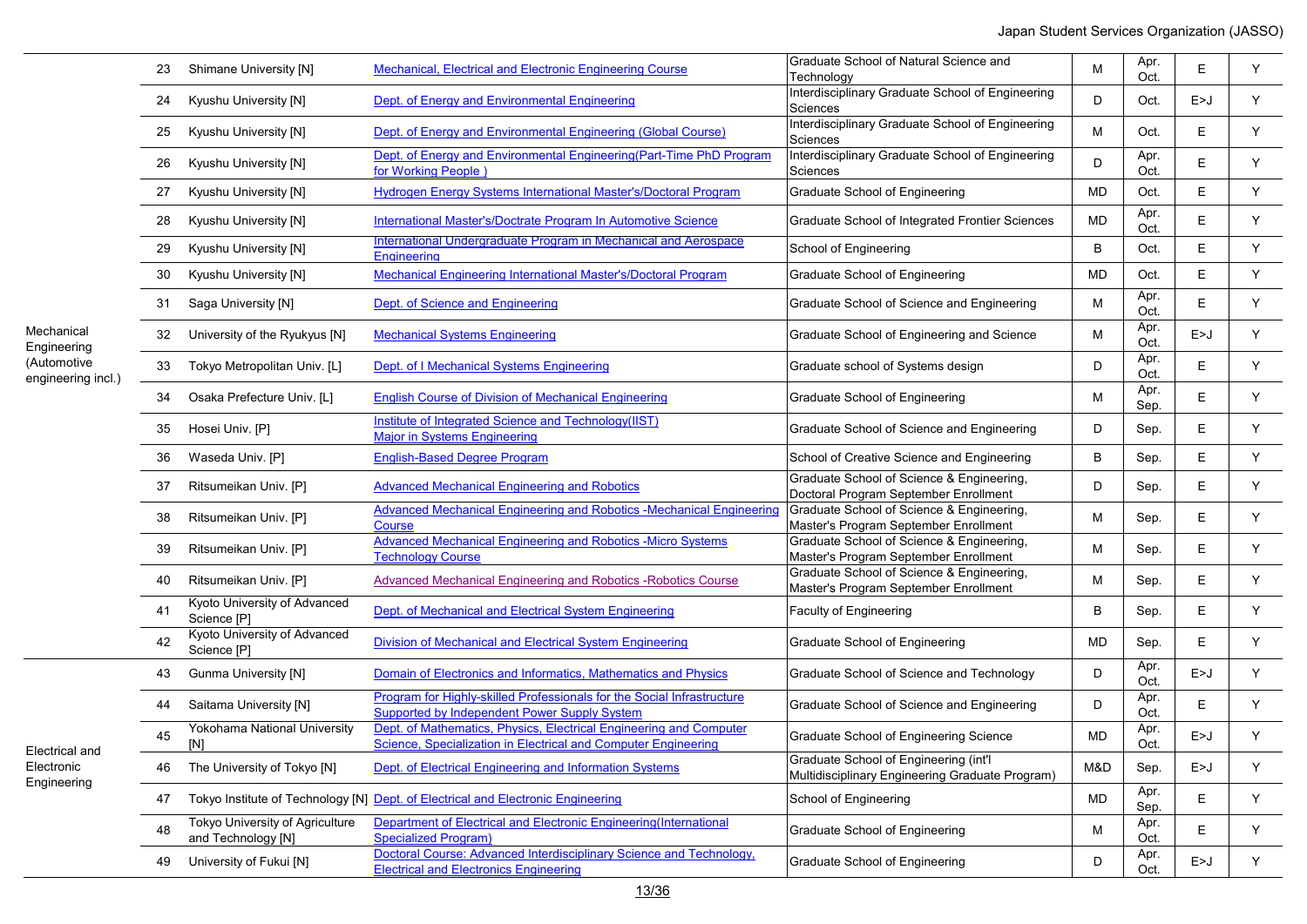| 50 | University of Fukui [N]                     | <b>Master's Course: Electrical System</b>                                                                                                                                                       | Graduate School of Engineering                                                     | M            | Apr.<br>Oct. | E > J | Y |
|----|---------------------------------------------|-------------------------------------------------------------------------------------------------------------------------------------------------------------------------------------------------|------------------------------------------------------------------------------------|--------------|--------------|-------|---|
| 51 | University of Fukui [N]                     | <b>Master's Course: Electronic Material</b>                                                                                                                                                     | Graduate School of Engineering                                                     | M            | Apr.<br>Oct. | E > J | Y |
| 52 | Shizuoka University [N]                     | Dept. of Engineering Electrical and Electronic Engineering Course(Asia<br><b>Bridge Program)</b>                                                                                                | Graduate School of Integrated Science and<br>Technology                            | M            | Oct.         | E     | Y |
| 53 | Nagoya University [N]                       | <b>Automotive Engineering Graduate Program (G30)</b>                                                                                                                                            | Graduate School of Engineering                                                     | М            | Oct.         | E     | Y |
| 54 | Nagoya University [N]                       | <b>Automotive Engineering Program (G30)</b>                                                                                                                                                     | School of Engineering                                                              | B            | Oct.         | Ε     | Y |
| 55 | Toyohashi University of<br>Technology [N]   | <b>Graduate Program of Electrical and Electronic Information Engineering for</b><br><b>Master's/Doctoral Degree</b>                                                                             | Graduate School of Engineering                                                     | MD           | Oct.         | Е     | Y |
| 56 | Osaka University [N]                        | Master's/Doctor's Course, Division of Electrical, Electronic, and<br>Infocommunication Global Science and Engineering Course on Electric,<br><b>Electronic and Infocommunication Technology</b> | Graduate School of Engineering                                                     | <b>MD</b>    | Apr.<br>Oct. | E     | Y |
| 57 | Shimane University [N]                      | <b>Mechanical, Electrical and Electronic Engineering Course</b>                                                                                                                                 | Graduate School of Natural Science and<br>Technology                               | M            | Apr.<br>Oct. | E     | Y |
| 58 | Hiroshima University [N]                    | <b>Quantum Matter Program</b>                                                                                                                                                                   | Graduate School of Advanced Science and<br>Engineering                             | <b>MD</b>    | Apr.<br>Oct. | Ε     | Y |
| 59 | Kyushu University [N]                       | Dept. of Applied Science for Electronics and Materials                                                                                                                                          | Interdisciplinary Graduate School of Engineering<br>Sciences                       | D            | Oct.         | E > J | Y |
| 60 | Kyushu University [N]                       | Dept. of Applied Science for Electronics and Materials (Global Course)                                                                                                                          | Interdisciplinary Graduate School of Engineering<br>Sciences                       | M            | Oct.         | Е     | Y |
| 61 | Kyushu University [N]                       | Dept. of Applied Science for Electronics and Materials (Part-Time PhD<br><b>Program for Working People</b> )                                                                                    | Interdisciplinary Graduate School of Engineering<br>Sciences                       | D            | Apr.<br>Oct. | Ε     | Y |
| 62 | Kyushu University [N]                       | Dept. of Electrical and Electronic Engineering                                                                                                                                                  | Graduate School of Information Science and<br><b>Electrical Engineering</b>        | <b>MD</b>    | Apr.<br>Oct. | Ε     | Y |
| 63 | Kyushu University [N]                       | International Undergraduate Program in Electrical Engineering and<br><b>Computer Science</b>                                                                                                    | School of Engineering                                                              | $\, {\bf B}$ | Oct.         | E     | Y |
| 64 | Saga University [N]                         | Dept. of Science and Engineering                                                                                                                                                                | Graduate School of Science and Engineering                                         | M            | Apr.<br>Oct. | Ε     | Y |
| 65 | University of the Ryukyus [N]               | <b>Electrical and Electronics Engineering</b>                                                                                                                                                   | Graduate School of Engineering and Science                                         | M            | Apr.<br>Oct. | E > J | Y |
| 66 | Tokyo Metropolitan Univ. [L]                | Dept. of Electrical Engineering and Computer Science                                                                                                                                            | Graduate school of Systems design                                                  | D            | Apr.<br>Oct. | E     | Y |
| 67 | Osaka Prefecture Univ. [L]                  | <b>English Course of Division of Electronics, Mathematics, and Physics</b>                                                                                                                      | Graduate School of Engineering                                                     | M            | Apr.<br>Sep. | Ε     | Y |
| 68 | Hosei Univ. [P]                             | Institute of Integrated Science and Technology(IIST)<br><b>Major in Systems Engineering</b>                                                                                                     | Graduate School of Science and Engineering                                         | MD           | Sep.         | E     | Y |
| 69 | Waseda Univ. [P]                            | Master's/Doctoral Program (English-Based Degree Program)                                                                                                                                        | Graduate School of Fundamental Science and<br>Engineering                          | <b>MD</b>    | Apr.<br>Sep. | Ε     | Y |
| 70 | Ritsumeikan Univ. [P]                       | <b>Advanced Electrical, Electronic and Computer Systems</b>                                                                                                                                     | Graduate School of Science & Engineering,<br>Doctoral Program September Enrollment | D            | Sep.         | Е     | Y |
| 71 | Ritsumeikan Univ. [P]                       | Advanced Electrical, Electronic and Computer Systems -Electrical,<br><b>Electronic and Computer Systems Course</b>                                                                              | Graduate School of Science & Engineering,<br>Master's Program September Enrollment | M            | Sep.         | Е     | Y |
| 72 | Kyoto University of Advanced<br>Science [P] | Dept. of Mechanical and Electrical System Engineering                                                                                                                                           | <b>Faculty of Engineering</b>                                                      | B            | Sep.         | Е     | Υ |
| 73 | Kyoto University of Advanced<br>Science [P] | Division of Mechanical and Electrical System Engineering                                                                                                                                        | Graduate School of Engineering                                                     | MD           | Sep.         | Е     | Y |
| 74 | <b>Gunma University [N]</b>                 | Domain of Electronics and Informatics, Mathematics and Physics                                                                                                                                  | Graduate School of Science and Technology                                          | D            | Apr.<br>Oct. | E>J   | Y |
| 75 | Saitama University [N]                      | Program for Highly-skilled Professionals for the Social Infrastructure<br><b>Supported by Independent Power Supply System</b>                                                                   | Graduate School of Science and Engineering                                         | D            | Apr.<br>Oct. | E     | Y |

Information Engineering, Computer

Electrical and Electronic Engineering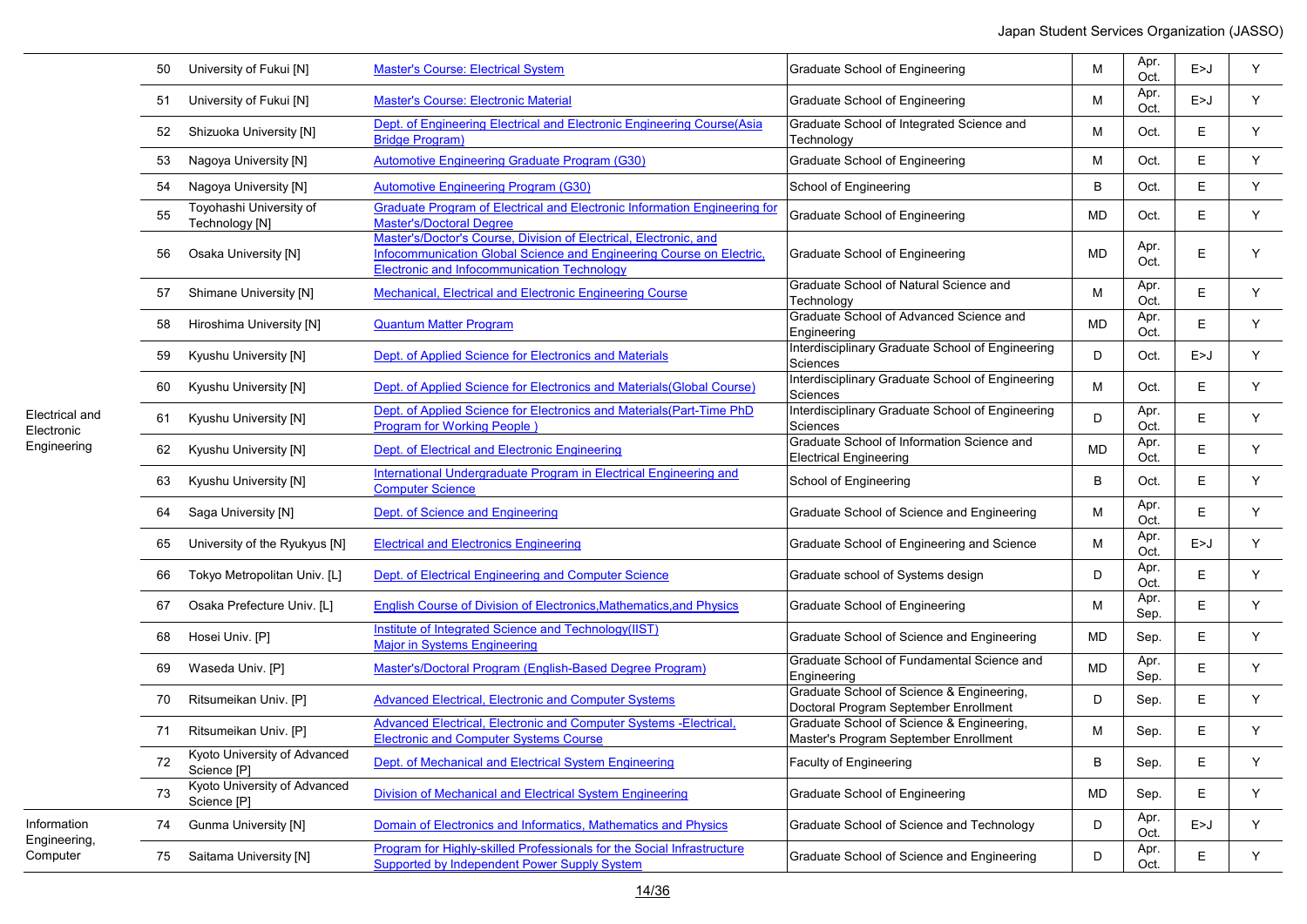| 76 | Yokohama National University<br>[N]                          | Dept. of Mathematics, Physics, Electrical Engineering and Computer<br>Science, Specialization in Information Systems                                                                     | Graduate School of Engineering Science                                              | <b>MD</b> | Apr.<br>Oct. | E>J   | Y |
|----|--------------------------------------------------------------|------------------------------------------------------------------------------------------------------------------------------------------------------------------------------------------|-------------------------------------------------------------------------------------|-----------|--------------|-------|---|
| 77 | University of Tsukuba [N]                                    | Doctoral Program in Empowerment Informatics, Degree Programs in<br><b>Systems and Information Engineering</b>                                                                            | Graduate School of Science and Technology                                           | D         | Apr.         | E > J | Y |
| 78 | University of Tsukuba [N]                                    | Master's/Doctoral Program in Life Science Innovation                                                                                                                                     | Graduate School of Science and Technology<br>Graduate School of Comprehensive Human | <b>MD</b> | Apr.<br>Oct. | E     | Y |
| 79 | Tokyo Institute of Technology [N] Dept. of Computer Science  |                                                                                                                                                                                          | School of Computing                                                                 | <b>MD</b> | Apr.<br>Sep. | E     | Y |
| 80 |                                                              | Tokyo Institute of Technology [N] Dept. of Information and Communications Engineering                                                                                                    | School of Engineering                                                               | <b>MD</b> | Apr.<br>Sep. | E.    | Y |
| 81 | <b>Tokyo University of Agriculture</b><br>and Technology [N] | Department of Computer and Information Sciences (International<br><b>Specialized Program)</b>                                                                                            | Graduate School of Engineering                                                      | М         | Apr.<br>Oct. | E.    | Y |
| 82 | University of Fukui [N]                                      | Doctoral Course: Advanced Interdisciplinary Science and Technology,<br><b>Intelligent Information Systems</b>                                                                            | Graduate School of Engineering                                                      | D         | Apr.<br>Oct. | E > J | Y |
| 83 | University of Fukui [N]                                      | <b>Master's Course: Information Science</b>                                                                                                                                              | Graduate School of Engineering                                                      | M         | Apr.<br>Oct. | E > J | Y |
| 84 | Shizuoka University [N]                                      | Dept. of Engineering Mathematical and Systems Engineering Course(Asia<br><b>Bridge Program)</b>                                                                                          | Graduate School of Integrated Science and<br>Technology                             | М         | Oct.         | E     | Y |
| 85 | Toyohashi University of<br>Technology [N]                    | Graduate Program of Computer Science and Engineering for<br><b>Master's/Doctoral Degree</b>                                                                                              | Graduate School of Engineering                                                      | MD        | Oct.         | E.    | Y |
| 86 | Osaka University [N]                                         | <b>Bioinformatic Engineering</b>                                                                                                                                                         | Graduate School of Information Science and<br>Technology                            | MD        | Apr.<br>Oct. | E     | Y |
| 87 | Osaka University [N]                                         | <b>Computer Science</b>                                                                                                                                                                  | Graduate School of Information Science and<br>Technology                            | <b>MD</b> | Apr.<br>Oct. | E     | Y |
| 88 | Osaka University [N]                                         | Master's/Doctor's Course, Division of Electrical, Electronic, and<br>Infocommunication Global Science and Engineering Course on Electric,<br>Electronic and Infocommunication Technology | Graduate School of Engineering                                                      | <b>MD</b> | Apr.<br>Oct. | E     | Y |
| 89 | Osaka University [N]                                         | <b>Information and Physical Sciences</b>                                                                                                                                                 | Graduate School of Information Science and<br>Technology                            | <b>MD</b> | Apr.<br>Oct. | E     | Y |
| 90 | Osaka University [N]                                         | <b>Information Networking</b>                                                                                                                                                            | Graduate School of Information Science and<br>Technology                            | MD        | Apr.<br>Oct. | E.    | Y |
| 91 | Osaka University [N]                                         | <b>Information Systems Engineering</b>                                                                                                                                                   | Graduate School of Information Science and<br>Technology                            | <b>MD</b> | Apr.<br>Oct. | E.    | Y |
| 92 | Osaka University [N]                                         | <b>Multimedia Engineering</b>                                                                                                                                                            | Graduate School of Information Science and<br>Technology                            | MD        | Apr.<br>Oct. | E     | Y |
| 93 | Shimane University [N]                                       | <b>Information Systems Design and Data Science Course</b>                                                                                                                                | Graduate School of Natural Science and<br>Technology                                | М         | Apr.<br>Oct. | E     | Y |
| 94 | Hiroshima University [N]                                     | <b>Informatics and Data Science Program</b>                                                                                                                                              | Graduate School of Advanced Science and<br>Engineering                              | <b>MD</b> | Apr.<br>Oct. | E     | Y |
| 95 | Kyushu University [N]                                        | Dept. of Advanced Information Technology                                                                                                                                                 | Graduate School of Information Science and<br><b>Electrical Engineering</b>         | <b>MD</b> | Apr.<br>Oct. | E     | Y |
| 96 | Kyushu University [N]                                        | Dept. of Informatics                                                                                                                                                                     | Graduate School of Information Science and<br><b>Electrical Engineering</b>         | <b>MD</b> | Apr.<br>Oct. | E     | Y |
| 97 | University of the Ryukyus [N]                                | <b>Information Engineering</b>                                                                                                                                                           | Graduate School of Engineering and Science                                          | M         | Apr.<br>Oct. | E > J | Y |
| 98 | Future Univ. Hakodate [L]                                    | <b>Doctoral Program</b>                                                                                                                                                                  | Graduate School of Systems Information Science                                      | D         | Apr.<br>Sep. | E     | Y |
| 99 | The Univ. of Aizu [L]                                        | Dept. of Computer Science and Engineering                                                                                                                                                | Undergraduate School of Computer Science and<br>Engineering                         | B         | Oct.         | E     | Y |

Information Engineering, Computer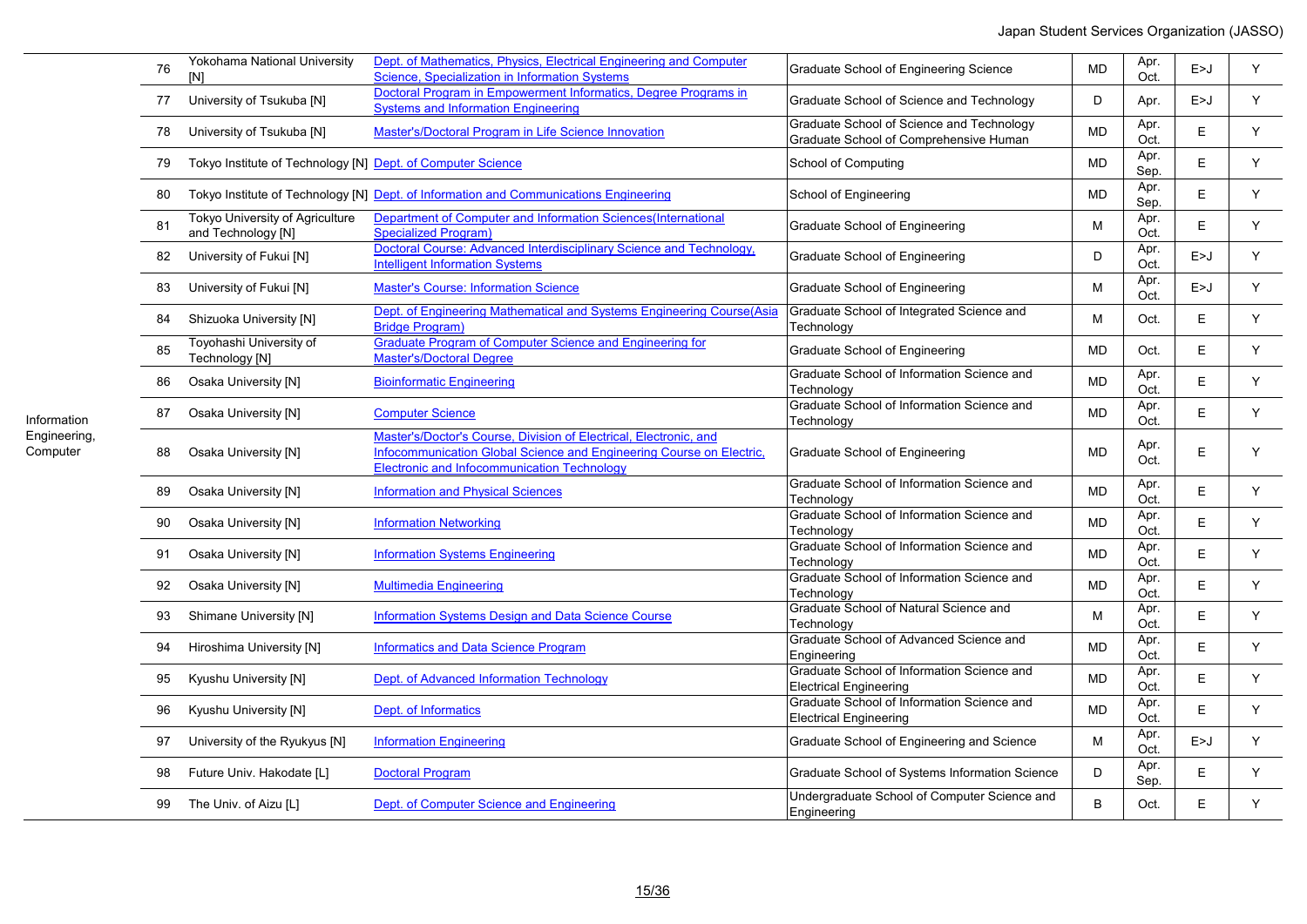|                             |     | 100 The Univ. of Aizu [L]                                                       | <b>Graduate Dept. of Computer and Information Systems</b>                                   | Graduate School of Computer Science and<br>Engineering     | <b>MD</b> | Apr.<br>Oct. | Е     | Y |
|-----------------------------|-----|---------------------------------------------------------------------------------|---------------------------------------------------------------------------------------------|------------------------------------------------------------|-----------|--------------|-------|---|
|                             |     | 101 The Univ. of Aizu [L]                                                       | Graduate Dept. of Information Technology and Project Management                             | Graduate School of Computer Science and<br>Engineering     | M         | Apr.<br>Oct. | E     | Y |
|                             |     | 102 Tokyo Metropolitan Univ. [L]                                                | <b>Dept. of Computer Science</b>                                                            | Graduate school of Systems design                          | D         | Apr.<br>Oct. | E     | Y |
|                             | 103 | Tokyo Metropolitan Univ. [L]                                                    | Dept. of Electrical Engineering and Computer Science                                        | Graduate school of Systems design                          | D         | Apr.<br>Oct. | E     | Y |
|                             | 104 | Osaka Prefecture Univ. [L]                                                      | English Course of Division of Electrical Engineering and Information<br><b>Science</b>      | Graduate School of Engineering                             | M         | Apr.<br>Sep. | E     | Y |
|                             |     | 105 Hosei Univ. [P]                                                             | Institute of Integrated Science and Technology(IIST)<br><b>Major in Systems Engineering</b> | Graduate School of Science and Engineering                 | <b>MD</b> | Sep.         | E.    | Y |
|                             |     | 106 Waseda Univ. [P]                                                            | Master's/Doctoral Program (English-Based Degree Program)                                    | Graduate School of Fundamental Science and<br>Engineering  | <b>MD</b> | Apr.<br>Sep. | E     | Y |
| Information<br>Engineering, |     | 107 Waseda Univ. [P]                                                            | Master's/Doctoral Program (English-Based Degree Program)                                    | Graduate School of Information, Production, and<br>Systems | <b>MD</b> | Apr.<br>Sep. | E     | Y |
| Computer                    |     | 108 Waseda Univ. [P]                                                            | <b>English-Based Degree Program</b>                                                         | School of Fundamental Science and Engineering              | B         | Sep.         | E     | Y |
|                             | 109 | Ritsumeikan Univ. [P]                                                           | <b>Computer Science Course</b>                                                              | Graduate School of Information Science and<br>Engineering  | M         | Apr.<br>Sep. | E     | Y |
|                             |     | 110 Ritsumeikan Univ. [P]                                                       | Doctoral Program in Advanced Information Science and Engineering                            | Graduate School of Information Science and<br>Engineering  | D.        | Apr.<br>Sep. | E     | Y |
|                             |     | 111 Ritsumeikan Univ. [P]                                                       | <b>Human Information Science Course</b>                                                     | Graduate School of Information Science and<br>Engineering  | M         | Apr.<br>Sep. | E     | Y |
|                             |     | 112 Ritsumeikan Univ. [P]                                                       | <b>Information Systems Science and Engineering Course</b>                                   | College of Information Science and Engineering             | B         | Apr.         | E     | Y |
|                             |     | 113 Ritsumeikan Univ. [P]                                                       | <b>Major in Advanced Life Sciences</b>                                                      | Graduate School of Life Sciences                           | <b>MD</b> | Sep.         | E > J | Y |
|                             | 114 | Kobe Institute of Computing<br>Graduate School of Information<br>Technology [P] | Dept. of Information Systems                                                                | Graduate School of Information Technology                  | P         | Oct.         | E     | Y |
|                             | 115 | Kyoto University of Advanced<br>Science [P]                                     | Division of Mechanical and Electrical System Engineering                                    | Graduate School of Engineering                             | <b>MD</b> | Sep.         | E     | Y |
|                             |     | 116 Hokkaido University [N]                                                     | <b>Cooperative Program for Resources Engineering</b>                                        | Graduate School of Engineering                             | M         | Apr.<br>Oct. | E     | Y |
|                             |     | 117 Hokkaido University [N]                                                     | <b>Division of Architectural and Structural Design</b>                                      | Graduate School of Engineering                             | <b>MD</b> | Apr.<br>Oct. | E     | Y |
|                             |     | 118 Hokkaido University [N]                                                     | Division of Engineering and Policy for Sustainable Environment                              | Graduate School of Engineering                             | <b>MD</b> | Apr.<br>Oct. | E     | Y |
|                             |     | 119 Hokkaido University [N]                                                     | <b>Division of Environmental Engineering</b>                                                | Graduate School of Engineering                             | MD        | Apr.<br>Oct. | E     | Y |
| Civil Engineering           |     | 120 Hokkaido University [N]                                                     | Division of Field Engineering for the Environment                                           | Graduate School of Engineering                             | <b>MD</b> | Apr.<br>Oct. | E     | Y |
|                             |     | 121 Hokkaido University [N]                                                     | <b>Division of Human Environmental Systems</b>                                              | Graduate School of Engineering                             | <b>MD</b> | Apr.<br>Oct. | E     | Y |
|                             |     | 122 Hokkaido University [N]                                                     | <b>Division of Sustainable Resources Engineering</b>                                        | Graduate School of Engineering                             | <b>MD</b> | Apr.<br>Oct. | E     | Y |
|                             | 123 | <b>Tohoku University [N]</b>                                                    | Dept. of Civil and Environmental Engineering                                                | Graduate School of Engineering                             | <b>MD</b> | Oct.         | E     | Y |
|                             | 124 | <b>Gunma University [N]</b>                                                     | <b>Domain of Environmental Engineering Science</b>                                          | Graduate School of Science and Technology                  | D         | Apr.<br>Oct. | E>J   | Y |
|                             |     | 125 Saitama University [N]                                                      | International Graduate Program on Civil and Environmental Engineering                       | Graduate School of Science and Engineering                 | <b>MD</b> | Apr.<br>Oct  | E     | Υ |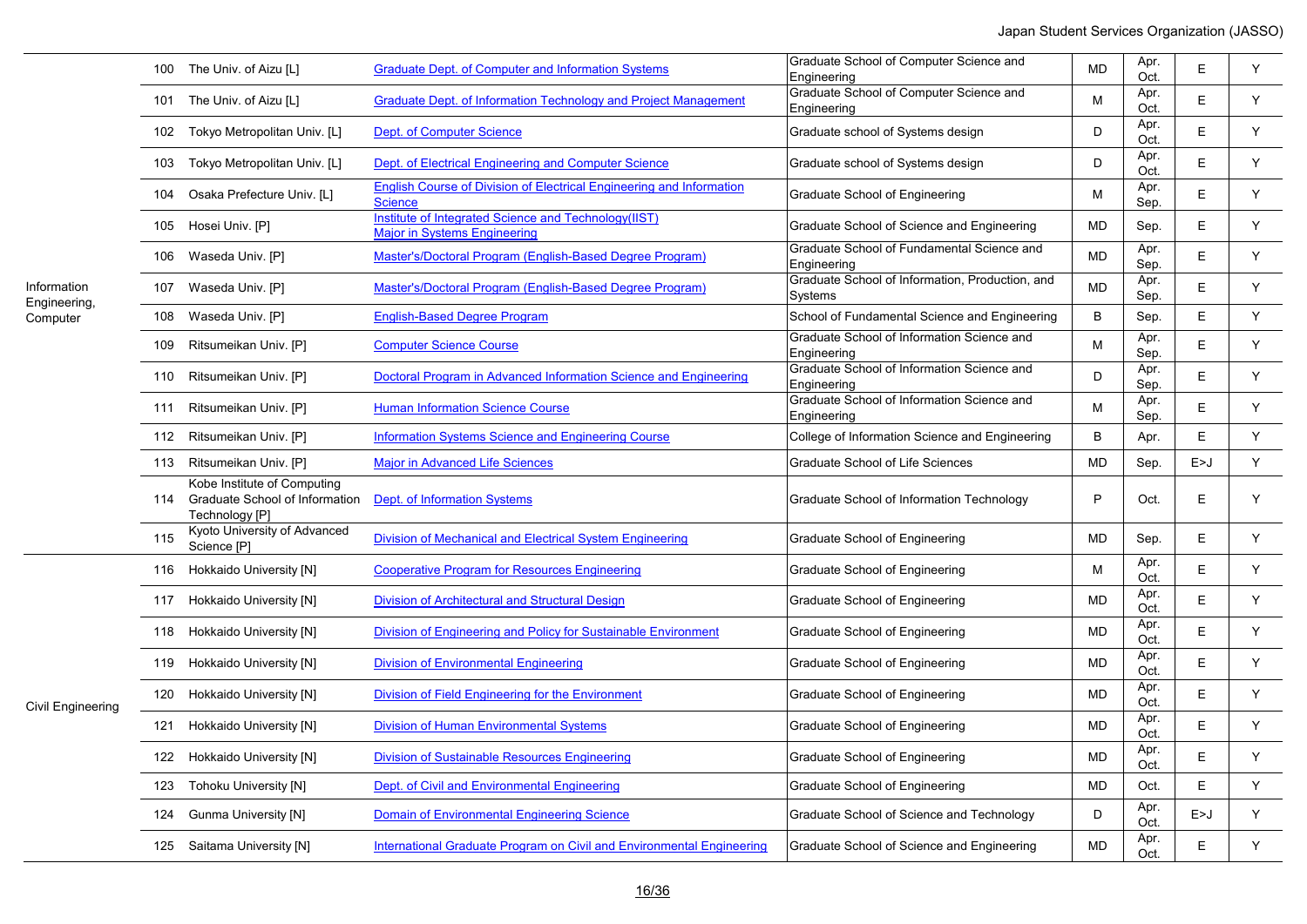|                   |     |                                           | 126 Tokyo Institute of Technology [N] Dept. of Civil and Environmental Engineering                                       | School of Environment and Society                      | <b>MD</b> | Apr.<br>Sep. | E     | Y |
|-------------------|-----|-------------------------------------------|--------------------------------------------------------------------------------------------------------------------------|--------------------------------------------------------|-----------|--------------|-------|---|
|                   |     | 127 University of Fukui [N]               | Master's Course: Architecture, Civil and Environmental Engineering                                                       | Graduate School of Engineering                         | М         | Apr.<br>Oct. | E > J | Y |
|                   |     | 128 Nagoya University [N]                 | Civil and Environmental Engineering Graduate Program (G30)                                                               | Graduate School of Engineering                         | <b>MD</b> | Oct.         | Е     | Y |
|                   | 129 | Nagoya University [N]                     | Civil and Environmental Engineering Graduate Program (G30)                                                               | <b>Graduate School of Environmental Studies</b>        | <b>MD</b> | Oct.         | E.    | Y |
|                   | 130 | Nagoya University [N]                     | <b>Forefront Studies Program on Civil and Environmental Engineering</b><br>towards Co-development of Asia and Japan 2020 | <b>Graduate School of Environmental Studies</b>        | <b>MD</b> | Oct.         | E     | Y |
|                   | 131 | Toyohashi University of<br>Technology [N] | Graduate Program of Architecture and Civil Engineering for<br><b>Master's/Doctoral Degree</b>                            | Graduate School of Engineering                         | <b>MD</b> | Oct.         | E     | Y |
|                   |     | 132 Kyoto University [N]                  | International Course in Urban and Regional Development, Dept. of Urban<br><b>Management</b>                              | Graduate School of Engineering                         | <b>MD</b> | Apr.<br>Oct. | E     | Υ |
|                   |     | 133 Kyoto University [N]                  | <b>International Course Program of Civil Engineering</b>                                                                 | <b>Faculty of Engineering</b>                          | B         | Apr.         | Е     | Y |
|                   |     | 134 Kyoto University [N]                  | Postgraduate Integrated Course Program of Human Security Engineering,<br>Dept. of Civil and Earth Resources Engineering  | Graduate School of Engineering                         | <b>MD</b> | Apr.<br>Oct. | E     | Y |
| Civil Engineering |     | 135 Kyoto University [N]                  | Postgraduate Integrated Course Program of Human Security Engineering,<br>Dept. of Environmental Engineering              | Graduate School of Engineering                         | D         | Oct.         | E     | Y |
|                   |     | 136 Osaka University [N]                  | Master's/Doctor's Course, Division of Global Architecture, International<br>Program of Maritime and Urban Engineering    | Graduate School of Engineering                         | <b>MD</b> | Oct.         | E     | Y |
|                   |     | 137 Kobe University [N]                   | Dept. of Regional Cooperation Policy Studies                                                                             | Graduate School of int'l Cooperation Studies           | MD        | Oct.         | E     | Y |
|                   | 138 | Hiroshima University [N]                  | <b>Civil and Environmental Engineering Program</b>                                                                       | Graduate School of Advanced Science and<br>Engineering | <b>MD</b> | Apr.<br>Oct. | E     | Y |
|                   | 139 | Kyushu University [N]                     | Civil and Structural Engineering International Master's/Doctoral Program                                                 | Graduate School of Engineering                         | MD        | Oct.         | Е     | Y |
|                   |     | 140 Kyushu University [N]                 | Urban and Environmental Engineering International Master's/Doctoral<br>Program                                           | Graduate School of Engineering                         | MD        | Oct.         | E     | Y |
|                   |     | 141 Saga University [N]                   | Dept. of Science and Engineering                                                                                         | Graduate School of Science and Engineering             | М         | Oct.         | E     | Y |
|                   |     | 142 Nagasaki University [N]               | Master's/Doctoral Degree, Dept. of Science and Technology, International<br><b>Water Environmental Science Program</b>   | Graduate School of Engineering                         | <b>MD</b> | Oct.         | E     | Y |
|                   |     | 143 University of the Ryukyus [N]         | <b>Civil Engineering and Architecture</b>                                                                                | Graduate School of Engineering and Science             | M         | Apr.<br>Oct. | E > J | Y |
|                   | 144 | Waseda Univ. [P]                          | <b>English-Based Degree Program</b>                                                                                      | School of Creative Science and Engineering             | B         | Sep.         | E     | Y |
|                   | 145 | Hokkaido University [N]                   | <b>Division of Architectural and Structural Design</b>                                                                   | Graduate School of Engineering                         | <b>MD</b> | Apr.<br>Oct. | E     | Y |
|                   |     | 146 Hokkaido University [N]               | Division of Engineering and Policy for Sustainable Environment                                                           | Graduate School of Engineering                         | <b>MD</b> | Apr.<br>Oct. | E     | Υ |
|                   |     | 147 Hokkaido University [N]               | <b>Division of Environmental Engineering</b>                                                                             | Graduate School of Engineering                         | <b>MD</b> | Apr.<br>Oct. | E     | Y |
| Architecture      |     | 148 Hokkaido University [N]               | Division of Field Engineering for the Environment                                                                        | Graduate School of Engineering                         | <b>MD</b> | Apr.<br>Oct. | E     | Y |
|                   | 149 | Hokkaido University [N]                   | <b>Division of Human Environmental Systems</b>                                                                           | Graduate School of Engineering                         | <b>MD</b> | Apr.<br>Oct. | Е     | Y |
|                   | 150 | Hokkaido University [N]                   | <b>Division of Sustainable Resources Engineering</b>                                                                     | Graduate School of Engineering                         | <b>MD</b> | Apr.<br>Oct. | Е     | Y |
|                   | 151 | <b>Gunma University [N]</b>               | <b>Domain of Environmental Engineering Science</b>                                                                       | Graduate School of Science and Technology              | D         | Apr.<br>Oct  | E>J   | Y |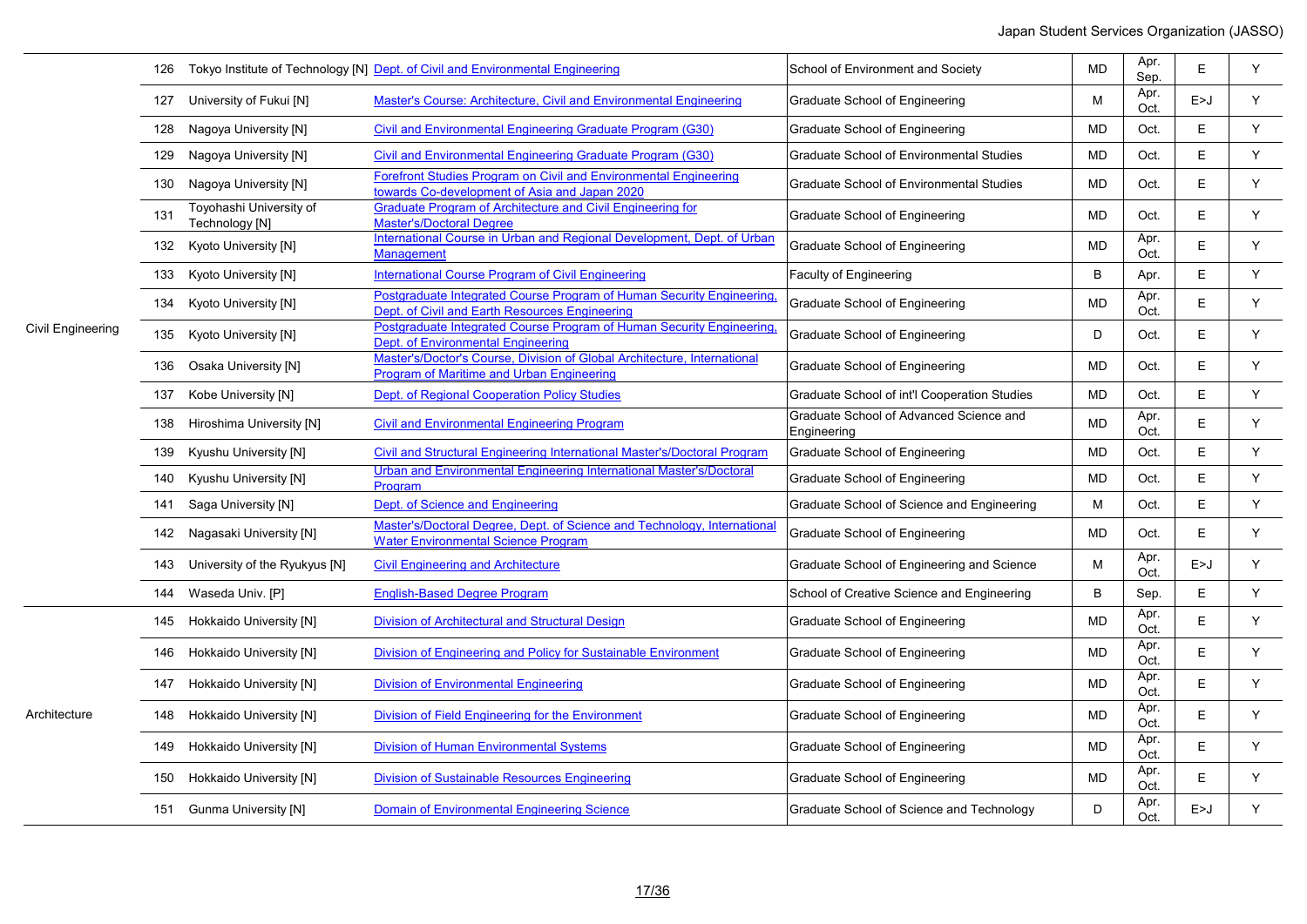|                          |     | 152 The University of Tokyo [N]                       | Dept. of Architecture                                                                                                                     | Graduate School of Engineering (Master's Global<br>30 (G30) Program)               | M         | Sep.         | E     | Y |
|--------------------------|-----|-------------------------------------------------------|-------------------------------------------------------------------------------------------------------------------------------------------|------------------------------------------------------------------------------------|-----------|--------------|-------|---|
|                          | 153 |                                                       | Tokyo Institute of Technology [N] Dept. of Architecture and Building Engineering                                                          | School of Environment and Society                                                  | <b>MD</b> | Apr.<br>Sep. | E     | Y |
|                          | 154 | University of Fukui [N]                               | Doctoral Course: Advanced Interdisciplinary Science and Technology,<br><b>Architecture and Civil Engineering</b>                          | <b>Graduate School of Engineering</b>                                              | D         | Apr.<br>Oct. | E > J | Y |
|                          |     | 155 University of Fukui [N]                           | Master's Course: Architecture, Civil and Environmental Engineering                                                                        | Graduate School of Engineering                                                     | Μ         | Apr.<br>Oct. | E>J   | Y |
|                          | 156 | Toyohashi University of<br>Technology [N]             | <b>Graduate Program of Architecture and Civil Engineering for</b><br><b>Master's/Doctoral Degree</b>                                      | Graduate School of Engineering                                                     | <b>MD</b> | Oct.         | E     | Y |
|                          | 157 | Osaka University [N]                                  | Master's/Doctor's Course, Division of Global Architecture, International<br>Program of Maritime and Urban Engineering                     | Graduate School of Engineering                                                     | MD        | Oct.         | E     | Y |
|                          |     | 158 Shimane University [N]                            | <b>Architectural Design Course</b>                                                                                                        | Graduate School of Natural Science and<br>Technology                               | M         | Apr.<br>Oct. | E     | Y |
|                          | 159 | Hiroshima University [N]                              | <b>Architecture Program</b>                                                                                                               | Graduate School of Advanced Science and<br>Engineering                             | <b>MD</b> | Apr.<br>Oct. | E     | Y |
| Architecture             | 160 | Kyushu University [N]                                 | International Undergraduate Program in Civil Engineering                                                                                  | School of Engineering                                                              | B         | Oct.         | E     | Y |
|                          | 161 | Kyushu University [N]                                 | Sustainable Architecture And Urban Systems                                                                                                | Graduate School of Human-Environment Studies                                       | <b>MD</b> | Apr.         | E     | Y |
|                          |     | 162 Saga University [N]                               | Dept. of Science and Engineering                                                                                                          | Graduate School of Science and Engineering                                         | М         | Apr.<br>Oct. | E     | Y |
|                          |     | 163 University of the Ryukyus [N]                     | <b>Civil Engineering and Architecture</b>                                                                                                 | Graduate School of Engineering and Science                                         | M         | Apr.<br>Oct. | E > J | Y |
|                          |     | 164 Meiji Univ. [P]                                   | <b>Architecture and Urbanism Program</b><br>International Program in Architecture and Urban Design                                        | Graduate School of Science and Technology                                          | MD        | Apr.         | Е     | Y |
|                          |     | 165 Waseda Univ. [P]                                  | Master's/Doctoral Program (English-Based Degree Program)                                                                                  | Graduate School of Creative Science and<br>Engineering                             | <b>MD</b> | Apr.<br>Sep. | E     | Y |
|                          |     | 166 Ritsumeikan Univ. [P]                             | Advanced Architectural, Environmental and Civil Engineering                                                                               | Graduate School of Science & Engineering,<br>Doctoral Program September Enrollment | D         | Sep.         | Е     | Y |
|                          |     | 167 Ritsumeikan Univ. [P]                             | Advanced Architectural, Environmental and Civil Engineering -Architecture<br>and Urban Design Course                                      | Graduate School of Science & Engineering,<br>Master's Program September Enrollment | М         | Sep.         | E     | Y |
|                          |     | 168 Ritsumeikan Univ. [P]                             | Advanced Architectural, Environmental and Civil Engineering -Civil and<br>Disaster Mitigation Engineering for Historic Cities Course      | Graduate School of Science & Engineering,<br>Master's Program September Enrollment | Μ         | Sep.         | E     | Y |
|                          |     | 169 Ritsumeikan Univ. [P]                             | Advanced Architectural, Environmental and Civil Engineering -<br><b>Environmental Systems and Civil Engineering Course</b>                | Graduate School of Science & Engineering,<br>Master's Program September Enrollment | М         | Sep.         | E     | Y |
|                          |     | 170 Hokkaido University [N]                           | <b>Cooperative Program for Resources Engineering</b>                                                                                      | Graduate School of Engineering                                                     | M         | Apr.<br>Oct. | E     | Y |
|                          |     | 171 Saitama University [N]                            | Program for Highly-skilled Professionals for Development of Green and<br>Sustainable Chemical Technologies applied to Asian Poverty Areas | Graduate School of Science and Engineering                                         | D         | Apr.<br>Oct. | E     | Y |
|                          | 172 | Yokohama National University<br>[N]                   | Dept. of Chemistry and Life Science. Specialization in Applied Chemistry                                                                  | Graduate School of Engineering Science                                             | MD        | Apr.<br>Oct. | E > J | Y |
| <b>Applied Chemistry</b> | 173 | Yokohama National University<br>[N]                   | Dept. of Chemistry and Life Science, Specialization in Chemistry<br><b>Applications and Life Science</b>                                  | Graduate School of Engineering Science                                             | <b>MD</b> | Apr.<br>Oct. | E > J | Y |
|                          |     |                                                       | 174 Tokyo Institute of Technology [N] Dept. of Chemical Science and Engineering                                                           | School of Materials and Chemical Technology                                        | <b>MD</b> | Apr.<br>Sep. | E     | Y |
|                          | 175 | Tokyo University of Agriculture<br>and Technology [N] | Department of Applied Chemistry(International Specialized Program)                                                                        | Graduate School of Engineering                                                     | <b>MD</b> | Apr.<br>Oct. | E     | Y |
|                          |     | 176 University of Fukui [N]                           | Doctoral Course: Advanced Interdisciplinary Science and Technology,<br><b>Applied Chemistry and Biotechnology</b>                         | Graduate School of Engineering                                                     | D         | Apr.<br>Oct. | E > J | Y |

18/36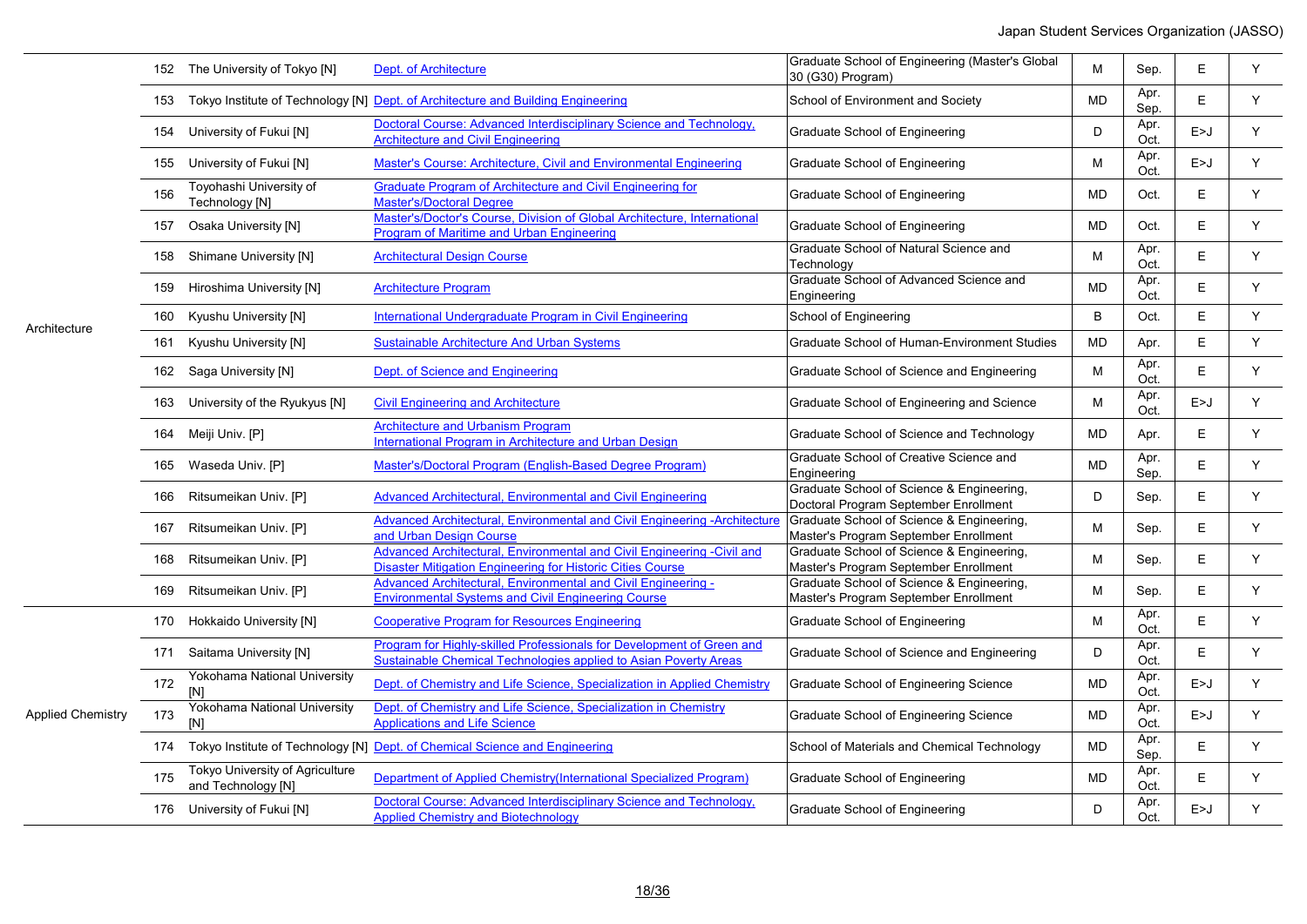|                          |     | 177 University of Fukui [N]                 | <b>Master's Course: Applied Chemistry and Biotechnology</b>                                                             | Graduate School of Engineering                               | M            | Apr.<br>Oct. | E>J   | Y  |
|--------------------------|-----|---------------------------------------------|-------------------------------------------------------------------------------------------------------------------------|--------------------------------------------------------------|--------------|--------------|-------|----|
| <b>Applied Chemistry</b> |     | 178 Shizuoka University [N]                 | Dept. of Engineering Applied Chemistry and Biochemical Engineering<br><b>Course(Asia Bridge Program)</b>                | Graduate School of Integrated Science and<br>Technology      | M            | Oct.         | E     | Y  |
|                          | 179 | Nagoya University [N]                       | <b>Chemistry Graduate Program (G30)</b>                                                                                 | Graduate School of Engineering                               | <b>MD</b>    | Oct.         | E.    | Y  |
|                          |     | 180 Nagoya University [N]                   | <b>Chemistry Program (G30)</b>                                                                                          | School of Engineering                                        | B            | Oct.         | E     | Y. |
|                          | 181 | Toyohashi University of<br>Technology [N]   | Graduate Program of Applied Chemistry and Life Sciences for<br><b>Master's/Doctoral Degree</b>                          | Graduate School of Engineering                               | <b>MD</b>    | Oct.         | E     | Y  |
|                          |     | 182 Osaka University [N]                    | <b>Chemical Science and Engineering</b>                                                                                 | School of Engineering Science                                | B            | Oct.         | E.    | Y  |
|                          |     | 183 Osaka University [N]                    | Dept. of Applied Chemistry                                                                                              | School of Engineering                                        | B            | Oct.         | E     | Y  |
|                          | 184 | Osaka University [N]                        | Master's/Doctor's Course, Division of Applied Chemistry, Chemical Science<br>Course                                     | Graduate School of Engineering                               | <b>MD</b>    | Oct.         | E     | Y  |
|                          |     | 185 Hiroshima University [N]                | <b>Applied Chemistry Program</b>                                                                                        | Graduate School of Advanced Science and<br>Engineering       | <b>MD</b>    | Apr.<br>Oct. | E     | Y  |
|                          |     | 186 Hiroshima University [N]                | <b>Chemical Engineering Program</b>                                                                                     | Graduate School of Advanced Science and<br>Engineering       | MD           | Apr.<br>Oct. | E     | Y  |
|                          |     | 187 Kochi University [N]                    | <b>Studies in Applied Science</b>                                                                                       | Graduate School of Integrated Arts and Sciences              | D            | Oct.         | E > J | Y. |
|                          |     | 188 Kyushu University [N]                   | <b>Applied Chemistry International Master's/Doctoral Program</b>                                                        | Graduate School of Engineering                               | MD           | Apr.<br>Oct. | E     | Y  |
|                          |     | 189 Kyushu University [N]                   | <b>Chemical Engineering International Master's/Doctoral Program</b>                                                     | Graduate School of Engineering                               | MD           | Apr.<br>Oct. | E     | Y  |
|                          |     | 190 Kyushu University [N]                   | Dept. of Molecular and Material Sciences                                                                                | Interdisciplinary Graduate School of Engineering<br>Sciences | D            | Oct.         | E>J   | Y  |
|                          |     | 191 Kyushu University [N]                   | Dept. of Molecular and Material Sciences (Global Course)                                                                | Interdisciplinary Graduate School of Engineering<br>Sciences | M            | Oct.         | E.    | Y  |
|                          |     | 192 Kyushu University [N]                   | Dept. of Molecular and Material Sciences(Part-Time PhD Program for<br><b>Working People</b>                             | Interdisciplinary Graduate School of Engineering<br>Sciences | D            | Apr.<br>Oct. | E     | Y  |
|                          |     | 193 Kyushu University [N]                   | International Undergraduate Program in Applied Chemistry                                                                | School of Engineering                                        | $\, {\bf B}$ | Oct.         | E     | Y  |
|                          |     | 194 Saga University [N]                     | Dept. of Science and Engineering                                                                                        | Graduate School of Science and Engineering                   | M            | Apr.<br>Oct. | E     | Y  |
|                          |     | 195 Nagasaki University [N]                 | Master's/Doctoral Degree, Dept. of Science and Technology, International<br><b>Water Environmental Science Program</b>  | Graduate School of Engineering                               | MD           | Oct.         | E     | Y. |
|                          |     | 196 Osaka Prefecture Univ. [L]              | <b>English Course of Division of Materials Science and Engineering</b>                                                  | Graduate School of Engineering                               | M            | Apr.<br>Sep. | E     | Y  |
|                          |     | 197 Hosei Univ. [P]                         | Institute of Integrated Science and Technology(IIST)<br><b>Major in Systems Engineering</b>                             | Graduate School of Science and Engineering                   | MD           | Sep.         | E     | Y  |
|                          |     | 198 Waseda Univ. [P]                        | <b>English-Based Degree Program</b>                                                                                     | School of Advanced Science and Engineering                   | B            | Sep.         | E     | Y  |
|                          | 199 | Ritsumeikan Univ. [P]                       | <b>Major in Advanced Life Sciences</b>                                                                                  | Graduate School of Life Sciences                             | MD           | Sep.         | E > J | Y  |
|                          |     | 200 Kwansei Gakuin Univ. [P]                | "International Masters Program " for International Students                                                             | Graduate School of Science and Technology                    | M            | Apr.<br>Sep. | E     | Y  |
|                          | 201 | Kyoto University of Advanced<br>Science [P] | Division of Mechanical and Electrical System Engineering                                                                | Graduate School of Engineering                               | MD           | Sep.         | E     | Y  |
| <b>Applied Physics</b>   | 202 | Hokkaido University [N]                     | <b>Division of Applied Physics</b>                                                                                      | Graduate School of Engineering                               | <b>MD</b>    | Apr.<br>Oct. | E     | Y  |
|                          | 203 | Yokohama National University<br>[N]         | Dept. of Mathematics, Physics, Electrical Engineering and Computer<br><b>Science. Specialization in Applied Physics</b> | Graduate School of Engineering Science                       | <b>MD</b>    | Apr.<br>Oct. | E>J   | Y  |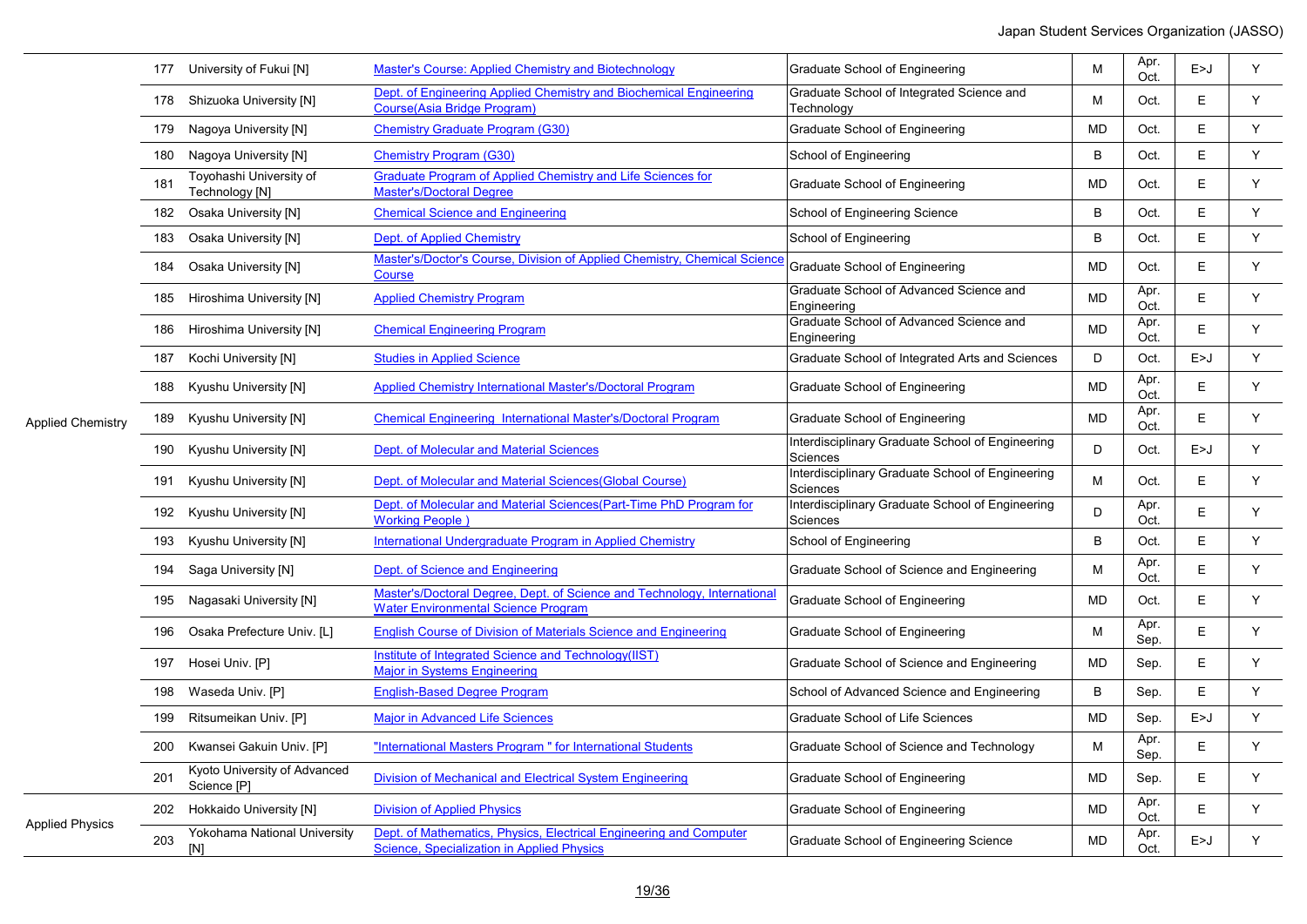|                              | 204 | Tokyo University of Agriculture<br>and Technology [N] | Department of Applied Physics (International Specialized Program)                                                                                                          | Graduate School of Engineering                                                         | м         | Apr.<br>Oct. | E     | Y |
|------------------------------|-----|-------------------------------------------------------|----------------------------------------------------------------------------------------------------------------------------------------------------------------------------|----------------------------------------------------------------------------------------|-----------|--------------|-------|---|
|                              |     | 205 University of Fukui [N]                           | Doctoral Course: Advanced Interdisciplinary Science and Technology,<br><b>Applied Physics</b>                                                                              | Graduate School of Engineering                                                         | D         | Apr.<br>Oct. | E > J | Y |
|                              |     | 206 University of Fukui [N]                           | Master's Course: Electromagnetic Engineering                                                                                                                               | Graduate School of Engineering                                                         | М         | Apr.<br>Oct. | E > J | Y |
|                              |     | 207 University of Fukui [N]                           | <b>Master's Course: Mathematical and Physical Sciences</b>                                                                                                                 | Graduate School of Engineering                                                         | М         | Apr.<br>Oct. | E > J | Y |
|                              |     | 208 Nagoya University [N]                             | Engineering Physics Graduate Program (G30)                                                                                                                                 | Graduate School of Engineering                                                         | <b>MD</b> | Oct.         | E     | Y |
| <b>Applied Physics</b>       |     | 209 Osaka University [N]                              | Master's/Doctor's Course, Division of Precision Engineering and Applied<br>Physics, International Priority Graduate Program on Engineering Physics                         | Graduate School of Engineering                                                         | <b>MD</b> | Oct.         | E     | Y |
|                              |     | 210 Kyushu University [N]                             | <b>Applied Quantum Physics and Nuclear Engineering</b>                                                                                                                     | Graduate School of Engineering                                                         | <b>MD</b> | Apr.<br>Oct. | E     | Y |
|                              |     | 211 Waseda Univ. [P]                                  | <b>English-Based Degree Program</b>                                                                                                                                        | School of Advanced Science and Engineering                                             | B         | Sep.         | E     | Y |
|                              |     | 212 Kwansei Gakuin Univ. [P]                          | "International Masters Program" for International Students                                                                                                                 | Graduate School of Science and Technology                                              | M         | Apr.<br>Sep. | E     | Y |
|                              | 213 | Kyoto University of Advanced<br>Science [P]           | Division of Mechanical and Electrical System Engineering                                                                                                                   | Graduate School of Engineering                                                         | MD        | Sep.         | E     | Y |
|                              | 214 | University of Tsukuba [N]                             | Master's/Doctoral Program in Life Science Innovation                                                                                                                       | Graduate School of Science and Technology<br>Graduate School of Comprehensive Human    | MD        | Apr.<br>Oct. | E     | Y |
|                              |     | 215 The University of Tokyo [N]                       | Dept. of Bioengineering                                                                                                                                                    | Graduate School of Engineering (Master's Global<br>30 (G30) Program)                   | М         | Sep.         | E > J | Y |
|                              | 216 | <b>Tokyo Medical and Dental</b><br>University [N]     | <b>TMDU Data Science Medicine Global Leader Program: DS-GLP</b>                                                                                                            | Graduate School of Medical and Dental Sciences                                         | MD        | Oct.         | E     | Y |
|                              | 217 |                                                       | Tokyo Institute of Technology [N] Dept. of Life Science and Technology                                                                                                     | School of Life Science and Technology                                                  | <b>MD</b> | Apr.<br>Sep. | E     | Y |
|                              | 218 | Tokyo University of Agriculture<br>and Technology [N] | Department of Biotechnology and Life Science (International Specialized<br>Program)                                                                                        | Graduate School of Engineering                                                         | <b>MD</b> | Apr.<br>Oct. | E     | Y |
|                              |     | 219 Osaka University [N]                              | Dept. of Biotechnology                                                                                                                                                     | School of Engineering                                                                  | B         | Oct.         | E     | Y |
| Biotechnology                | 220 | Osaka University [N]                                  | Doctor's Course, Division of Advanced Science and Biotechnology,<br><b>Biotechnology Global Human Resource Development for Industry-</b><br>University-Co-Creation program | Graduate School of Engineering                                                         | D         | Apr.<br>Oct. | E     | Y |
|                              |     | 221 Osaka University [N]                              | Master's Course, Division of Advanced Science and Biotechnology,<br>Biotechnology Global Human Resource Development Program                                                | Graduate School of Engineering                                                         | М         | Apr.         | E     | Y |
|                              |     | 222 Kochi University [N]                              | <b>Studies in Applied Science</b>                                                                                                                                          | Graduate School of Integrated Arts and Sciences                                        | D         | Oct.         | E > J | Υ |
|                              |     | 223 Nagasaki University [N]                           | Master's/Doctoral Degree, Dept. of Science and Technology, International<br><b>Water Environmental Science Program</b>                                                     | Graduate School of Engineering                                                         | <b>MD</b> | Apr.<br>Oct. | E     | Y |
|                              |     | 224 Ritsumeikan Univ. [P]                             | <b>Major in Advanced Life Sciences</b>                                                                                                                                     | Graduate School of Life Sciences                                                       | D         | Sep.         | E > J | Y |
|                              |     | 225 Kwansei Gakuin Univ. [P]                          | "International Masters Program " for International Students                                                                                                                | Graduate School of Science and Technology                                              | М         | Apr.<br>Sep. | E     | Y |
|                              |     | 226 Kyoto Sangyo Univ. [P]                            | <b>Major of Life Sciences</b>                                                                                                                                              | Division of Life Sciences                                                              | D         | Apr.<br>Sep. | E     | Y |
|                              | 227 | Hokkaido University [N]                               | <b>Division of Energy and Environmental Systems</b>                                                                                                                        | Graduate School of Engineering                                                         | <b>MD</b> | Apr.<br>Oct. | E     | Y |
| Atomic Energy<br>Engineering | 228 | Hokkaido University [N]                               | <b>Division of Quantum Science and Engineering</b>                                                                                                                         | Graduate School of Engineering                                                         | <b>MD</b> | Apr.<br>Oct. | E     | Υ |
|                              |     | 229 The University of Tokyo [N]                       | Dept. of Nuclear Engineering and Management                                                                                                                                | Graduate School of Engineering (Special Graduate<br>Program in Resilience Engineering) | <b>MD</b> | Sep.         | E > J | Υ |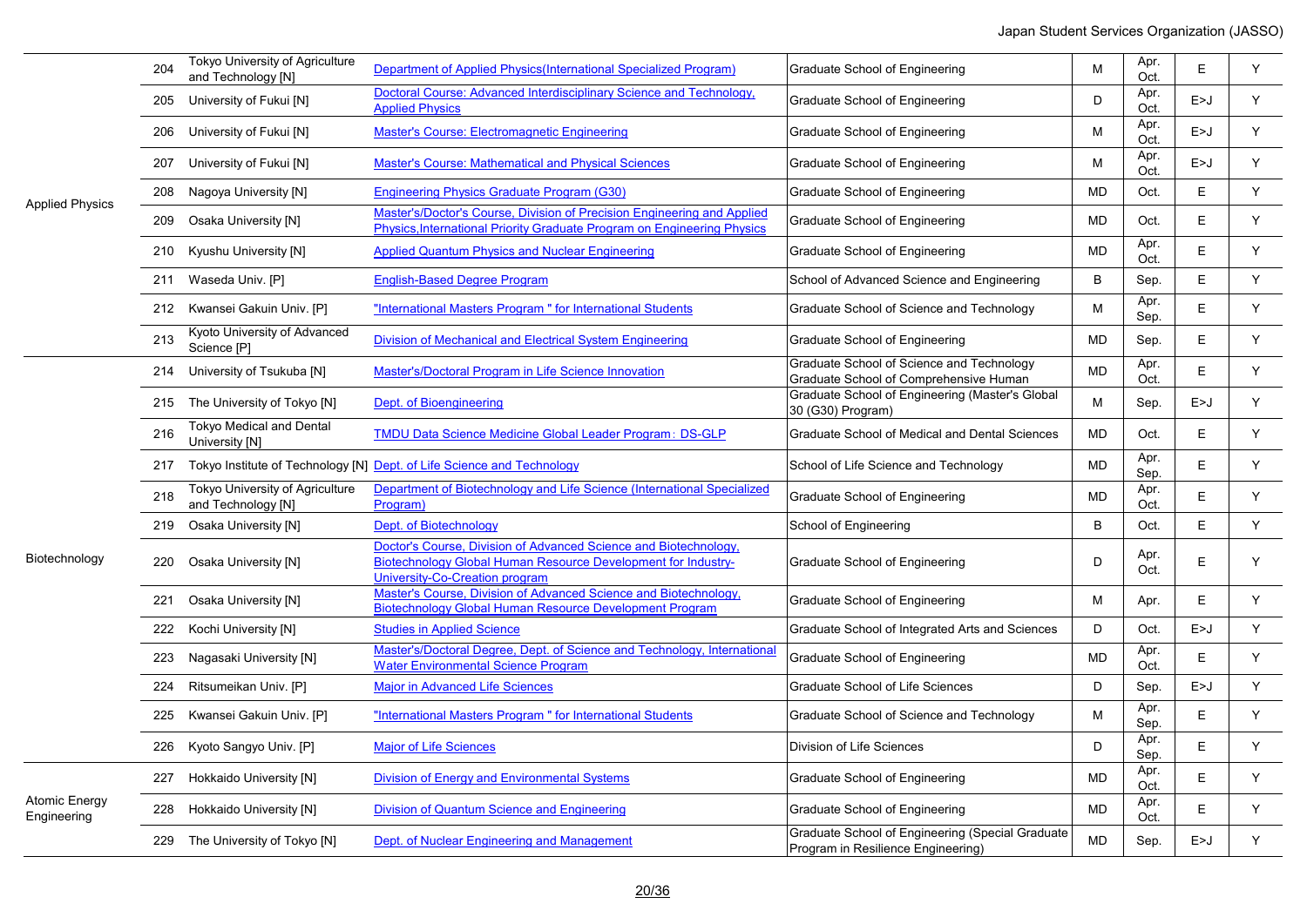|                                     |     | 230 University of Fukui [N]               | Doctoral Course: Advanced Interdisciplinary Science and Technology,<br><b>Nuclear Power and Energy Safety Engineering</b>                                                                                                                                                                                                                                                                                                                                                                                                                                                                                                                                                                                                                                                                                                                                                                                                                                                                                                                                                                                                                                                                                                                                                                                                                                                                                                                                                                                                                                                                                                                                                                                                                                                                                                                                                                                                                                                                                                                                                                                                                                                                                                                                                                                                                                                                                                                                                                                                                                                                                                                                                                                                                                                                                                                                                                                                                                                                                                                                                                                                                                                                                                                                                                                                                                                                                               | Graduate School of Engineering | D | Apr.<br>Oct. | E>J   | Y |
|-------------------------------------|-----|-------------------------------------------|-------------------------------------------------------------------------------------------------------------------------------------------------------------------------------------------------------------------------------------------------------------------------------------------------------------------------------------------------------------------------------------------------------------------------------------------------------------------------------------------------------------------------------------------------------------------------------------------------------------------------------------------------------------------------------------------------------------------------------------------------------------------------------------------------------------------------------------------------------------------------------------------------------------------------------------------------------------------------------------------------------------------------------------------------------------------------------------------------------------------------------------------------------------------------------------------------------------------------------------------------------------------------------------------------------------------------------------------------------------------------------------------------------------------------------------------------------------------------------------------------------------------------------------------------------------------------------------------------------------------------------------------------------------------------------------------------------------------------------------------------------------------------------------------------------------------------------------------------------------------------------------------------------------------------------------------------------------------------------------------------------------------------------------------------------------------------------------------------------------------------------------------------------------------------------------------------------------------------------------------------------------------------------------------------------------------------------------------------------------------------------------------------------------------------------------------------------------------------------------------------------------------------------------------------------------------------------------------------------------------------------------------------------------------------------------------------------------------------------------------------------------------------------------------------------------------------------------------------------------------------------------------------------------------------------------------------------------------------------------------------------------------------------------------------------------------------------------------------------------------------------------------------------------------------------------------------------------------------------------------------------------------------------------------------------------------------------------------------------------------------------------------------------------------------|--------------------------------|---|--------------|-------|---|
| <b>Atomic Energy</b><br>Engineering |     | 231 University of Fukui [N]               | <b>Master's Course: Nuclear Safety Engineering</b>                                                                                                                                                                                                                                                                                                                                                                                                                                                                                                                                                                                                                                                                                                                                                                                                                                                                                                                                                                                                                                                                                                                                                                                                                                                                                                                                                                                                                                                                                                                                                                                                                                                                                                                                                                                                                                                                                                                                                                                                                                                                                                                                                                                                                                                                                                                                                                                                                                                                                                                                                                                                                                                                                                                                                                                                                                                                                                                                                                                                                                                                                                                                                                                                                                                                                                                                                                      | Graduate School of Engineering | м | Apr.<br>Oct. | E > J | Y |
|                                     |     | 232 Kyushu University [N]                 | Applied Quantum Physics and Nuclear Engineering International<br>Apr.<br>Y.<br>MD<br>E<br>Graduate School of Engineering<br><b>Master's/Doctoral Program</b><br>Oct.<br>Apr.<br><b>Cooperative Program for Resources Engineering</b><br>E<br>Y<br>M<br>Graduate School of Engineering<br>Oct.<br>Apr.<br>E<br>Y<br><b>Division of Sustainable Resources Engineering</b><br>Graduate School of Engineering<br>MD<br>Oct.<br>Apr.<br>Y<br>Dept. of Earth Resource Engineering and Environmental Science<br>E<br>Graduate School of int'l Resource Sciences<br>M<br>Oct.<br>Apr.<br>Y<br>D<br>E>J<br><b>Domain of Environmental Engineering Science</b><br>Graduate School of Science and Technology<br>Oct.<br>International Program of Sustainable Energy and Environmental<br>E<br>Y<br><b>MD</b><br>Graduate School of Engineering<br>Apr.<br>Engineering<br><b>Cooperative Program for Resources Engineering</b><br>Y<br>M<br>E>J<br>Graduate School of Engineering<br>Apr.<br>Apr.<br>Y<br>E<br><b>Earth Resources Engineering Global Course</b><br>MD<br>Graduate School of Engineering<br>Oct.<br>Apr.<br>E<br>Y<br>Earth Resources Engineering International Master's Program<br>M<br>Graduate School of Engineering<br>Oct.<br>Apr.<br>Y<br><b>Cooperative Program for Resources Engineering</b><br>E<br>Graduate School of Engineering<br>M<br>Oct.<br>Apr.<br>E<br>Y<br>Division of Materials Science and Engineering<br><b>MD</b><br>Graduate School of Engineering<br>Oct.<br>Apr.<br>E<br>Y<br><b>Division of Sustainable Resources Engineering</b><br><b>MD</b><br>Graduate School of Engineering<br>Oct.<br>E<br>Y<br>Dept. of Materials Processing<br>M<br>Oct.<br>Graduate School of Engineering<br>E<br>Y<br>Dept. of Materials Science<br>M<br>Oct.<br>Graduate School of Engineering<br>E<br>Y<br>Dept. of Metallurgy<br>M<br>Oct.<br>Graduate School of Engineering<br>Dept. of Mechanical Engineering, Materials Science, and Ocean<br>Apr.<br><b>MD</b><br>Y<br>Graduate School of Engineering Science<br>E>J<br>Engineering, Specialization in Materials Science Frontier<br>Oct.<br>Graduate School of Engineering (int'l<br>Dept. of Materials Engineering<br>Y<br>M&D<br>Sep.<br>E > J<br>Multidisciplinary Engineering Graduate Program)<br>Apr.<br><b>MD</b><br>E<br>Y<br>249 Tokyo Institute of Technology [N] Dept. of Materials Science and Engineering<br>School of Materials and Chemical Technology<br>Sep.<br>Doctoral Course: Advanced Interdisciplinary Science and Technology,<br>Apr.<br>D<br>Y<br>E>J<br>Graduate School of Engineering<br><b>Frontier Fiber Technology and Science</b><br>Oct.<br>Doctoral Course: Advanced Interdisciplinary Science and Technology,<br>Apr.<br>D<br>Y<br>E>J<br>Graduate School of Engineering<br><b>Molecular Engineering</b><br>Oct.<br>Apr.<br>Y<br><b>Master's Course: Frontier Fiber Technology and Science</b><br>M<br>Graduate School of Engineering<br>E>J<br>Oct.<br>Apr.<br>Master's Course: Materials Science and Engineering<br>Y<br>Graduate School of Engineering<br>M<br>E>J<br>Oct.<br>Dept. of Engineering Electronics and Materials Science Course(Asia<br>Graduate School of Integrated Science and<br>Y<br>M<br>Oct.<br>E.<br><b>Bridge Program)</b><br>Technology<br>Graduate Program of Mechanical Engineering for Master's/Doctoral<br>Y<br>Graduate School of Engineering<br><b>MD</b><br>Oct.<br>Е<br><b>Degree</b> |                                |   |              |       |   |
|                                     |     | 233 Hokkaido University [N]               |                                                                                                                                                                                                                                                                                                                                                                                                                                                                                                                                                                                                                                                                                                                                                                                                                                                                                                                                                                                                                                                                                                                                                                                                                                                                                                                                                                                                                                                                                                                                                                                                                                                                                                                                                                                                                                                                                                                                                                                                                                                                                                                                                                                                                                                                                                                                                                                                                                                                                                                                                                                                                                                                                                                                                                                                                                                                                                                                                                                                                                                                                                                                                                                                                                                                                                                                                                                                                         |                                |   |              |       |   |
|                                     |     | 234 Hokkaido University [N]               |                                                                                                                                                                                                                                                                                                                                                                                                                                                                                                                                                                                                                                                                                                                                                                                                                                                                                                                                                                                                                                                                                                                                                                                                                                                                                                                                                                                                                                                                                                                                                                                                                                                                                                                                                                                                                                                                                                                                                                                                                                                                                                                                                                                                                                                                                                                                                                                                                                                                                                                                                                                                                                                                                                                                                                                                                                                                                                                                                                                                                                                                                                                                                                                                                                                                                                                                                                                                                         |                                |   |              |       |   |
|                                     |     | 235 Akita University [N]                  |                                                                                                                                                                                                                                                                                                                                                                                                                                                                                                                                                                                                                                                                                                                                                                                                                                                                                                                                                                                                                                                                                                                                                                                                                                                                                                                                                                                                                                                                                                                                                                                                                                                                                                                                                                                                                                                                                                                                                                                                                                                                                                                                                                                                                                                                                                                                                                                                                                                                                                                                                                                                                                                                                                                                                                                                                                                                                                                                                                                                                                                                                                                                                                                                                                                                                                                                                                                                                         |                                |   |              |       |   |
| Resource                            |     | 236 Gunma University [N]                  |                                                                                                                                                                                                                                                                                                                                                                                                                                                                                                                                                                                                                                                                                                                                                                                                                                                                                                                                                                                                                                                                                                                                                                                                                                                                                                                                                                                                                                                                                                                                                                                                                                                                                                                                                                                                                                                                                                                                                                                                                                                                                                                                                                                                                                                                                                                                                                                                                                                                                                                                                                                                                                                                                                                                                                                                                                                                                                                                                                                                                                                                                                                                                                                                                                                                                                                                                                                                                         |                                |   |              |       |   |
| Engineering                         |     | 237 Osaka University [N]                  |                                                                                                                                                                                                                                                                                                                                                                                                                                                                                                                                                                                                                                                                                                                                                                                                                                                                                                                                                                                                                                                                                                                                                                                                                                                                                                                                                                                                                                                                                                                                                                                                                                                                                                                                                                                                                                                                                                                                                                                                                                                                                                                                                                                                                                                                                                                                                                                                                                                                                                                                                                                                                                                                                                                                                                                                                                                                                                                                                                                                                                                                                                                                                                                                                                                                                                                                                                                                                         |                                |   |              |       |   |
|                                     |     | 238 Kyushu University [N]                 |                                                                                                                                                                                                                                                                                                                                                                                                                                                                                                                                                                                                                                                                                                                                                                                                                                                                                                                                                                                                                                                                                                                                                                                                                                                                                                                                                                                                                                                                                                                                                                                                                                                                                                                                                                                                                                                                                                                                                                                                                                                                                                                                                                                                                                                                                                                                                                                                                                                                                                                                                                                                                                                                                                                                                                                                                                                                                                                                                                                                                                                                                                                                                                                                                                                                                                                                                                                                                         |                                |   |              |       |   |
|                                     |     | 239 Kyushu University [N]                 |                                                                                                                                                                                                                                                                                                                                                                                                                                                                                                                                                                                                                                                                                                                                                                                                                                                                                                                                                                                                                                                                                                                                                                                                                                                                                                                                                                                                                                                                                                                                                                                                                                                                                                                                                                                                                                                                                                                                                                                                                                                                                                                                                                                                                                                                                                                                                                                                                                                                                                                                                                                                                                                                                                                                                                                                                                                                                                                                                                                                                                                                                                                                                                                                                                                                                                                                                                                                                         |                                |   |              |       |   |
|                                     |     | 240 Kyushu University [N]                 |                                                                                                                                                                                                                                                                                                                                                                                                                                                                                                                                                                                                                                                                                                                                                                                                                                                                                                                                                                                                                                                                                                                                                                                                                                                                                                                                                                                                                                                                                                                                                                                                                                                                                                                                                                                                                                                                                                                                                                                                                                                                                                                                                                                                                                                                                                                                                                                                                                                                                                                                                                                                                                                                                                                                                                                                                                                                                                                                                                                                                                                                                                                                                                                                                                                                                                                                                                                                                         |                                |   |              |       |   |
|                                     |     | 241 Hokkaido University [N]               |                                                                                                                                                                                                                                                                                                                                                                                                                                                                                                                                                                                                                                                                                                                                                                                                                                                                                                                                                                                                                                                                                                                                                                                                                                                                                                                                                                                                                                                                                                                                                                                                                                                                                                                                                                                                                                                                                                                                                                                                                                                                                                                                                                                                                                                                                                                                                                                                                                                                                                                                                                                                                                                                                                                                                                                                                                                                                                                                                                                                                                                                                                                                                                                                                                                                                                                                                                                                                         |                                |   |              |       |   |
|                                     |     | 242 Hokkaido University [N]               |                                                                                                                                                                                                                                                                                                                                                                                                                                                                                                                                                                                                                                                                                                                                                                                                                                                                                                                                                                                                                                                                                                                                                                                                                                                                                                                                                                                                                                                                                                                                                                                                                                                                                                                                                                                                                                                                                                                                                                                                                                                                                                                                                                                                                                                                                                                                                                                                                                                                                                                                                                                                                                                                                                                                                                                                                                                                                                                                                                                                                                                                                                                                                                                                                                                                                                                                                                                                                         |                                |   |              |       |   |
|                                     |     | 243 Hokkaido University [N]               |                                                                                                                                                                                                                                                                                                                                                                                                                                                                                                                                                                                                                                                                                                                                                                                                                                                                                                                                                                                                                                                                                                                                                                                                                                                                                                                                                                                                                                                                                                                                                                                                                                                                                                                                                                                                                                                                                                                                                                                                                                                                                                                                                                                                                                                                                                                                                                                                                                                                                                                                                                                                                                                                                                                                                                                                                                                                                                                                                                                                                                                                                                                                                                                                                                                                                                                                                                                                                         |                                |   |              |       |   |
|                                     |     | 244 Tohoku University [N]                 |                                                                                                                                                                                                                                                                                                                                                                                                                                                                                                                                                                                                                                                                                                                                                                                                                                                                                                                                                                                                                                                                                                                                                                                                                                                                                                                                                                                                                                                                                                                                                                                                                                                                                                                                                                                                                                                                                                                                                                                                                                                                                                                                                                                                                                                                                                                                                                                                                                                                                                                                                                                                                                                                                                                                                                                                                                                                                                                                                                                                                                                                                                                                                                                                                                                                                                                                                                                                                         |                                |   |              |       |   |
|                                     |     | 245 Tohoku University [N]                 |                                                                                                                                                                                                                                                                                                                                                                                                                                                                                                                                                                                                                                                                                                                                                                                                                                                                                                                                                                                                                                                                                                                                                                                                                                                                                                                                                                                                                                                                                                                                                                                                                                                                                                                                                                                                                                                                                                                                                                                                                                                                                                                                                                                                                                                                                                                                                                                                                                                                                                                                                                                                                                                                                                                                                                                                                                                                                                                                                                                                                                                                                                                                                                                                                                                                                                                                                                                                                         |                                |   |              |       |   |
|                                     |     | 246 Tohoku University [N]                 |                                                                                                                                                                                                                                                                                                                                                                                                                                                                                                                                                                                                                                                                                                                                                                                                                                                                                                                                                                                                                                                                                                                                                                                                                                                                                                                                                                                                                                                                                                                                                                                                                                                                                                                                                                                                                                                                                                                                                                                                                                                                                                                                                                                                                                                                                                                                                                                                                                                                                                                                                                                                                                                                                                                                                                                                                                                                                                                                                                                                                                                                                                                                                                                                                                                                                                                                                                                                                         |                                |   |              |       |   |
|                                     | 247 | Yokohama National University<br>[N]       |                                                                                                                                                                                                                                                                                                                                                                                                                                                                                                                                                                                                                                                                                                                                                                                                                                                                                                                                                                                                                                                                                                                                                                                                                                                                                                                                                                                                                                                                                                                                                                                                                                                                                                                                                                                                                                                                                                                                                                                                                                                                                                                                                                                                                                                                                                                                                                                                                                                                                                                                                                                                                                                                                                                                                                                                                                                                                                                                                                                                                                                                                                                                                                                                                                                                                                                                                                                                                         |                                |   |              |       |   |
| <b>Materials</b><br>Engineering     | 248 | The University of Tokyo [N]               |                                                                                                                                                                                                                                                                                                                                                                                                                                                                                                                                                                                                                                                                                                                                                                                                                                                                                                                                                                                                                                                                                                                                                                                                                                                                                                                                                                                                                                                                                                                                                                                                                                                                                                                                                                                                                                                                                                                                                                                                                                                                                                                                                                                                                                                                                                                                                                                                                                                                                                                                                                                                                                                                                                                                                                                                                                                                                                                                                                                                                                                                                                                                                                                                                                                                                                                                                                                                                         |                                |   |              |       |   |
|                                     |     |                                           |                                                                                                                                                                                                                                                                                                                                                                                                                                                                                                                                                                                                                                                                                                                                                                                                                                                                                                                                                                                                                                                                                                                                                                                                                                                                                                                                                                                                                                                                                                                                                                                                                                                                                                                                                                                                                                                                                                                                                                                                                                                                                                                                                                                                                                                                                                                                                                                                                                                                                                                                                                                                                                                                                                                                                                                                                                                                                                                                                                                                                                                                                                                                                                                                                                                                                                                                                                                                                         |                                |   |              |       |   |
|                                     |     | 250 University of Fukui [N]               |                                                                                                                                                                                                                                                                                                                                                                                                                                                                                                                                                                                                                                                                                                                                                                                                                                                                                                                                                                                                                                                                                                                                                                                                                                                                                                                                                                                                                                                                                                                                                                                                                                                                                                                                                                                                                                                                                                                                                                                                                                                                                                                                                                                                                                                                                                                                                                                                                                                                                                                                                                                                                                                                                                                                                                                                                                                                                                                                                                                                                                                                                                                                                                                                                                                                                                                                                                                                                         |                                |   |              |       |   |
|                                     | 251 | University of Fukui [N]                   |                                                                                                                                                                                                                                                                                                                                                                                                                                                                                                                                                                                                                                                                                                                                                                                                                                                                                                                                                                                                                                                                                                                                                                                                                                                                                                                                                                                                                                                                                                                                                                                                                                                                                                                                                                                                                                                                                                                                                                                                                                                                                                                                                                                                                                                                                                                                                                                                                                                                                                                                                                                                                                                                                                                                                                                                                                                                                                                                                                                                                                                                                                                                                                                                                                                                                                                                                                                                                         |                                |   |              |       |   |
|                                     |     | 252 University of Fukui [N]               |                                                                                                                                                                                                                                                                                                                                                                                                                                                                                                                                                                                                                                                                                                                                                                                                                                                                                                                                                                                                                                                                                                                                                                                                                                                                                                                                                                                                                                                                                                                                                                                                                                                                                                                                                                                                                                                                                                                                                                                                                                                                                                                                                                                                                                                                                                                                                                                                                                                                                                                                                                                                                                                                                                                                                                                                                                                                                                                                                                                                                                                                                                                                                                                                                                                                                                                                                                                                                         |                                |   |              |       |   |
|                                     |     | 253 University of Fukui [N]               |                                                                                                                                                                                                                                                                                                                                                                                                                                                                                                                                                                                                                                                                                                                                                                                                                                                                                                                                                                                                                                                                                                                                                                                                                                                                                                                                                                                                                                                                                                                                                                                                                                                                                                                                                                                                                                                                                                                                                                                                                                                                                                                                                                                                                                                                                                                                                                                                                                                                                                                                                                                                                                                                                                                                                                                                                                                                                                                                                                                                                                                                                                                                                                                                                                                                                                                                                                                                                         |                                |   |              |       |   |
|                                     |     | 254 Shizuoka University [N]               |                                                                                                                                                                                                                                                                                                                                                                                                                                                                                                                                                                                                                                                                                                                                                                                                                                                                                                                                                                                                                                                                                                                                                                                                                                                                                                                                                                                                                                                                                                                                                                                                                                                                                                                                                                                                                                                                                                                                                                                                                                                                                                                                                                                                                                                                                                                                                                                                                                                                                                                                                                                                                                                                                                                                                                                                                                                                                                                                                                                                                                                                                                                                                                                                                                                                                                                                                                                                                         |                                |   |              |       |   |
|                                     | 255 | Toyohashi University of<br>Technology [N] |                                                                                                                                                                                                                                                                                                                                                                                                                                                                                                                                                                                                                                                                                                                                                                                                                                                                                                                                                                                                                                                                                                                                                                                                                                                                                                                                                                                                                                                                                                                                                                                                                                                                                                                                                                                                                                                                                                                                                                                                                                                                                                                                                                                                                                                                                                                                                                                                                                                                                                                                                                                                                                                                                                                                                                                                                                                                                                                                                                                                                                                                                                                                                                                                                                                                                                                                                                                                                         |                                |   |              |       |   |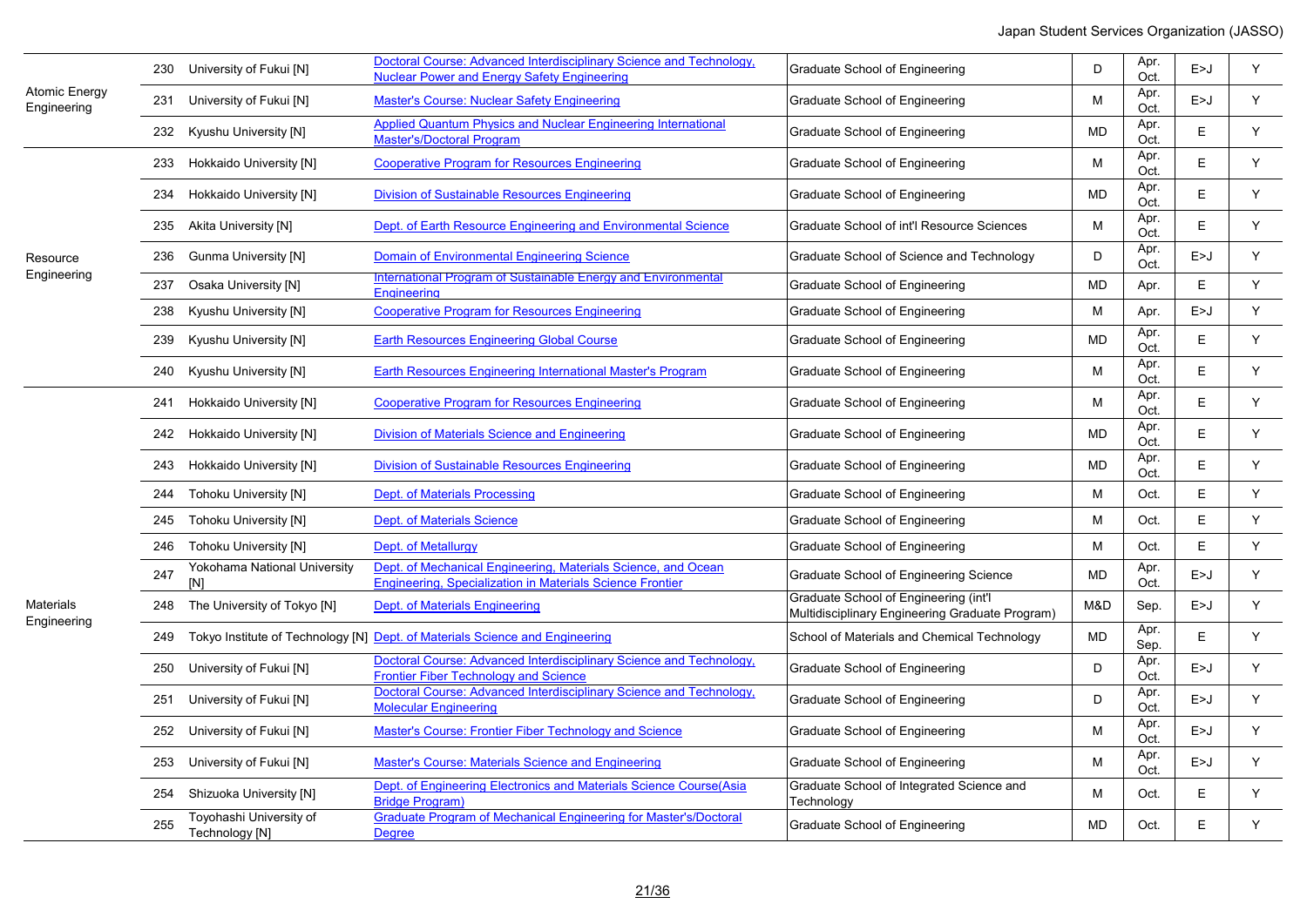|                                      | 256 | Osaka University [N]                        | nternational Program of Materials and Manufacturing Science                                                                    | Graduate School of Engineering                                                           | <b>MD</b> | Oct.         | E     | Υ |
|--------------------------------------|-----|---------------------------------------------|--------------------------------------------------------------------------------------------------------------------------------|------------------------------------------------------------------------------------------|-----------|--------------|-------|---|
|                                      |     | 257 Shimane University [N]                  | <b>Chemistry Course</b>                                                                                                        | Graduate School of Natural Science and<br>Technology                                     | M         | Apr.<br>Oct. | E     | Y |
| Materials                            |     | 258 Shimane University [N]                  | <b>Physics and Materials Science Course</b>                                                                                    | Graduate School of Natural Science and<br>Technology                                     | M         | Apr.<br>Oct. | E     | Y |
| Engineering                          |     | 259 Kyushu University [N]                   | Materials Science and Engineering International Master's/Doctoral<br>Program                                                   | Graduate School of Engineering                                                           | <b>MD</b> | Apr.<br>Oct. | E.    | Y |
|                                      |     | 260 Osaka Prefecture Univ. [L]              | <b>English Course of Division of Materials Science and Engineering</b>                                                         | Graduate School of Engineering                                                           | M         | Apr.<br>Sep. | E.    | Y |
|                                      | 261 | Kyoto University of Advanced<br>Science [P] | Division of Mechanical and Electrical System Engineering                                                                       | Graduate School of Engineering                                                           | <b>MD</b> | Sep.         | E.    | Y |
|                                      |     | 262 Hokkaido University [N]                 | Division of Energy and Environmental Systems                                                                                   | Graduate School of Engineering                                                           | <b>MD</b> | Apr.<br>Oct. | E     | Y |
|                                      |     | 263 Hokkaido University [N]                 | Division of Human Mechanical Systems and Design                                                                                | Graduate School of Engineering                                                           | <b>MD</b> | Apr.<br>Oct. | E     | Y |
|                                      |     | 264 Hokkaido University [N]                 | Division of Mechanical and Space Engineering                                                                                   | Graduate School of Engineering                                                           | <b>MD</b> | Apr.<br>Oct. | E.    | Y |
| Marine and<br>Mercantile             | 265 | Yokohama National University<br>[N]         | Dept. of Mechanical Engineering. Materials Science, and Ocean<br>Engineering, Specialization in Systems Design for Ocean-Space | Graduate School of Engineering Science                                                   | <b>MD</b> | Apr.<br>Oct. | E > J | Y |
| Engineering                          | 266 | Osaka University [N]                        | Master's/Doctor's Course, Division of Global Architecture, International<br>Program of Maritime and Urban Engineering          | Graduate School of Engineering                                                           | <b>MD</b> | Oct.         | E.    | Y |
|                                      | 267 | Hiroshima University [N]                    | <b>Transportation and Environmental Systems Program</b>                                                                        | Graduate School of Advanced Science and<br>Engineering                                   | <b>MD</b> | Apr.<br>Oct. | E.    | Y |
|                                      |     | 268 Kyushu University [N]                   | Maritime Engineering International Master's/Doctoral Program                                                                   | Graduate School of Engineering                                                           | <b>MD</b> | Apr.<br>Oct. | E.    | Y |
|                                      | 269 | Osaka Prefecture Univ. [L]                  | English Course of Division of Aerospace and Marine-System Engineering                                                          | Graduate School of Engineering                                                           | M         | Apr.<br>Sep. | E.    | Y |
|                                      |     | 270 Hokkaido University [N]                 | <b>Division of Energy and Environmental Systems</b>                                                                            | Graduate School of Engineering                                                           | <b>MD</b> | Apr.<br>Oct. | E.    | Y |
|                                      |     | 271 Hokkaido University [N]                 | Division of Human Mechanical Systems and Design                                                                                | Graduate School of Engineering                                                           | <b>MD</b> | Apr.<br>Oct. | E.    | Y |
|                                      |     | 272 Hokkaido University [N]                 | Division of Mechanical and Space Engineering                                                                                   | Graduate School of Engineering                                                           | <b>MD</b> | Apr.<br>Oct. | E     | Y |
|                                      | 273 | Yokohama National University<br>[N]         | Dept. of Mechanical Engineering. Materials Science, and Ocean<br>Engineering, Specialization in Aerospace Engineering          | Graduate School of Engineering Science                                                   | M         | Apr.<br>Oct. | E>J   | Y |
| Aeronautics and<br>Space Engineering |     | 274 The University of Tokyo [N]             | Dept. of Aeronautics and Astronautics                                                                                          | Graduate School of Engineering (int'l<br>Multidisciplinary Engineering Graduate Program) | M&D       | Sep.         | E > J | Y |
|                                      |     | 275 Hiroshima University [N]                | <b>Transportation and Environmental Systems Program</b>                                                                        | Graduate School of Advanced Science and<br>Engineering                                   | <b>MD</b> | Apr.<br>Oct. | E.    | Y |
|                                      |     | 276 Kyushu University [N]                   | Aeronautics and Astronautics International Master's/Doctoral Program                                                           | Graduate School of Engineering                                                           | <b>MD</b> | Apr.<br>Oct. | E.    | Y |
|                                      |     | 277 Tokyo Metropolitan Univ. [L]            | Dept. of Aeronautics and Astronautics                                                                                          | Graduate school of Systems design                                                        | D         | Apr.<br>Oct. | E.    | Y |
|                                      |     | 278 Osaka Prefecture Univ. [L]              | English Course of Division of Aerospace and Marine-System Engineering                                                          | Graduate School of Engineering                                                           | M         | Apr.<br>Sep. | E.    | Y |
| Management and                       | 279 |                                             | Tokyo Institute of Technology [N] Dept. of Industrial Engineering and Economics                                                | School of Engineering                                                                    | <b>MD</b> | Apr.<br>Sep. | E.    | Y |
| Administration<br>Engineering        |     | 280 University of Fukui [N]                 | <b>Master's Course: Innovation and Management</b>                                                                              | Graduate School of Engineering                                                           | м         | Apr.<br>Oct. | E>J   | Y |
|                                      |     | 281 Shizuoka University [N]                 | Dept. of Engineering Management of Business Development Course(Asia<br><b>Bridge Program)</b>                                  | Graduate School of Integrated Science and<br>Technology                                  | M         | Oct.         | E     | Y |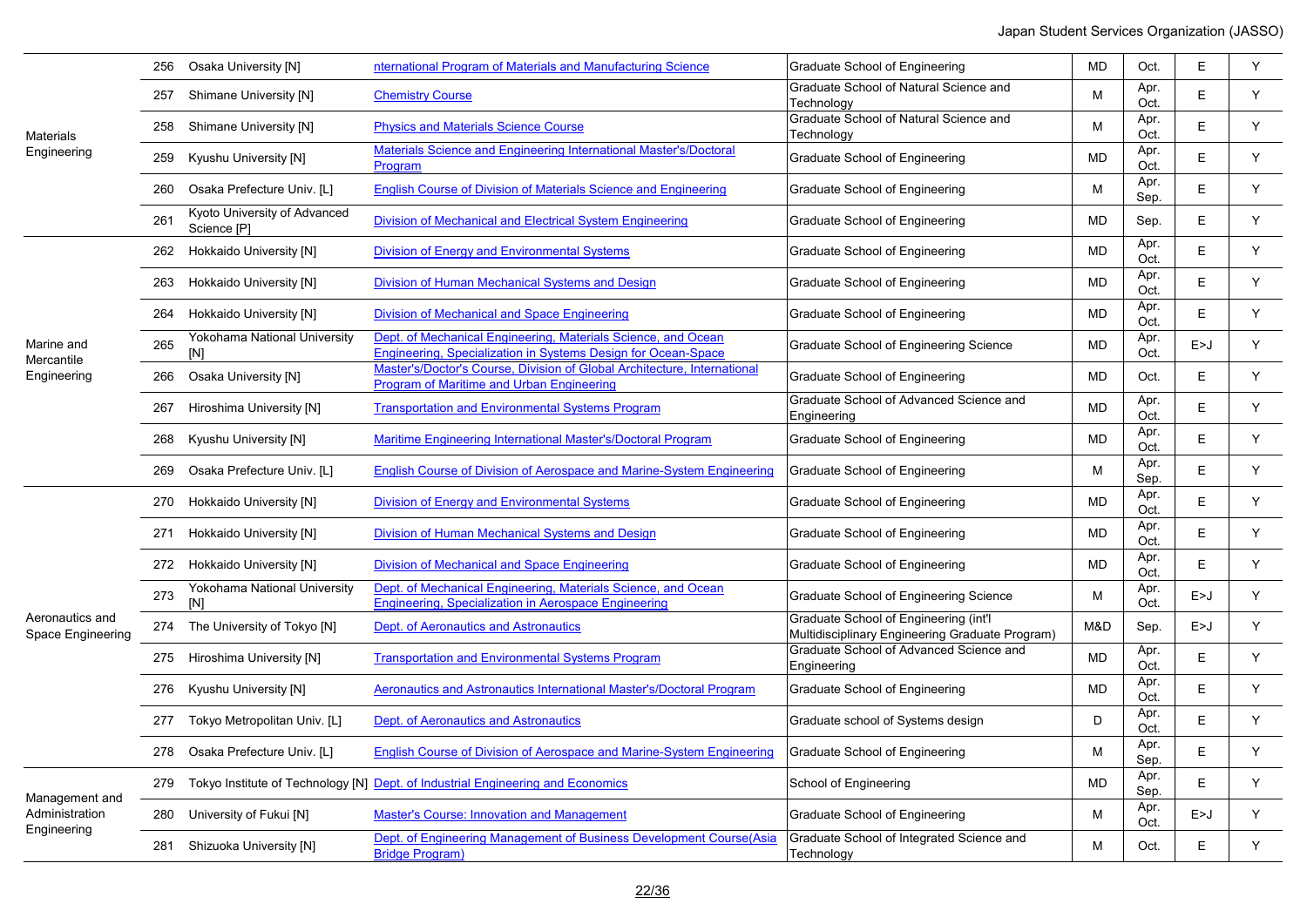| Management and<br>Administration  |     | 282 Yamaguchi University [N]                | Dept. of Technology Management                                                                                                                                                                       | Department of Technology Management                                                                                        | P         | Oct.         | E     | Υ |
|-----------------------------------|-----|---------------------------------------------|------------------------------------------------------------------------------------------------------------------------------------------------------------------------------------------------------|----------------------------------------------------------------------------------------------------------------------------|-----------|--------------|-------|---|
| Engineering                       |     | 283 Waseda Univ. [P]                        | Master's/Doctoral Program (English-Based Degree Program)                                                                                                                                             | Graduate School of Creative Science and<br>Engineering                                                                     | <b>MD</b> | Apr.<br>Sep. | E     | Y |
| Picture                           |     | 284 Hiroshima University [N]                | <b>Informatics and Data Science Program</b>                                                                                                                                                          | Graduate School of Advanced Science and<br>Engineering                                                                     | MD        | Apr.<br>Oct. | E     | Y |
| Engineering Optics<br>& Photonics | 285 | International Christian Univ. [P]           | <b>Natural Sciences</b>                                                                                                                                                                              | School of Arts and Sciences                                                                                                | M         | Apr.<br>Sep. | E>J   | Y |
|                                   | 286 | Kyoto University of Advanced<br>Science [P] | Division of Mechanical and Electrical System Engineering                                                                                                                                             | Graduate School of Engineering                                                                                             | MD        | Sep.         | Е     | Y |
|                                   | 287 | Hokkaido University [N]                     | <b>Biomedical Science and Engineering</b>                                                                                                                                                            | Graduate School of Biomedical Science and<br>Engineering                                                                   | D         | Oct.         | E     | Y |
|                                   | 288 | Hokkaido University [N]                     | <b>Biomedical Science and Engineering</b>                                                                                                                                                            | Graduate School of Biomedical Science and<br>Engineering                                                                   | M         | Oct.         | E>J   | Y |
| Medical                           |     | 289 Gunma University [N]                    | Domain of Electronics and Informatics, Mathematics and Physics                                                                                                                                       | Graduate School of Science and Technology                                                                                  | D         | Apr.<br>Oct. | E>J   | Y |
| Engineering                       |     | 290 Gunma University [N]                    | Program for Cultivating Global Leaders in Heavy Ion Radiotherapy,<br>Science and Technology (Course for Program for Cultivating Global<br>Leaders in Heavy lonRadiotherapy, Science and Technology.) | Graduate School of Science and Technology                                                                                  | D         | Apr.<br>Oct. | E>J   | Y |
|                                   |     | 291 Ritsumeikan Univ. [P]                   | <b>Major in Advanced Life Sciences</b>                                                                                                                                                               | Graduate School of Life Sciences                                                                                           | MD        | Sep.         | E>J   | Y |
|                                   | 292 | Kyoto University of Advanced<br>Science [P] | Division of Mechanical and Electrical System Engineering                                                                                                                                             | Graduate School of Engineering                                                                                             | MD        | Sep.         | E.    | Y |
|                                   | 293 | <b>Gunma University [N]</b>                 | <b>Domain of Materials and Bioscience</b>                                                                                                                                                            | Graduate School of Science and Technology                                                                                  | D         | Apr.<br>Oct. | E>J   | Y |
|                                   |     | 294 Gunma University [N]                    | Domain of Mechanical Science and Technology                                                                                                                                                          | Graduate School of Science and Technology                                                                                  | D         | Apr.<br>Oct. | E>J   | Y |
|                                   |     | 295 University of Tsukuba [N]               | Doctoral Program in Human Biology, Degree Programs in Comprehensive<br><b>Human Sciences</b>                                                                                                         | Graduate School of Comprehensive Human<br>Sciences                                                                         | D         | Apr.         | Е     | Y |
|                                   |     | 296 The University of Tokyo [N]             | Dept. of Bioengineering                                                                                                                                                                              | Graduate School of Engineering (int'l<br>Multidisciplinary Engineering Graduate Program)                                   | D         | Sep.         | E>J   | Y |
|                                   |     | 297 The University of Tokyo [N]             | Dept. of Chemical System Engineering                                                                                                                                                                 | Graduate School of Engineering (int'l<br>Multidisciplinary Engineering Graduate Program)                                   | M&D       | Sep.         | E>J   | Y |
|                                   |     | 298 The University of Tokyo [N]             | Dept. of Civil Engineering                                                                                                                                                                           | Graduate School of Engineering (int'l Graduate<br>Program in the Field of Civil Engineering and<br>Infrastructure Studies) | MD        | Sep.         | E>J   | Y |
| Engineering                       |     | 299 The University of Tokyo [N]             | Dept. of Computer Science                                                                                                                                                                            | Graduate School of Information Science and<br>Technology (English Program on Intelligent<br>Information Processing)        | MD        | Sep.         | E > J | Υ |
|                                   |     | 300 The University of Tokyo [N]             | Dept. of Information & Communication Engineering                                                                                                                                                     | Graduate School of Information Science and<br>Technology (English Program on Intelligent<br>Information Processing)        | MD        | Sep.         | E>J   | Y |
|                                   | 301 | The University of Tokyo [N]                 | Dept. of Information Physics & Computing                                                                                                                                                             | Graduate School of Information Science and<br>Technology (English Program on Intelligent<br>Information Processing)        | MD        | Sep.         | E>J   | Υ |
|                                   |     | 302 The University of Tokyo [N]             | Dept. of Mathematical Informatics                                                                                                                                                                    | Graduate School of Information Science and<br>Technology (English Program on Intelligent<br>Information Processing)        | MD        | Sep.         | E>J   | Y |
|                                   | 303 | The University of Tokyo [N]                 | Dept. of Mechano-Informatics                                                                                                                                                                         | Graduate School of Information Science and<br>Technology (English Program on Intelligent<br>Information Processing)        | MD        | Sep.         | E>J   | Υ |
|                                   | 304 | The University of Tokyo [N]                 | <b>Dept. of Precision Engineering</b>                                                                                                                                                                | Graduate School of Engineering (int'l<br>Multidisciplinary Engineering Graduate Program)                                   | M&D       | Sep.         | E>J   | Y |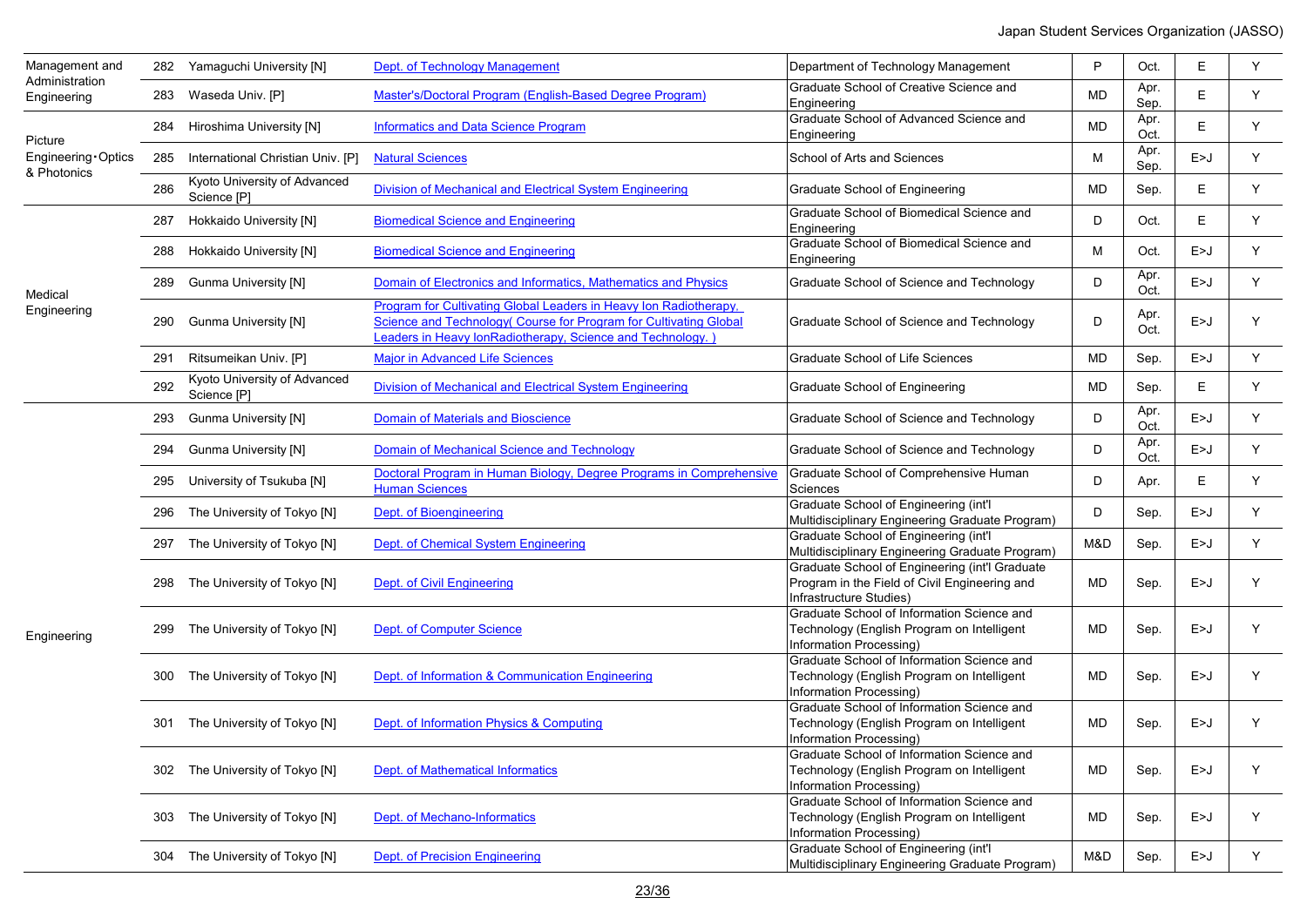|                                     |                | 305 The University of Tokyo [N]                     | Dept. of Urban Engineering                                                        | Graduate School of Engineering (Graduate<br>Program for int'l Students in Urban and  | M         | Sep.         | E>J   | Y |
|-------------------------------------|----------------|-----------------------------------------------------|-----------------------------------------------------------------------------------|--------------------------------------------------------------------------------------|-----------|--------------|-------|---|
|                                     |                | 306 The University of Tokyo [N]                     | Dept. of Urban Engineering                                                        | Graduate School of Engineering (Graduate<br>Programs for int'l Students in Urban and | D         | Sep.         | E > J | Y |
|                                     | 307            | <b>Tokyo Medical and Dental</b><br>University [N]   | <b>Health Science and Biomedical Engineering</b>                                  | Graduate School of Medical and Dental Sciences                                       | M         | Apr.<br>Oct. | E     | Y |
|                                     | 308            | Nagoya Institute of Technology                      | Dept. of Architecture, Civil Engineering And Industrial Management<br>Engineering | Graduate School of Engineering                                                       | D         | Oct.         | E > J | Y |
|                                     | 309            | <u>INI</u><br>Nagoya Institute of Technology<br>[N] | Dept. of Life Science and Applied Chemistry                                       | Graduate School of Engineering                                                       | D         | Oct.         | E>J   | Y |
|                                     | 310            | Osaka University [N]                                | Dept. of Materials Engineering Science                                            | Graduate School of Engineering Science                                               | <b>MD</b> | Apr.<br>Oct. | E     | Y |
|                                     |                | 311 Osaka University [N]                            | Dept. of Mechanical Science and Bioengineering                                    | Graduate School of Engineering Science                                               | MD        | Apr.<br>Oct. | Е     | Y |
|                                     |                | 312 Osaka University [N]                            | Dept. of Systems Innovation                                                       | Graduate School of Engineering Science                                               | <b>MD</b> | Apr.<br>Oct. | E     | Y |
|                                     | 313            | Nara Institute of Science and<br>Technology [N]     | N/A                                                                               | Graduate School of Science and Technology                                            | MD        | Apr.<br>Oct. | E     | Y |
|                                     |                | 314 Okayama University [N]                          | <b>Applied Chemistry</b>                                                          | Graduate School of Natural Science and<br>Technology                                 | D         | Apr.<br>Oct. | E>J   | Y |
| Engineering                         |                | 315 Okayama University [N]                          | <b>Environmental Science</b>                                                      | Graduate School of Environmental and Life<br>Science                                 | D         | Apr.<br>Oct. | E > J | Y |
|                                     |                | 316 Okayama University [N]                          | <b>Industrial Innovation Sciences</b>                                             | Graduate School of Natural Science and<br>Technology                                 | D         | Apr.<br>Oct. | E>J   | Y |
|                                     |                | 317 Hiroshima University [N]                        | Electrical, Systems, and Control Engineering Program                              | Graduate School of Advanced Science and<br>Engineering                               | <b>MD</b> | Apr.<br>Oct. | E     | Y |
|                                     |                | 318 Hiroshima University [N]                        | <b>Mechanical Engineering Program</b>                                             | Graduate School of Advanced Science and<br>Engineering                               | <b>MD</b> | Apr.<br>Oct. | E     | Y |
|                                     |                | 319 Kochi University [N]                            | <b>Studies in Applied Science</b>                                                 | Graduate School of Integrated Arts and Sciences                                      | D         | Apr.         | E>J   | Y |
|                                     |                | 320 University of Miyazaki [N]                      | Dept. of Engineering                                                              | Graduate School of Engineering                                                       | M         | Oct.         | E     | Y |
|                                     | 321            | Shibaura Institute of Technology<br>[P]             | <b>Doctor's Program</b>                                                           | Graduate School of Engineering and Science                                           | D         | Apr.<br>Oct. | E     | Y |
|                                     | 322            | Shibaura Institute of Technology<br>[P]             | <b>Innovative Global Program</b>                                                  | College of Engineering                                                               | B         | Oct.         | E     | Y |
|                                     | 323            | Shibaura Institute of Technology<br>[P]             | <b>Master's Program</b>                                                           | Graduate School of Engineering and Science                                           | М         | Apr.<br>Oct. | E     | Y |
|                                     | 324            | Sophia Univ. [P]                                    | Dept. of Engineering and Applied Sciences (Green Engineering program)             | Faculty of Science and Technology                                                    | B         | Sep.         | E     | Y |
|                                     |                | 325 Sophia Univ. [P]                                | Dept. of Materials and Life Sciences (Green Science program)                      | Faculty of Science and Technology                                                    | B         | Sep.         | E     | Y |
|                                     |                | 326 Sophia Univ. [P]                                | Master's/Doctoral Program in Green Science and Engineering                        | Graduate School of Science and Technology                                            | <b>MD</b> | Apr.<br>Sep. | E     | Y |
|                                     |                | 327 Waseda Univ. [P]                                | Master's/Doctoral Program (English-Based Degree Program)                          | Graduate School of Advanced Science and<br>Engineering                               | MD        | Apr.<br>Sep. | E     | Y |
| 6: Agriculture/Fisheries/Veterinary |                |                                                     |                                                                                   |                                                                                      |           |              |       |   |
|                                     | 1              | Hokkaido University [N]                             | <b>Division of Agriculture, Frontiers in Biosciences</b>                          | <b>Graduate School of Agriculture</b>                                                | <b>MD</b> | Apr.<br>Oct. | Е     | Υ |
| Agriculture                         | $\overline{2}$ | Hokkaido University [N]                             | Division of Agriculture, Frontiers in Environmental Sciences                      | Graduate School of Agriculture                                                       | <b>MD</b> | Apr.<br>Oct. | E     | Υ |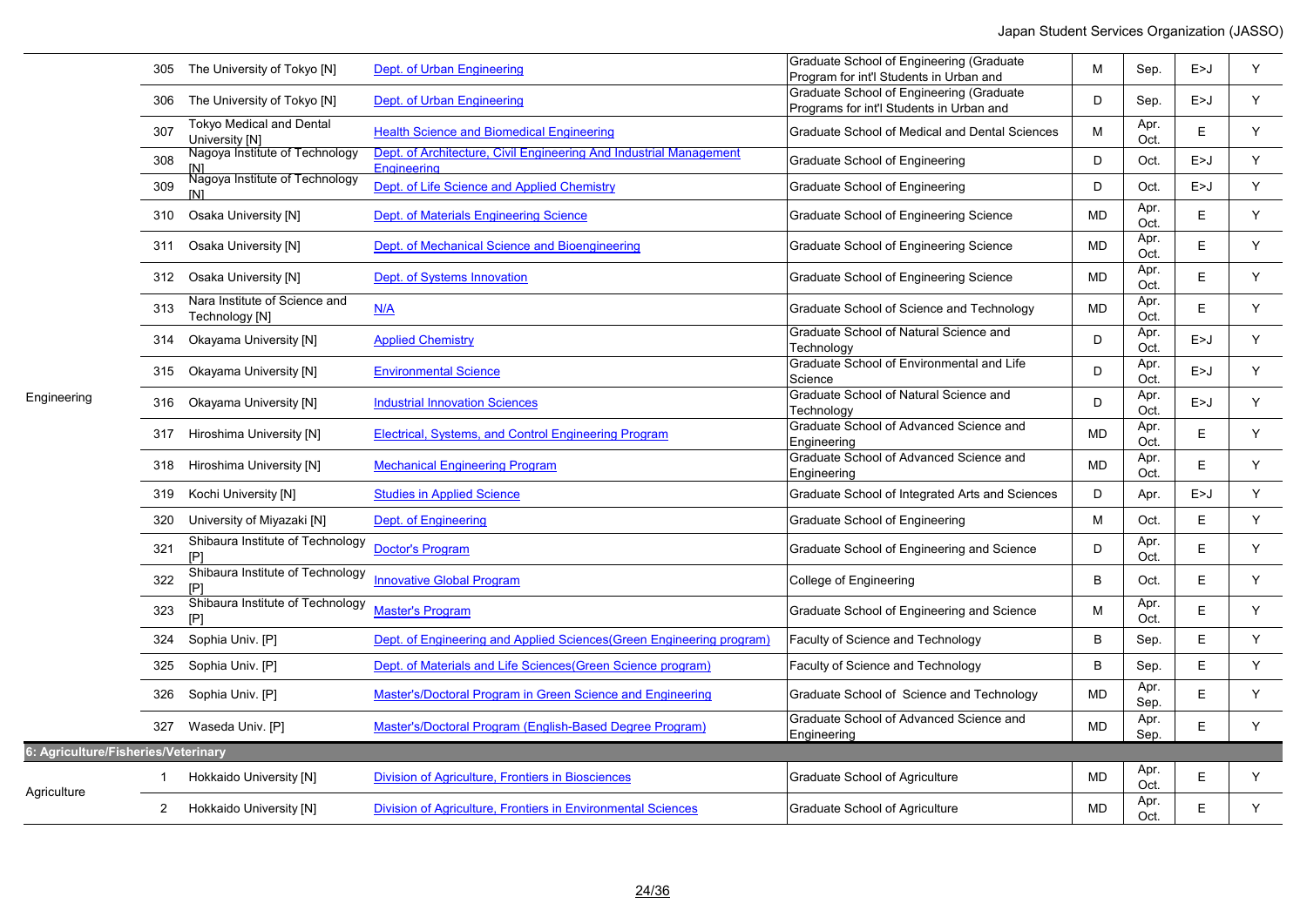| 3              | Hokkaido University [N]                               | Division of Agriculture, Frontiers in Production Science                                                                                                                                                                                                                                         | <b>Graduate School of Agriculture</b>                                  | <b>MD</b> | Apr.<br>Oct. | E     | Y |
|----------------|-------------------------------------------------------|--------------------------------------------------------------------------------------------------------------------------------------------------------------------------------------------------------------------------------------------------------------------------------------------------|------------------------------------------------------------------------|-----------|--------------|-------|---|
| 4              | Shinshu University [N]                                | Dept. of Agriculture, Bioresource Sciences                                                                                                                                                                                                                                                       | Graduate School of Science and Technology                              | M         | Apr.         | E     | Y |
| 5              | Shinshu University [N]                                | Dept. of Agriculture, Environmental Symbiosis Science                                                                                                                                                                                                                                            | Graduate School of Science and Technology                              | M         | Apr.         | E     | Y |
| 6              | Shinshu University [N]                                | Dept. of Agriculture, Food Science and Biotechnology                                                                                                                                                                                                                                             | Graduate School of Science and Technology                              | M         | Apr.         | E     | Y |
| $\overline{7}$ | Tokyo University of Agriculture<br>and Technology [N] | <b>Dept. of Agriculture</b><br>International Innovative Agricultural Science course<br>International Innovative Agricultural Science program                                                                                                                                                     | Graduate School of Agriculture                                         | M         | Oct.         | E     | Υ |
| 8              | Tokyo University of Agriculture<br>and Technology [N] | <b>Dept. of Biological Production Science</b><br>Dept. of Symbiotic Science of Environment and Natural Resources<br>Dept. of Science on Agricultural Economy and Symbiotic Society<br>Dept. of Applied Life Science<br>Dept. of Agricultural and Environmental Engineering                       | United Graduate School of Agricultural Science                         | D         | Oct.         | E     | Y |
| 9              | Shizuoka University [N]                               | Dept. of Agriculture, Biological and Environmental Sciences Course(Asia<br><b>Bridge Program)</b>                                                                                                                                                                                                | Graduate School of Integrated Science and<br>Technology                | M         | Oct.         | Е     | Y |
| 10             | Nagoya University [N]                                 | <b>Biological and Bioagricultural Sciences Graduate Program (G30)</b>                                                                                                                                                                                                                            | Graduate School of Bioagricultural Sciences                            | <b>MD</b> | Oct.         | E     | Y |
| 11             | Nagoya University [N]                                 | <b>Biological Science Program (G30)</b>                                                                                                                                                                                                                                                          | School of Agricultural Sciences                                        | B         | Oct.         | E     | Y |
| 12             | Nagoya University [N]                                 | <b>International Development and Cooperation Study</b>                                                                                                                                                                                                                                           | int'l Development                                                      | <b>MD</b> | Apr.<br>Oct. | E     | Y |
| 13             | Kyoto University [N]                                  | Division of Agronomy and Horticultural Science. Division of Forest and<br>Biomaterials Science, Division of Applied Life Sciences, Division of Applied<br>Biosciences, Division of Environmental Science and Technology, Division<br>of Natural Resource Economics, Division of Food Science and | Graduate School of Agriculture                                         | <b>MD</b> | Apr.<br>Oct. | E     | Y |
| 14             | <b>Tottori University [N]</b>                         | <b>Dept. of Agricultural Science</b><br>(Special program in bioresource utilization science of fungus and                                                                                                                                                                                        | Graduate School of Sustainability Science                              | M         | Oct.         | E>J   | Y |
| 15             | <b>Tottori University [N]</b>                         | Dept. of Dryland Science Special Program in English                                                                                                                                                                                                                                              | Graduate School of Sustainability Science                              | M         | Apr.         | Е     | Y |
| 16             | <b>Tottori University [N]</b>                         | <b>Dept. of Dryland Science</b><br><b>Special Program in English</b>                                                                                                                                                                                                                             | Graduate School of Sustainability Science                              | M         | Oct.         | E     | Y |
| 17             | Yamaguchi University [N]                              | <b>Division of Agricultural Sciences</b>                                                                                                                                                                                                                                                         | The Graduate School of Sciences and Technology<br>for Innovation       | M         | Apr.<br>Oct. | E > J | Y |
| 18             | Yamaguchi University [N]                              | <b>Division of Life Science</b>                                                                                                                                                                                                                                                                  | The Graduate School of Sciences and Technology<br>for Innovation       | D         | Apr.<br>Oct. | E > J | Y |
| 19             | Ehime University [N]                                  | <b>Life Environment Conservation Science</b>                                                                                                                                                                                                                                                     | The United Graduate School of Agricultural<br>Sciences                 | D         | Apr.<br>Oct. | E > J | Υ |
| 20             | Ehime University [N]                                  | The Three-vear Special Doctoral Program for International Students in<br>Tropical and Subtropical Agriculture and Related Sciences, Life<br><b>Environment Conservation Science</b>                                                                                                              | The United Graduate School of Agricultural<br>Sciences                 | D         | Apr.<br>Oct. | E>J   | Υ |
| 21             | Kyushu University [N]                                 | <b>Agricultural &amp; Resource Economics</b>                                                                                                                                                                                                                                                     | Graduate School of Bioresource and<br><b>Bioenvironmental Sciences</b> | D         | Apr.         | E     | Y |
| 22             | Kyushu University [N]                                 | <b>Agro-environmental Sciences</b>                                                                                                                                                                                                                                                               | Graduate School of Bioresource and<br><b>Bioenvironmental Sciences</b> | <b>MD</b> | Apr.<br>Oct. | E     | Y |
| 23             | Kyushu University [N]                                 | <b>Bioresource Sciences</b>                                                                                                                                                                                                                                                                      | Graduate School of Bioresource and<br><b>Bioenvironmental Sciences</b> | <b>MD</b> | Apr.<br>Oct. | E     | Y |
| 24             | Kyushu University [N]                                 | <b>Bioscience &amp; Biotechnology</b>                                                                                                                                                                                                                                                            | Graduate School of Bioresource and<br><b>Bioenvironmental Sciences</b> | <b>MD</b> | Apr.<br>Oct. | E     | Y |

Agriculture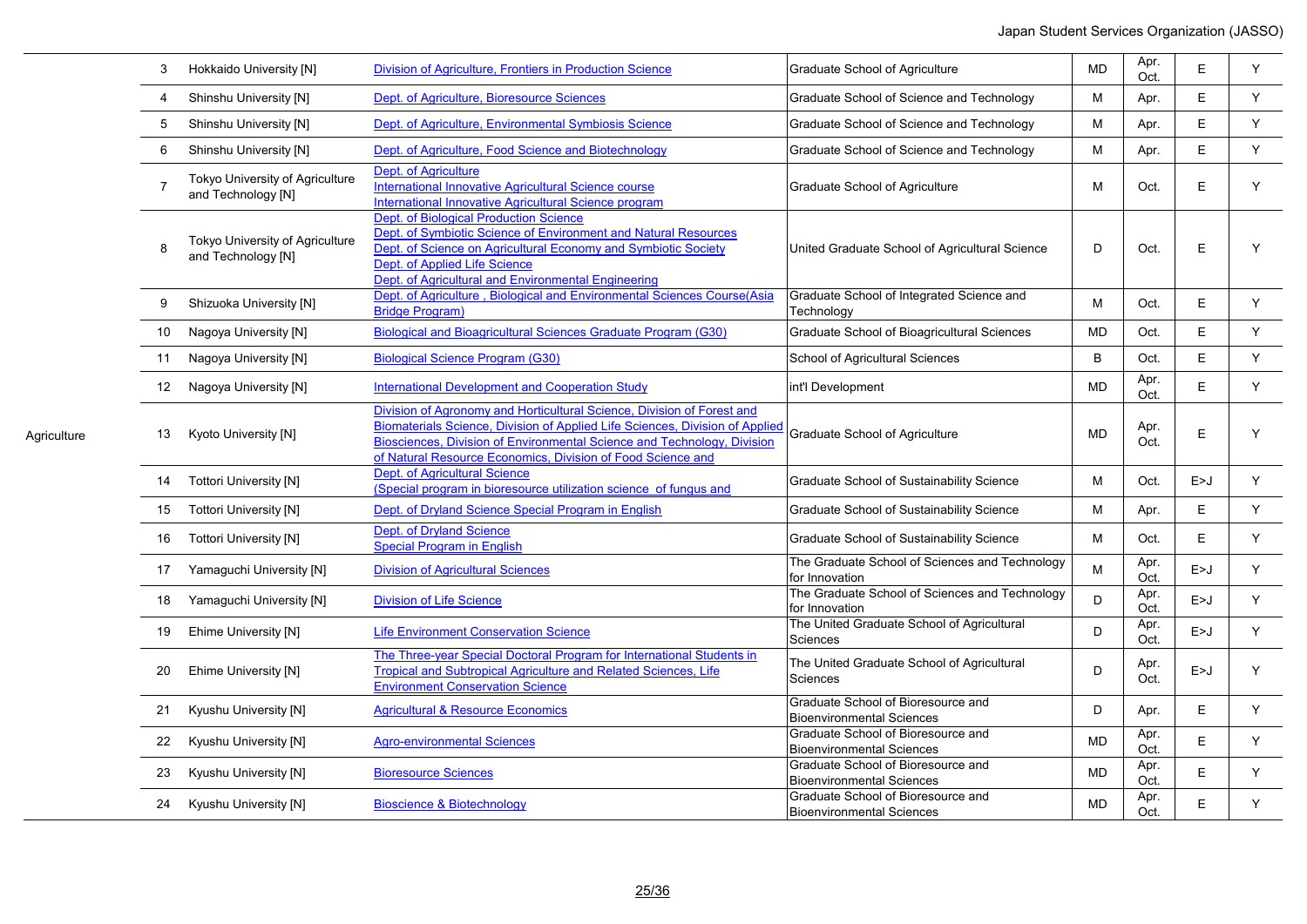|                                                         | 25 | Kyushu University [N]                                      | International Undergraduate Program, Dept. of Bioresource and<br><b>Bioenvironment</b>               | School of Agriculture                                                               | B         | Oct.         | E     | Y  |
|---------------------------------------------------------|----|------------------------------------------------------------|------------------------------------------------------------------------------------------------------|-------------------------------------------------------------------------------------|-----------|--------------|-------|----|
| Agriculture                                             | 26 | Saga University [N]                                        | Dept. of Biological Resource Sciences                                                                | Graduate School of Agriculture                                                      | м         | Apr.<br>Oct. | E     | Y  |
|                                                         | 27 | University of Miyazaki [N]                                 | <b>International Course of Agriculture</b>                                                           | Graduate School of Agriculture                                                      | M         | Oct.         | E>J   | Y  |
|                                                         | 28 | Niigata Univ. of Pharmacy and<br>Applied Life Sciences [P] | <b>Master's/Doctoral Course</b>                                                                      | Faculty of Applied Life Sciences                                                    | <b>MD</b> | Apr.         | E>J   | Y  |
|                                                         | 29 | Shizuoka University [N]                                    | Dept. of Agriculture, Applied Biological Chemistry Course(Asia Bridge<br>Program)                    | Graduate School of Integrated Science and<br>Technology                             | м         | Oct.         | E     | Y  |
| Agricultural<br>Chemistry                               | 30 | Shimane University [N]                                     | <b>Life Sciences Course</b>                                                                          | Graduate School of Natural Science and<br>Technology                                | M         | Apr.<br>Oct. | E.    | Y  |
|                                                         | 31 | Saga University [N]                                        | <b>Dept. of Biological Resource Sciences</b>                                                         | <b>Graduate School of Agriculture</b>                                               | M         | Apr.<br>Oct. | E     | Y  |
|                                                         | 32 | Shizuoka University [N]                                    | Dept. of Agriculture, Biological and Environmental Sciences Course(Asia<br><b>Bridge Program)</b>    | Graduate School of Integrated Science and<br>Technology                             | M         | Oct.         | E.    | Y  |
| Agricultural<br>Economics                               | 33 | Kyushu University [N]                                      | <b>Agricultural &amp; Resource Economics</b>                                                         | Graduate School of Bioresource and<br><b>Bioenvironmental Sciences</b>              | <b>MD</b> | Oct.         | E     | Y  |
|                                                         | 34 | Saga University [N]                                        | <b>Dept. of Biological Resource Sciences</b>                                                         | Graduate School of Agriculture                                                      | M         | Apr.<br>Oct. | E     | Y  |
| <b>Forest Science</b>                                   | 35 | Shizuoka University [N]                                    | Dept. of Agriculture, Environment and Forest Resources Science<br><b>Course(Asia Bridge Program)</b> | Graduate School of Integrated Science and<br>Technology                             | M         | Oct.         | E     | Y  |
|                                                         | 36 | Tohoku University [N]                                      | <b>Dept. of Applied Biosciences</b>                                                                  | Faculty of Agriculture                                                              | B         | Oct.         | E.    | Y  |
| Bioproduction and<br>Bioresources                       | 37 | Shizuoka University [N]                                    | Dept. of Agriculture, Biological and Environmental Sciences Course(Asia<br><b>Bridge Program)</b>    | Graduate School of Integrated Science and<br>Technology                             | м         | Oct.         | E     | Y  |
|                                                         | 38 | Tottori University [N]                                     | <b>Bioproduction and Bioenvironmental Sciences</b>                                                   | The United Graduate School of Agricultural<br>Sciences                              | D         | Oct.         | E     | Y  |
|                                                         | 39 | Saga University [N]                                        | Dept. of Biological Resource Sciences                                                                | Graduate School of Agriculture                                                      | м         | Apr.<br>Oct. | E     | Y  |
|                                                         | 40 | Hokkaido University [N]                                    | <b>Division of Veterinary Medicine</b>                                                               | Graduate School of Veterinary Medicine                                              | D         | Apr.<br>Oct. | E     | Y  |
| Veterinary and                                          | 41 | The University of Tokyo [N]                                | <b>Dept. of Veterinary Medical Sciences</b>                                                          | Graduate School of Agricultural and Life Sciences                                   | D         | Apr.         | E>J   | Y  |
| <b>Animal Science</b>                                   | 42 | Tokyo University of Agriculture<br>and Technology [N]      | Dept. of Cooperative Division of Veterinary Science                                                  | Graduate School of Agriculture                                                      | D         | Apr.         | Е     | Y  |
|                                                         | 43 | Kagoshima University [N]                                   | <b>Major in Veterinary Medicine</b>                                                                  | Joint Graduate School of Veterinary Medicine                                        | D         | Apr.<br>Oct. | E > J | Y  |
| Animal (Other than<br>Veterinary and<br>Animal Science) | 44 | The University of Tokyo [N]                                | Dept. of Biotechnology                                                                               | Graduate School of Agricultural and Life Sciences                                   | D         | Apr.         | E > J | Y  |
|                                                         | 45 | University of Tsukuba [N]                                  | Master's/Doctoral Program in Life Science Innovation                                                 | Graduate School of Science and Technology<br>Graduate School of Comprehensive Human | <b>MD</b> | Apr.<br>Oct. | E     | Y  |
|                                                         | 46 | The University of Tokyo [N]                                | Dept. of Agricultural and Environmental Biology                                                      | Graduate School of Agricultural and Life Sciences                                   | D         | Apr.         | E>J   | Y  |
| Agriculture/Fisherie                                    | 47 | The University of Tokyo [N]                                | Dept. of Applied Biological Chemistry                                                                | Graduate School of Agricultural and Life Sciences                                   | D         | Apr.         | E > J | Y  |
| s/Veterinary                                            | 48 | The University of Tokyo [N]                                | <b>Dept. of Aquatic Bioscience</b>                                                                   | Graduate School of Agricultural and Life Sciences                                   | D         | Apr.         | E>J   | Y  |
|                                                         | 49 | The University of Tokyo [N]                                | Dept. of Biological and Environmental Engineering                                                    | Graduate School of Agricultural and Life Sciences                                   | D         | Apr.         | E>J   | Y. |
|                                                         | 50 | The University of Tokyo [N]                                | <b>Dept. of Biomaterial Sciences</b>                                                                 | Graduate School of Agricultural and Life Sciences                                   | D         | Apr.         | E>J   | Y  |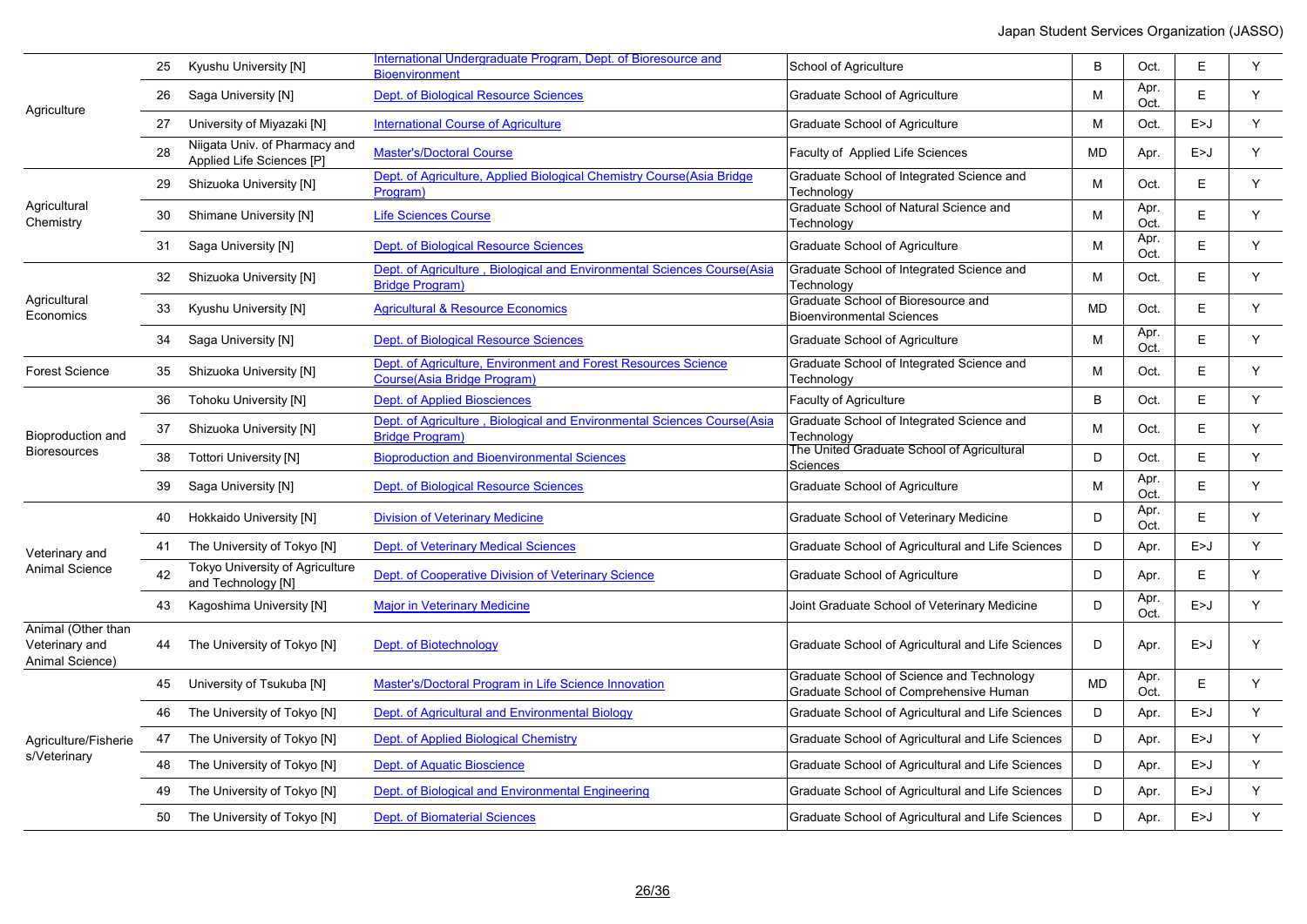|                            |              | The University of Tokyo [N]                     | <b>Dept. of Ecosystem Studies</b>                                                                                                                                            | Graduate School of Agricultural and Life Sciences      | D         | Apr.         | E > J | Υ |
|----------------------------|--------------|-------------------------------------------------|------------------------------------------------------------------------------------------------------------------------------------------------------------------------------|--------------------------------------------------------|-----------|--------------|-------|---|
|                            | 52           | The University of Tokyo [N]                     | <b>Dept. of Forest Science</b>                                                                                                                                               | Graduate School of Agricultural and Life Sciences      | D         | Apr.         | E > J | Y |
|                            | 53           | The University of Tokyo [N]                     | Dept. of Global Agricultural Sciences,                                                                                                                                       | Graduate School of Agricultural and Life Sciences      | D         | Apr.         | E > J | Υ |
|                            | 54           | The University of Tokyo [N]                     | International Program in Agricultural Development Studies (IPADS)                                                                                                            | Graduate School of Agricultural and Life Sciences      | D         | Sep.         | E.    | Υ |
|                            | 55           | Kobe University [N]                             | Dept. of Agricultural Engineering and Socio-Economics                                                                                                                        | Graduate School of Agricultural Science                | <b>MD</b> | Apr.<br>Oct. | Ε     | Y |
|                            | 56           | Kobe University [N]                             | Dept. of Agrobioscience                                                                                                                                                      | Graduate School of Agricultural Science                | <b>MD</b> | Apr.<br>Oct. | E     | Y |
|                            | 57           | Kobe University [N]                             | <b>Dept. of Bioresource Science</b>                                                                                                                                          | Graduate School of Agricultural Science                | MD        | Apr.<br>Oct. | Е     | Y |
|                            | 58           | Nara Institute of Science and<br>Technology [N] | N/A                                                                                                                                                                          | Graduate School of Science and Technology              | MD        | Apr.<br>Oct. | E     | Y |
|                            | 59           | Shimane University [N]                          | <b>Agricultural and Forest Sciences Course</b>                                                                                                                               | Graduate School of Natural Science and<br>Technology   | M         | Apr.<br>Oct. | Е     | Y |
| Agriculture/Fisherie       | 60           | <b>Shimane University [N]</b>                   | <b>Environmental and Sustainability Sciences Course</b>                                                                                                                      | Graduate School of Natural Science and<br>Technology   | м         | Apr.<br>Oct. | E     | Y |
| s/Veterinary               | 61           | Okayama University [N]                          | <b>Agricultural and Life Science</b>                                                                                                                                         | Graduate School of Environmental and Life<br>Science   | D         | Apr.<br>Oct. | E>J   | Y |
|                            | 62           | Okayama University [N]                          | <b>Environmental Science</b>                                                                                                                                                 | Graduate School of Environmental and Life<br>Science   | D         | Apr.<br>Oct. | E>J   | Y |
|                            | 63           | Kagawa University [N]                           | Division of Applied Biological and Rare Sugar Sciences                                                                                                                       | Graduate School of Agriculture                         | M         | Oct.         | Ε     | Υ |
|                            | 64           | Kagawa University [N]                           | Division of Applied Biological and Rare Sugar Sciences                                                                                                                       | Graduate School of Agriculture                         | M         | Apr.         | E>J   | Υ |
|                            | 65           | Ehime University [N]                            | <b>Applied Bioresource Science</b>                                                                                                                                           | The United Graduate School of Agricultural<br>Sciences | D         | Apr.<br>Oct. | E > J | Y |
|                            | 66           | Ehime University [N]                            | <b>Bioresource Production Science</b>                                                                                                                                        | The United Graduate School of Agricultural<br>Sciences | D         | Apr.<br>Oct. | E>J   | Y |
|                            | 67           | Ehime University [N]                            | The Three-year Special Doctoral Program for International Students in<br>Tropical and Subtropical Agriculture and Related Sciences, Applied<br><b>Bioresource Science</b>    | The United Graduate School of Agricultural<br>Sciences | D         | Apr.<br>Oct. | E>J   | Y |
|                            | 68           | Ehime University [N]                            | The Three-year Special Doctoral Program for International Students in<br>Tropical and Subtropical Agriculture and Related Sciences, Bioresource<br><b>Production Science</b> | The United Graduate School of Agricultural<br>Sciences | D         | Apr.<br>Oct. | E>J   | Υ |
|                            | 69           | Kochi University [N]                            | Special Course for International Students from Asia, Africa and the Pacific<br><b>Rim</b>                                                                                    | Graduate School of Integrated Arts and Sciences        | М         | Oct.         | Е     | Y |
| 7: Medicine/Health Science |              |                                                 |                                                                                                                                                                              |                                                        |           |              |       |   |
|                            | $\mathbf{1}$ | Asahikawa Medical University<br>[N]             | N/A                                                                                                                                                                          | Graduate School of Medicine                            | D         | Apr.<br>Oct. | E>J   | Υ |
|                            | 2            | Tohoku University [N]                           | <b>Dept. of Medical Sciences</b>                                                                                                                                             | Graduate School of Medicine                            | <b>MD</b> | Apr.<br>Oct. | E     | Y |
| Medicine                   | 3            | <b>Tohoku University [N]</b>                    | Dept. of Medical Sciences/Dept. School of Public Health                                                                                                                      | Graduate School of Medicine                            | М         | Apr.<br>Oct. | E     | Υ |
|                            | 4            | <b>Tohoku University [N]</b>                    | <b>Integrative Life Sciences</b>                                                                                                                                             | Graduate School of Life Sciences                       | <b>MD</b> | Oct.         | E > J | Y |
|                            | 5            | <b>Gunma University [N]</b>                     | <b>Course of Biomedical Sciences</b>                                                                                                                                         | Graduate School of Medicine                            | М         | Oct.         | E>J   | Y |
|                            | 6            | <b>Gunma University [N]</b>                     | <b>Course of Medical Sciences</b>                                                                                                                                            | <b>Graduate School of Medicine</b>                     | D         | Oct.         | E > J | Υ |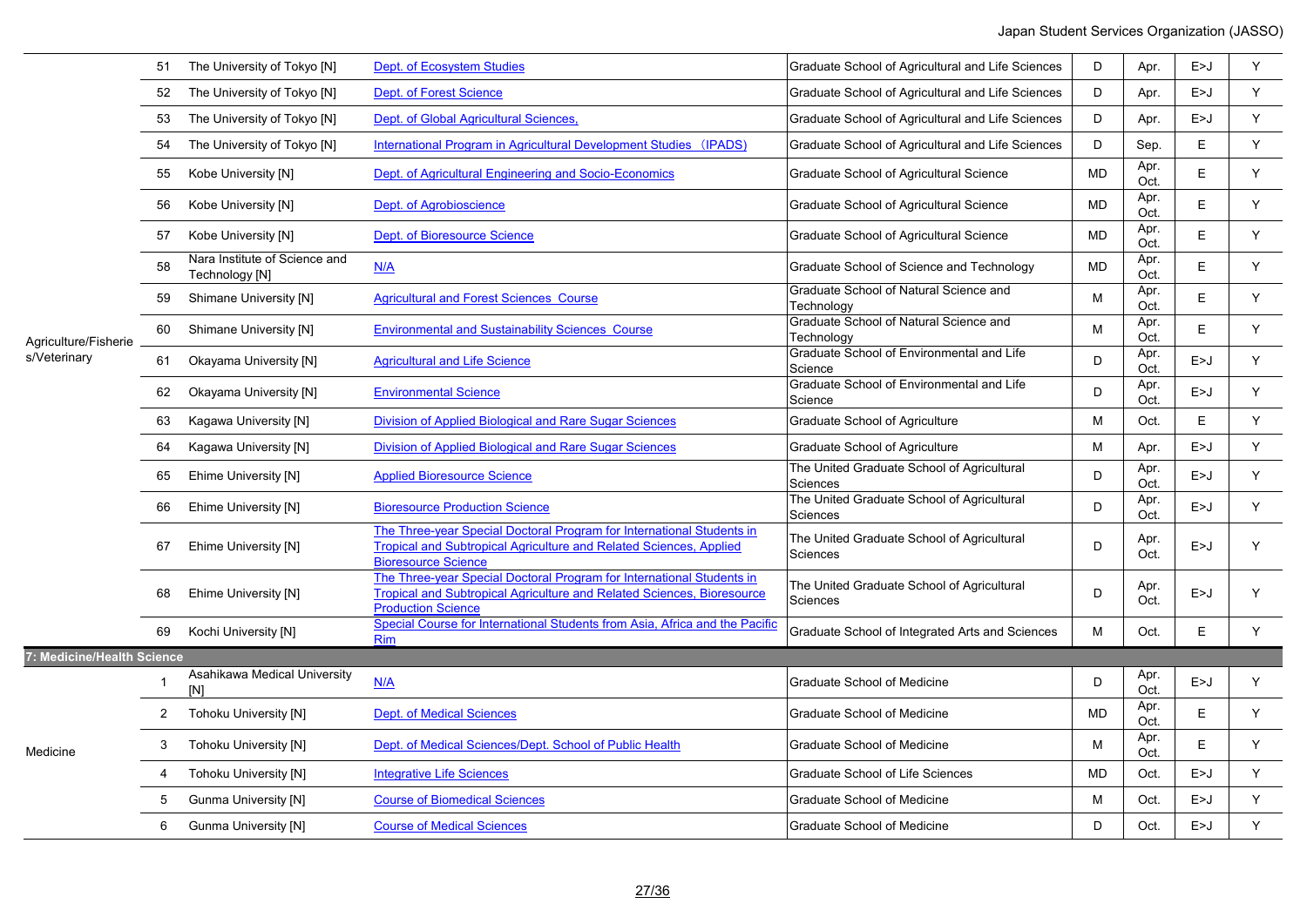| Graduate School of Science and Technology<br>Apr.<br>Y<br>Master's/Doctoral Program in Life Science Innovation<br><b>MD</b><br>E<br>8<br>University of Tsukuba [N]<br>Graduate School of Comprehensive Human<br>Oct.<br>Master's/Doctoral Program in Medical Sciences, Degree Programs in<br>Graduate School of Comprehensive Human<br>Apr.<br>Y<br>University of Tsukuba [N]<br><b>MD</b><br>E > J<br>9<br><b>Comprehensive Human Sciences</b><br>Oct.<br>Sciences<br><b>Graduate School of Science and Technology</b><br>Apr.<br>M<br>E<br>Y<br>University of Tsukuba [N]<br>Master's Program in Life Science Innovation<br>10<br>Graduate School of Comprehensive Human<br>Oct.<br>Master's Program in Public Health, Degree Programs in Comprehensive<br>Graduate School of Comprehensive Human<br>Apr.<br>Y<br>University of Tsukuba [N]<br>M<br>E > J<br>11<br><b>Human Sciences</b><br>Oct.<br>Sciences<br><b>Tokyo Medical and Dental</b><br>Apr.<br>12<br><b>Health Science and Biomedical Engineering</b><br>M<br>E<br>Y<br>Graduate School of Medical and Dental Sciences<br>University [N]<br>Oct.<br><b>Tokyo Medical and Dental</b><br>Apr.<br>Y<br>13<br><b>Joint Degree Program</b><br>Graduate School of Medical and Dental Sciences<br>D<br>E.<br>University [N]<br>Oct.<br><b>Tokyo Medical and Dental</b><br>TMDU Data Science Medicine Global Leader Program: DS-GLP<br>D<br>E<br>Y<br>14<br>Graduate School of Medical and Dental Sciences<br>Oct.<br>University [N]<br>Graduate School of Advanced Preventive Medical<br><b>Division of Advanced Preventive Medical Sciences</b><br>D<br>Y<br>15<br>Kanazawa University [N]<br>E > J<br>Apr.<br>Sciences<br>Y<br><b>Division of Medical Science</b><br><b>Graduate School of Medical Sciences</b><br>M<br>E>J<br>16<br>Kanazawa University [N]<br>Apr.<br>Apr.<br>Y<br>Kanazawa University [N]<br><b>Division of Medicine</b><br><b>Graduate School of Medical Sciences</b><br>D<br>E > J<br>17<br>Oct.<br>Y<br><b>Biological and Bioagricultural Sciences Graduate Program (G30)</b><br>E<br>Nagoya University [N]<br><b>Graduate School of Medicine</b><br>M<br>Oct.<br>18<br>E<br>Y<br>Nagoya University [N]<br>Medical Science Graduate Program (G30)<br><b>Graduate School of Medicine</b><br>D<br>19<br>Oct.<br>Nara Institute of Science and<br>Apr.<br>E<br>Y<br>N/A<br><b>MD</b><br>20<br>Graduate School of Science and Technology<br>Technology [N]<br>Oct.<br>Interdisciplinary Health Care Graduate Program in English (Doctoral<br>Apr.<br>D<br>E<br>Y<br>21<br><b>Tokushima University [N]</b><br><b>Graduate School of Medical Sciences</b><br>Course)<br>Oct.<br><b>Dept. of Medical Sciences</b><br>D<br>E<br>Y<br>22<br>Kyushu University [N]<br>Graduate School of Medical Sciences<br>Apr.<br>Y<br>Dept. of Global Health<br><b>MD</b><br>E<br>Nagasaki University [N]<br>School of Tropical Medicine and Global Health<br>Oct.<br>23<br>Apr.<br>D<br><b>Graduate School of Biomedical Sciences</b><br>E<br>Y<br>24<br>Nagasaki University [N]<br><b>Doctoral Course</b><br>Oct.<br>Y<br>Nagasaki University [N]<br><b>Graduate School of Biomedical Sciences</b><br>M<br>Oct.<br>E>J<br>25<br><b>Master Course</b><br>Nagasaki - University London School of Hygiene & Tropical Medicine Joint<br>Y<br>Nagasaki University [N]<br>School of Tropical Medicine and Global Health<br>D<br>Oct.<br>Е<br>26<br><b>PhD Programme</b><br>Apr.<br>D<br>Y<br><b>Medical Science</b><br>E<br><b>Graduate School of Medicine</b><br>27<br>Keio Univ. [P]<br>Sep.<br>Apr.<br>D<br>Y<br>Kyorin Univ. [P]<br><b>Graduate School of Medicine</b><br>E > J<br>28<br>Pathology<br>Sep.<br>Apr.<br>Y<br>Kyorin Univ. [P]<br>D<br>Physiology<br><b>Graduate School of Medicine</b><br>E > J<br>29<br>Sep.<br>Fujita Health Univ. [P]<br>D<br>E<br>Y<br>N/A<br><b>Graduate School of Medicine</b><br>Oct.<br>30<br>Y<br>D<br>Kansai Medical Univ. [P]<br><b>Medical Science</b><br><b>Graduate School of Medicine</b><br>E>J<br>31<br>Apr. | $\overline{7}$ | Chiba University [N] | <b>Frontier Medicine and Pharmacy</b> | Graduate School of Medical and Pharmaceutical<br>Sciences | D | Apr.<br>Oct. | E>J | Y |
|----------------------------------------------------------------------------------------------------------------------------------------------------------------------------------------------------------------------------------------------------------------------------------------------------------------------------------------------------------------------------------------------------------------------------------------------------------------------------------------------------------------------------------------------------------------------------------------------------------------------------------------------------------------------------------------------------------------------------------------------------------------------------------------------------------------------------------------------------------------------------------------------------------------------------------------------------------------------------------------------------------------------------------------------------------------------------------------------------------------------------------------------------------------------------------------------------------------------------------------------------------------------------------------------------------------------------------------------------------------------------------------------------------------------------------------------------------------------------------------------------------------------------------------------------------------------------------------------------------------------------------------------------------------------------------------------------------------------------------------------------------------------------------------------------------------------------------------------------------------------------------------------------------------------------------------------------------------------------------------------------------------------------------------------------------------------------------------------------------------------------------------------------------------------------------------------------------------------------------------------------------------------------------------------------------------------------------------------------------------------------------------------------------------------------------------------------------------------------------------------------------------------------------------------------------------------------------------------------------------------------------------------------------------------------------------------------------------------------------------------------------------------------------------------------------------------------------------------------------------------------------------------------------------------------------------------------------------------------------------------------------------------------------------------------------------------------------------------------------------------------------------------------------------------------------------------------------------------------------------------------------------------------------------------------------------------------------------------------------------------------------------------------------------------------------------------------------------------------------------------------------------------------------------------------------------------------------------------------------------------------------------------------------------------------------------------------------------------------------------------------------------------------------------------------------------------------------------------------------------------------------------------------------------------------------------------------------------------------------------------------------------------|----------------|----------------------|---------------------------------------|-----------------------------------------------------------|---|--------------|-----|---|
|                                                                                                                                                                                                                                                                                                                                                                                                                                                                                                                                                                                                                                                                                                                                                                                                                                                                                                                                                                                                                                                                                                                                                                                                                                                                                                                                                                                                                                                                                                                                                                                                                                                                                                                                                                                                                                                                                                                                                                                                                                                                                                                                                                                                                                                                                                                                                                                                                                                                                                                                                                                                                                                                                                                                                                                                                                                                                                                                                                                                                                                                                                                                                                                                                                                                                                                                                                                                                                                                                                                                                                                                                                                                                                                                                                                                                                                                                                                                                                                                                      |                |                      |                                       |                                                           |   |              |     |   |
|                                                                                                                                                                                                                                                                                                                                                                                                                                                                                                                                                                                                                                                                                                                                                                                                                                                                                                                                                                                                                                                                                                                                                                                                                                                                                                                                                                                                                                                                                                                                                                                                                                                                                                                                                                                                                                                                                                                                                                                                                                                                                                                                                                                                                                                                                                                                                                                                                                                                                                                                                                                                                                                                                                                                                                                                                                                                                                                                                                                                                                                                                                                                                                                                                                                                                                                                                                                                                                                                                                                                                                                                                                                                                                                                                                                                                                                                                                                                                                                                                      |                |                      |                                       |                                                           |   |              |     |   |
|                                                                                                                                                                                                                                                                                                                                                                                                                                                                                                                                                                                                                                                                                                                                                                                                                                                                                                                                                                                                                                                                                                                                                                                                                                                                                                                                                                                                                                                                                                                                                                                                                                                                                                                                                                                                                                                                                                                                                                                                                                                                                                                                                                                                                                                                                                                                                                                                                                                                                                                                                                                                                                                                                                                                                                                                                                                                                                                                                                                                                                                                                                                                                                                                                                                                                                                                                                                                                                                                                                                                                                                                                                                                                                                                                                                                                                                                                                                                                                                                                      |                |                      |                                       |                                                           |   |              |     |   |
|                                                                                                                                                                                                                                                                                                                                                                                                                                                                                                                                                                                                                                                                                                                                                                                                                                                                                                                                                                                                                                                                                                                                                                                                                                                                                                                                                                                                                                                                                                                                                                                                                                                                                                                                                                                                                                                                                                                                                                                                                                                                                                                                                                                                                                                                                                                                                                                                                                                                                                                                                                                                                                                                                                                                                                                                                                                                                                                                                                                                                                                                                                                                                                                                                                                                                                                                                                                                                                                                                                                                                                                                                                                                                                                                                                                                                                                                                                                                                                                                                      |                |                      |                                       |                                                           |   |              |     |   |
|                                                                                                                                                                                                                                                                                                                                                                                                                                                                                                                                                                                                                                                                                                                                                                                                                                                                                                                                                                                                                                                                                                                                                                                                                                                                                                                                                                                                                                                                                                                                                                                                                                                                                                                                                                                                                                                                                                                                                                                                                                                                                                                                                                                                                                                                                                                                                                                                                                                                                                                                                                                                                                                                                                                                                                                                                                                                                                                                                                                                                                                                                                                                                                                                                                                                                                                                                                                                                                                                                                                                                                                                                                                                                                                                                                                                                                                                                                                                                                                                                      |                |                      |                                       |                                                           |   |              |     |   |
|                                                                                                                                                                                                                                                                                                                                                                                                                                                                                                                                                                                                                                                                                                                                                                                                                                                                                                                                                                                                                                                                                                                                                                                                                                                                                                                                                                                                                                                                                                                                                                                                                                                                                                                                                                                                                                                                                                                                                                                                                                                                                                                                                                                                                                                                                                                                                                                                                                                                                                                                                                                                                                                                                                                                                                                                                                                                                                                                                                                                                                                                                                                                                                                                                                                                                                                                                                                                                                                                                                                                                                                                                                                                                                                                                                                                                                                                                                                                                                                                                      |                |                      |                                       |                                                           |   |              |     |   |
|                                                                                                                                                                                                                                                                                                                                                                                                                                                                                                                                                                                                                                                                                                                                                                                                                                                                                                                                                                                                                                                                                                                                                                                                                                                                                                                                                                                                                                                                                                                                                                                                                                                                                                                                                                                                                                                                                                                                                                                                                                                                                                                                                                                                                                                                                                                                                                                                                                                                                                                                                                                                                                                                                                                                                                                                                                                                                                                                                                                                                                                                                                                                                                                                                                                                                                                                                                                                                                                                                                                                                                                                                                                                                                                                                                                                                                                                                                                                                                                                                      |                |                      |                                       |                                                           |   |              |     |   |
|                                                                                                                                                                                                                                                                                                                                                                                                                                                                                                                                                                                                                                                                                                                                                                                                                                                                                                                                                                                                                                                                                                                                                                                                                                                                                                                                                                                                                                                                                                                                                                                                                                                                                                                                                                                                                                                                                                                                                                                                                                                                                                                                                                                                                                                                                                                                                                                                                                                                                                                                                                                                                                                                                                                                                                                                                                                                                                                                                                                                                                                                                                                                                                                                                                                                                                                                                                                                                                                                                                                                                                                                                                                                                                                                                                                                                                                                                                                                                                                                                      |                |                      |                                       |                                                           |   |              |     |   |
|                                                                                                                                                                                                                                                                                                                                                                                                                                                                                                                                                                                                                                                                                                                                                                                                                                                                                                                                                                                                                                                                                                                                                                                                                                                                                                                                                                                                                                                                                                                                                                                                                                                                                                                                                                                                                                                                                                                                                                                                                                                                                                                                                                                                                                                                                                                                                                                                                                                                                                                                                                                                                                                                                                                                                                                                                                                                                                                                                                                                                                                                                                                                                                                                                                                                                                                                                                                                                                                                                                                                                                                                                                                                                                                                                                                                                                                                                                                                                                                                                      |                |                      |                                       |                                                           |   |              |     |   |
|                                                                                                                                                                                                                                                                                                                                                                                                                                                                                                                                                                                                                                                                                                                                                                                                                                                                                                                                                                                                                                                                                                                                                                                                                                                                                                                                                                                                                                                                                                                                                                                                                                                                                                                                                                                                                                                                                                                                                                                                                                                                                                                                                                                                                                                                                                                                                                                                                                                                                                                                                                                                                                                                                                                                                                                                                                                                                                                                                                                                                                                                                                                                                                                                                                                                                                                                                                                                                                                                                                                                                                                                                                                                                                                                                                                                                                                                                                                                                                                                                      |                |                      |                                       |                                                           |   |              |     |   |
|                                                                                                                                                                                                                                                                                                                                                                                                                                                                                                                                                                                                                                                                                                                                                                                                                                                                                                                                                                                                                                                                                                                                                                                                                                                                                                                                                                                                                                                                                                                                                                                                                                                                                                                                                                                                                                                                                                                                                                                                                                                                                                                                                                                                                                                                                                                                                                                                                                                                                                                                                                                                                                                                                                                                                                                                                                                                                                                                                                                                                                                                                                                                                                                                                                                                                                                                                                                                                                                                                                                                                                                                                                                                                                                                                                                                                                                                                                                                                                                                                      |                |                      |                                       |                                                           |   |              |     |   |
|                                                                                                                                                                                                                                                                                                                                                                                                                                                                                                                                                                                                                                                                                                                                                                                                                                                                                                                                                                                                                                                                                                                                                                                                                                                                                                                                                                                                                                                                                                                                                                                                                                                                                                                                                                                                                                                                                                                                                                                                                                                                                                                                                                                                                                                                                                                                                                                                                                                                                                                                                                                                                                                                                                                                                                                                                                                                                                                                                                                                                                                                                                                                                                                                                                                                                                                                                                                                                                                                                                                                                                                                                                                                                                                                                                                                                                                                                                                                                                                                                      |                |                      |                                       |                                                           |   |              |     |   |
|                                                                                                                                                                                                                                                                                                                                                                                                                                                                                                                                                                                                                                                                                                                                                                                                                                                                                                                                                                                                                                                                                                                                                                                                                                                                                                                                                                                                                                                                                                                                                                                                                                                                                                                                                                                                                                                                                                                                                                                                                                                                                                                                                                                                                                                                                                                                                                                                                                                                                                                                                                                                                                                                                                                                                                                                                                                                                                                                                                                                                                                                                                                                                                                                                                                                                                                                                                                                                                                                                                                                                                                                                                                                                                                                                                                                                                                                                                                                                                                                                      |                |                      |                                       |                                                           |   |              |     |   |
|                                                                                                                                                                                                                                                                                                                                                                                                                                                                                                                                                                                                                                                                                                                                                                                                                                                                                                                                                                                                                                                                                                                                                                                                                                                                                                                                                                                                                                                                                                                                                                                                                                                                                                                                                                                                                                                                                                                                                                                                                                                                                                                                                                                                                                                                                                                                                                                                                                                                                                                                                                                                                                                                                                                                                                                                                                                                                                                                                                                                                                                                                                                                                                                                                                                                                                                                                                                                                                                                                                                                                                                                                                                                                                                                                                                                                                                                                                                                                                                                                      |                |                      |                                       |                                                           |   |              |     |   |
|                                                                                                                                                                                                                                                                                                                                                                                                                                                                                                                                                                                                                                                                                                                                                                                                                                                                                                                                                                                                                                                                                                                                                                                                                                                                                                                                                                                                                                                                                                                                                                                                                                                                                                                                                                                                                                                                                                                                                                                                                                                                                                                                                                                                                                                                                                                                                                                                                                                                                                                                                                                                                                                                                                                                                                                                                                                                                                                                                                                                                                                                                                                                                                                                                                                                                                                                                                                                                                                                                                                                                                                                                                                                                                                                                                                                                                                                                                                                                                                                                      |                |                      |                                       |                                                           |   |              |     |   |
|                                                                                                                                                                                                                                                                                                                                                                                                                                                                                                                                                                                                                                                                                                                                                                                                                                                                                                                                                                                                                                                                                                                                                                                                                                                                                                                                                                                                                                                                                                                                                                                                                                                                                                                                                                                                                                                                                                                                                                                                                                                                                                                                                                                                                                                                                                                                                                                                                                                                                                                                                                                                                                                                                                                                                                                                                                                                                                                                                                                                                                                                                                                                                                                                                                                                                                                                                                                                                                                                                                                                                                                                                                                                                                                                                                                                                                                                                                                                                                                                                      |                |                      |                                       |                                                           |   |              |     |   |
|                                                                                                                                                                                                                                                                                                                                                                                                                                                                                                                                                                                                                                                                                                                                                                                                                                                                                                                                                                                                                                                                                                                                                                                                                                                                                                                                                                                                                                                                                                                                                                                                                                                                                                                                                                                                                                                                                                                                                                                                                                                                                                                                                                                                                                                                                                                                                                                                                                                                                                                                                                                                                                                                                                                                                                                                                                                                                                                                                                                                                                                                                                                                                                                                                                                                                                                                                                                                                                                                                                                                                                                                                                                                                                                                                                                                                                                                                                                                                                                                                      |                |                      |                                       |                                                           |   |              |     |   |
|                                                                                                                                                                                                                                                                                                                                                                                                                                                                                                                                                                                                                                                                                                                                                                                                                                                                                                                                                                                                                                                                                                                                                                                                                                                                                                                                                                                                                                                                                                                                                                                                                                                                                                                                                                                                                                                                                                                                                                                                                                                                                                                                                                                                                                                                                                                                                                                                                                                                                                                                                                                                                                                                                                                                                                                                                                                                                                                                                                                                                                                                                                                                                                                                                                                                                                                                                                                                                                                                                                                                                                                                                                                                                                                                                                                                                                                                                                                                                                                                                      |                |                      |                                       |                                                           |   |              |     |   |
|                                                                                                                                                                                                                                                                                                                                                                                                                                                                                                                                                                                                                                                                                                                                                                                                                                                                                                                                                                                                                                                                                                                                                                                                                                                                                                                                                                                                                                                                                                                                                                                                                                                                                                                                                                                                                                                                                                                                                                                                                                                                                                                                                                                                                                                                                                                                                                                                                                                                                                                                                                                                                                                                                                                                                                                                                                                                                                                                                                                                                                                                                                                                                                                                                                                                                                                                                                                                                                                                                                                                                                                                                                                                                                                                                                                                                                                                                                                                                                                                                      |                |                      |                                       |                                                           |   |              |     |   |
|                                                                                                                                                                                                                                                                                                                                                                                                                                                                                                                                                                                                                                                                                                                                                                                                                                                                                                                                                                                                                                                                                                                                                                                                                                                                                                                                                                                                                                                                                                                                                                                                                                                                                                                                                                                                                                                                                                                                                                                                                                                                                                                                                                                                                                                                                                                                                                                                                                                                                                                                                                                                                                                                                                                                                                                                                                                                                                                                                                                                                                                                                                                                                                                                                                                                                                                                                                                                                                                                                                                                                                                                                                                                                                                                                                                                                                                                                                                                                                                                                      |                |                      |                                       |                                                           |   |              |     |   |
|                                                                                                                                                                                                                                                                                                                                                                                                                                                                                                                                                                                                                                                                                                                                                                                                                                                                                                                                                                                                                                                                                                                                                                                                                                                                                                                                                                                                                                                                                                                                                                                                                                                                                                                                                                                                                                                                                                                                                                                                                                                                                                                                                                                                                                                                                                                                                                                                                                                                                                                                                                                                                                                                                                                                                                                                                                                                                                                                                                                                                                                                                                                                                                                                                                                                                                                                                                                                                                                                                                                                                                                                                                                                                                                                                                                                                                                                                                                                                                                                                      |                |                      |                                       |                                                           |   |              |     |   |
|                                                                                                                                                                                                                                                                                                                                                                                                                                                                                                                                                                                                                                                                                                                                                                                                                                                                                                                                                                                                                                                                                                                                                                                                                                                                                                                                                                                                                                                                                                                                                                                                                                                                                                                                                                                                                                                                                                                                                                                                                                                                                                                                                                                                                                                                                                                                                                                                                                                                                                                                                                                                                                                                                                                                                                                                                                                                                                                                                                                                                                                                                                                                                                                                                                                                                                                                                                                                                                                                                                                                                                                                                                                                                                                                                                                                                                                                                                                                                                                                                      |                |                      |                                       |                                                           |   |              |     |   |
|                                                                                                                                                                                                                                                                                                                                                                                                                                                                                                                                                                                                                                                                                                                                                                                                                                                                                                                                                                                                                                                                                                                                                                                                                                                                                                                                                                                                                                                                                                                                                                                                                                                                                                                                                                                                                                                                                                                                                                                                                                                                                                                                                                                                                                                                                                                                                                                                                                                                                                                                                                                                                                                                                                                                                                                                                                                                                                                                                                                                                                                                                                                                                                                                                                                                                                                                                                                                                                                                                                                                                                                                                                                                                                                                                                                                                                                                                                                                                                                                                      |                |                      |                                       |                                                           |   |              |     |   |
|                                                                                                                                                                                                                                                                                                                                                                                                                                                                                                                                                                                                                                                                                                                                                                                                                                                                                                                                                                                                                                                                                                                                                                                                                                                                                                                                                                                                                                                                                                                                                                                                                                                                                                                                                                                                                                                                                                                                                                                                                                                                                                                                                                                                                                                                                                                                                                                                                                                                                                                                                                                                                                                                                                                                                                                                                                                                                                                                                                                                                                                                                                                                                                                                                                                                                                                                                                                                                                                                                                                                                                                                                                                                                                                                                                                                                                                                                                                                                                                                                      |                |                      |                                       |                                                           |   |              |     |   |

Medicine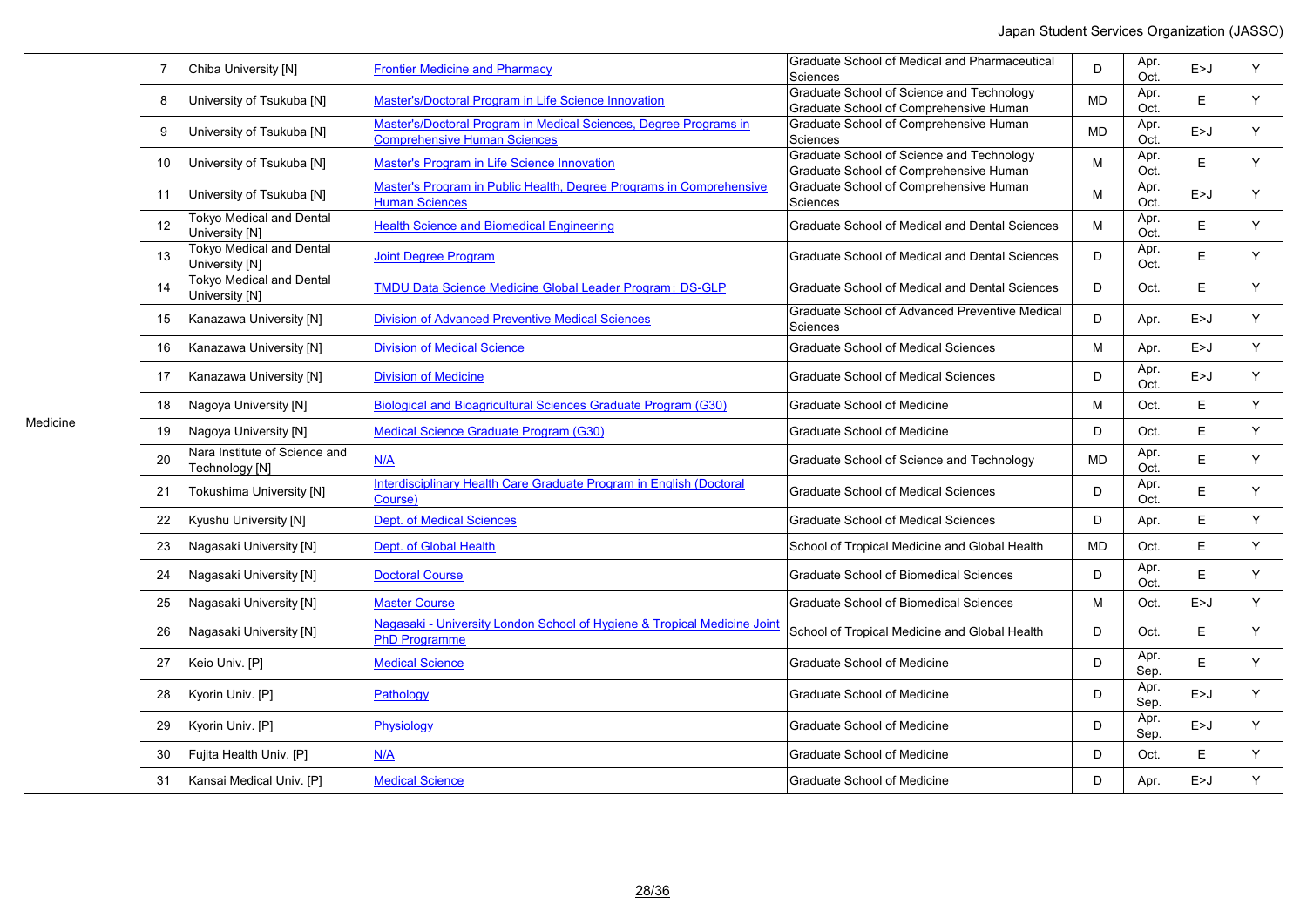|                                | 32 | <b>Tokyo Medical and Dental</b><br>University [N]          | <b>Health Science and Biomedical Engineering</b>                               | Graduate School of Medical and Dental Sciences                                      | M         | Apr.<br>Oct. | E     | Y |
|--------------------------------|----|------------------------------------------------------------|--------------------------------------------------------------------------------|-------------------------------------------------------------------------------------|-----------|--------------|-------|---|
|                                | 33 | <b>Tokyo Medical and Dental</b><br>University [N]          | <b>Joint Degree Program</b>                                                    | Graduate School of Medical and Dental Sciences                                      | D         | Aug.         | E.    | Y |
| Dentistry                      | 34 | Tokushima University [N]                                   | Interdisciplinary Health Care Graduate Program in English (Doctoral<br>Course) | <b>Graduate School of Oral Sciences</b>                                             | D         | Apr.<br>Oct. | E     | Y |
|                                | 35 | Kyushu University [N]                                      | N/A                                                                            | <b>Graduate School of Dental Science</b>                                            | D         | Apr.<br>Oct. | E     | Y |
|                                | 36 | Matsumoto Dental Univ. [P]                                 | N/A                                                                            | Doctoral Course Graduate School of Oral Medicine                                    | D         | Apr.<br>Oct. | E>J   | Y |
|                                | 37 | University of Tsukuba [N]                                  | Master's/Doctoral Program in Life Science Innovation                           | Graduate School of Science and Technology<br>Graduate School of Comprehensive Human | <b>MD</b> | Apr.<br>Oct. | E     | Y |
|                                | 38 | Kanazawa University [N]                                    | <b>Division of Pharmaceutical Sciences</b>                                     | <b>Graduate School of Medical Sciences</b>                                          | D         | Apr.<br>Oct. | E.    | Y |
|                                | 39 | Kanazawa University [N]                                    | <b>Division of Pharmacy</b>                                                    | <b>Graduate School of Medical Sciences</b>                                          | D         | Apr.<br>Oct. | E     | Y |
|                                | 40 | Nara Institute of Science and<br>Technology [N]            | N/A                                                                            | Graduate School of Science and Technology                                           | <b>MD</b> | Apr.<br>Oct. | E.    | Y |
|                                | 41 | Okayama University [N]                                     | <b>Division of Pharmaceutical Sciences</b>                                     | Graduate School of Medicine, Dentistry and<br><b>Pharmaceutical Sciences</b>        | D         | Apr.         | E > J | Y |
|                                | 42 | Tokushima University [N]                                   | Interdisciplinary Health Care Graduate Program in English (Doctoral<br>Course) | <b>Graduate School of Pharmaceutical Sciences</b>                                   | D         | Apr.<br>Oct. | E.    | Y |
| Pharmaceutical<br>Science      | 43 | Kyushu University [N]                                      | <b>Dept. of Medicinal Sciences</b>                                             | <b>Graduate School of Pharmaceutical Sciences</b>                                   | <b>MD</b> | Apr.<br>Oct. | E.    | Y |
|                                | 44 | Nagasaki University [N]                                    | <b>Doctoral Course</b>                                                         | <b>Graduate School of Biomedical Sciences</b>                                       | D         | Oct.         | E     | Y |
|                                | 45 | Nagasaki University [N]                                    | <b>Pharmaceutical Sciences</b>                                                 | <b>Graduate School of Biomedical Sciences</b>                                       | M         | Oct.         | E     | Y |
|                                | 46 | <b>Tohoku Medical and</b><br>Pharmaceutical Univ. [P]      | N/A                                                                            |                                                                                     | <b>MD</b> | Apr.         | E>J   | Y |
|                                | 47 | Niigata Univ. of Pharmacy and<br>Applied Life Sciences [P] | Doctoral course                                                                | Faculty of Pharmacy                                                                 | D         | Apr.         | E > J | Y |
|                                | 48 | Kyoto Pharmaceutical Univ. [P]                             | <b>Course of Pharmaceutical Sciences</b>                                       | <b>Graduate School of Pharmaceutical Sciences</b>                                   | <b>MD</b> | Apr.<br>Oct. | E     | Y |
|                                | 49 | Kyoto Pharmaceutical Univ. [P]                             | <b>Course of Pharmacy</b>                                                      | Graduate School of Pharmaceutical Sciences                                          | D         | Apr.<br>Oct. | Е     | Y |
|                                | 50 | Chiba University [N]                                       | <b>Nursing</b>                                                                 | <b>Graduate School of Nursing</b>                                                   | <b>MD</b> | Oct.         | E     | Y |
|                                | 51 | Okayama University [N]                                     | <b>Health Sciences</b>                                                         | <b>Graduate School of Health Sciences</b>                                           | D         | Apr.         | E > J | Y |
| Nursing                        | 52 | Kyushu University [N]                                      | <b>Dept. of Health Sciences</b>                                                | <b>Graduate School of Medical Sciences</b>                                          | <b>MD</b> | Oct.         | E > J | Y |
|                                | 53 | University of the Ryukyus [N]                              | <b>Health Sciences</b>                                                         | <b>Graduate School of Health Sciences</b>                                           | <b>MD</b> | Oct.         | E     | Y |
|                                | 54 | St. Luke's International Univ. [P] N/A                     |                                                                                | Graduate School of Nursing Science                                                  | <b>MD</b> | Apr.<br>Oct. | E>J   | Y |
| Hygienic and Health            | 55 | Hokkaido University [N]                                    | <b>Biomedical Science and Engineering</b>                                      | Graduate School of Biomedical Science and<br>Engineering                            | D         | Oct.         | E.    | Y |
| Sciences · Sanitary<br>Science | 56 | Hokkaido University [N]                                    | <b>Biomedical Science and Engineering</b>                                      | Graduate School of Biomedical Science and<br>Engineering                            | M         | Oct.         | E > J | Y |
|                                | 57 | Tohoku University [N]                                      | Dept. of Medical Sciences/Dept. School of Public Health                        | Graduate School of Medicine                                                         | M         | Apr.<br>Oct  | E     | Y |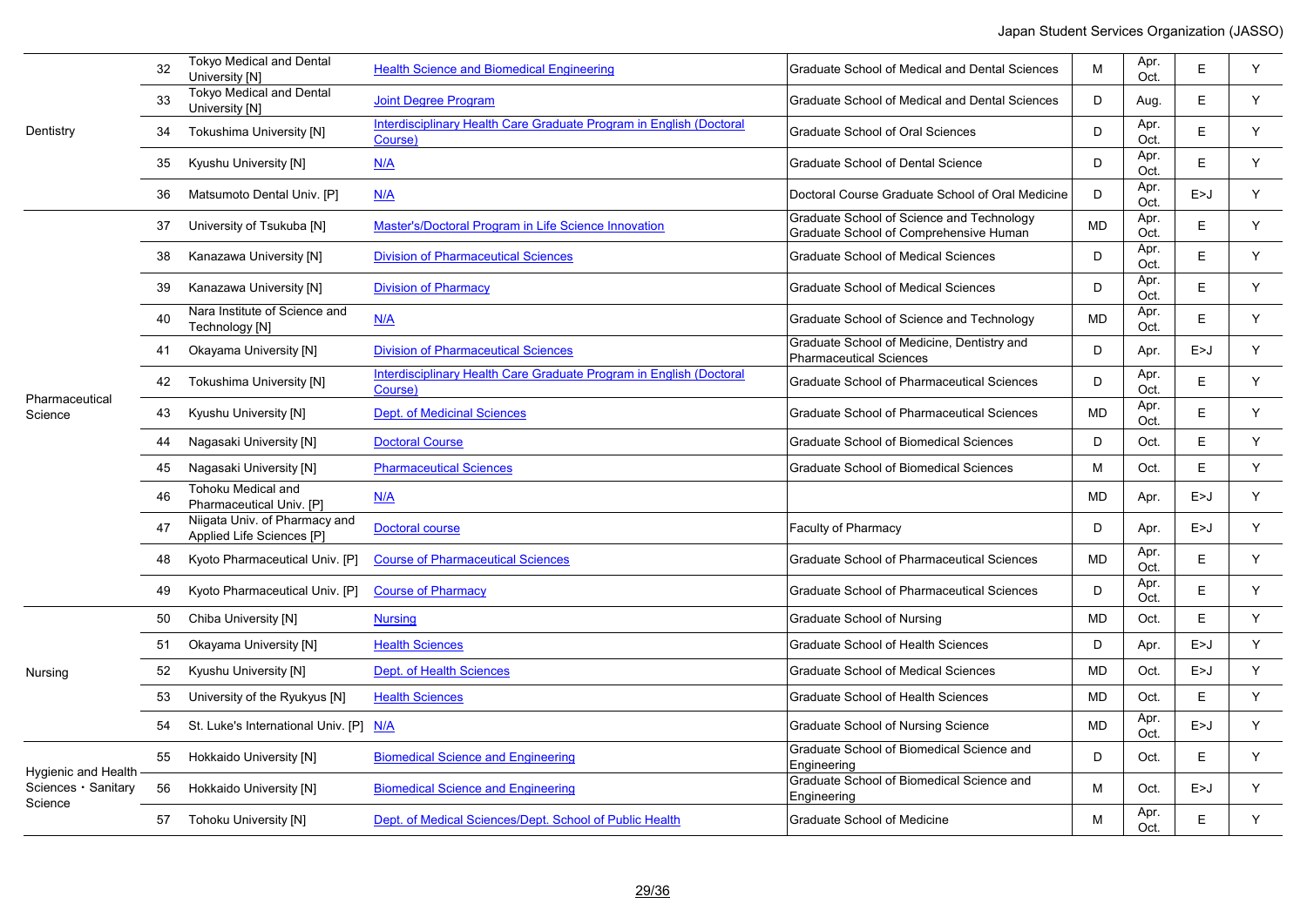|                           |                | The University of Tokyo [N]          | Dept. of International Health                                                                                                                                                                                                                  | <b>Graduate School of Medicine</b>                   | <b>MD</b> | Apr.<br>Sep. | E     | Y |
|---------------------------|----------------|--------------------------------------|------------------------------------------------------------------------------------------------------------------------------------------------------------------------------------------------------------------------------------------------|------------------------------------------------------|-----------|--------------|-------|---|
|                           | 59             | Kobe University [N]                  | Dept. of Regional Cooperation Policy Studies                                                                                                                                                                                                   | Graduate School of int'l Cooperation Studies         | <b>MD</b> | Oct.         | E     | Y |
|                           | 60             | Okayama University [N]               | <b>Environmental Science</b>                                                                                                                                                                                                                   | Graduate School of Environmental and Life<br>Science | D         | Apr.<br>Oct. | E > J | Y |
|                           | 61             | <b>Okayama University [N]</b>        | <b>Health Sciences</b>                                                                                                                                                                                                                         | <b>Graduate School of Health Sciences</b>            | D         | Apr.         | E > J | Y |
| Hygienic and Health       | 62             | <b>Tokushima University [N]</b>      | Interdisciplinary Health Care Graduate Program in English (Doctoral<br>Course)                                                                                                                                                                 | <b>Graduate School of Health Sciences</b>            | D         | Apr.         | E     | Y |
| Sciences · Sanitary       | 63             | Kyushu University [N]                | <b>Dept. of Health Sciences</b>                                                                                                                                                                                                                | <b>Graduate School of Medical Sciences</b>           | <b>MD</b> | Oct.         | E > J | Y |
| Science                   | 64             | Nagasaki University [N]              | Dept. of Global Health                                                                                                                                                                                                                         | School of Tropical Medicine and Global Health        | <b>MD</b> | Oct.         | E     | Y |
|                           | 65             | Nagasaki University [N]              | Nagasaki - University London School of Hygiene & Tropical Medicine Joint<br><b>PhD Programme</b>                                                                                                                                               | School of Tropical Medicine and Global Health        | D         | Oct.         | E     | Y |
|                           | 66             | University of the Ryukyus [N]        | <b>Health Sciences</b>                                                                                                                                                                                                                         | <b>Graduate School of Health Sciences</b>            | D         | Oct.         | E     | Y |
|                           | 67             | St. Luke's International Univ. [P]   | N/A                                                                                                                                                                                                                                            | Graduate School of Public Health                     | <b>PD</b> | Apr.         | E     | Y |
|                           | 68             | Ritsumeikan Asia Pacific Univ.<br>[P | Master's/Doctoral Program in Asia Pacific Studies                                                                                                                                                                                              | Graduate School of Asia Pacific Studies              | <b>MD</b> | Apr.<br>Sep. | E     | Y |
| <b>Nutrition Sciences</b> | 69             | Tokushima University [N]             | Interdisciplinary Health Care Graduate Program in English (Doctoral<br>Course)                                                                                                                                                                 | Graduate School of Nutrition and Bioscience          | D         | Apr.<br>Oct. | E     | Y |
|                           | 70             | Ehime University [N]                 | Special Course for International Students from Asia, Africa, and the Pacific<br><b>Rim</b>                                                                                                                                                     | <b>Graduate School of Agriculture</b>                | м         | Sep.         | E.    | Y |
| 8 : Home Economics        |                |                                      |                                                                                                                                                                                                                                                |                                                      |           |              |       |   |
| 9 : Arts                  |                |                                      |                                                                                                                                                                                                                                                |                                                      |           |              |       |   |
| Fine Arts                 | 1              | Tokyo University of the Arts [N]     | <b>Global Art Practice</b>                                                                                                                                                                                                                     | <b>Graduate School of Fine Arts</b>                  | M         | Apr.         | E>J   | Y |
| Design                    | 2              | Kyushu University [N]                | <b>Human Science International Course</b>                                                                                                                                                                                                      | Graduate School of Design                            | D         | Apr.<br>Oct. | E     | Y |
|                           | 3              | Tokyo Metropolitan Univ. [L]         | Dept. of Industrial Art                                                                                                                                                                                                                        | Graduate school of Systems design                    | D         | Apr.<br>Oct. | E     | Υ |
|                           |                |                                      | 10 : Mixed Category Comprehensive Science [Comprehensive Science, International Culture, International Relations]                                                                                                                              |                                                      |           |              |       |   |
|                           | 1              | The University of Tokyo [N]          | <b>International Program on Environmental Sciences</b>                                                                                                                                                                                         | College of Arts and Sciences                         | B         | Sep.         | E.    | Y |
|                           | $\overline{2}$ | The University of Tokyo [N]          | International Program on Japan in East Asia                                                                                                                                                                                                    | College of Arts and Sciences                         | B         | Sep.         | E     | Y |
|                           |                |                                      |                                                                                                                                                                                                                                                |                                                      |           |              |       |   |
|                           | 3              | Akita International Univ. [L]        | English for Academic Purposes Program, Basic Education, Global<br>Business Program, Global Studies Program, Teacher's License Program,<br>Japanese Language Education Program, Japan Studies Center (Formerly<br><b>Japan Studies Program)</b> | int'l Liberal Arts                                   | B         | Apr.<br>Sep. | E     | Y |
| Liberal Arts              | 4              | Yamanashi Gakuin Univ. [P]           | Dept. of International Liberal Arts                                                                                                                                                                                                            | int'l College of Liberal Arts / iCLA                 | B         | Apr.<br>Sep. | E     | Y |
|                           | 5              | Sophia Univ. [P]                     | Dept. of Liberal Arts                                                                                                                                                                                                                          | <b>Faculty of Liberal Arts</b>                       | B         | Apr.<br>Sep. | E     | Y |
|                           | 6              | Hosei Univ. [P]                      | Dept. of Global and Interdisciplinary Studies                                                                                                                                                                                                  | Faculty of Global and Interdisciplinary Studies      | B         | Apr.<br>Sep. | E     | Υ |
|                           |                | Waseda Univ. [P]                     | N/A                                                                                                                                                                                                                                            | School of int'l Liberal Studies                      | B         | Apr.<br>Sep. | E     | Y |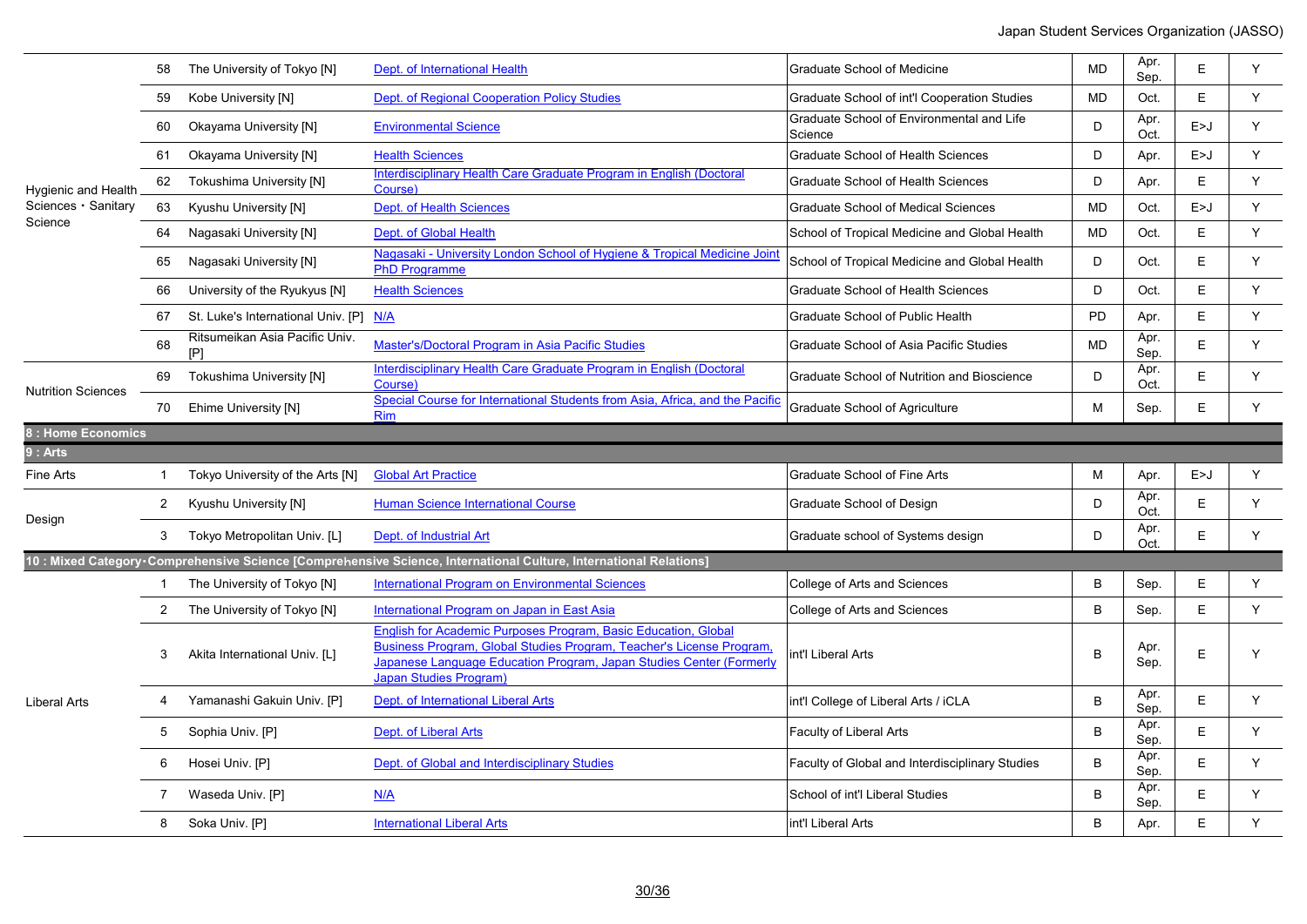|                           | 9  | Chukyo Univ. [P]                                | <b>Global Liberal Studies</b>                                                                                                                                                                                                       | <b>Global Studies</b>                                               | B         | Apr.         | E > J | Y |
|---------------------------|----|-------------------------------------------------|-------------------------------------------------------------------------------------------------------------------------------------------------------------------------------------------------------------------------------------|---------------------------------------------------------------------|-----------|--------------|-------|---|
|                           | 10 | Doshisha Univ. [P]                              | N/A                                                                                                                                                                                                                                 | The Institute for the Liberal Arts                                  | B         | Apr.<br>Sep. | E.    | Y |
| Liberal Arts              |    | 11 Ritsumeikan Univ. [P]                        | N/A                                                                                                                                                                                                                                 | College of Global Liberal Arts                                      | B         | Apr.<br>Sep. | E     | Y |
|                           | 12 | Miyazaki International College<br>$[$ P         | <b>Faculty of Comparative Culture</b>                                                                                                                                                                                               | School of int'l Liberal Arts                                        | B         | Apr.<br>Oct. | E     | Υ |
|                           | 13 | Nara Institute of Science and<br>Technology [N] | N/A                                                                                                                                                                                                                                 | Graduate School of Science and Technology                           | <b>MD</b> | Apr.<br>Oct. | E     | Y |
|                           | 14 | Hiroshima University [N]                        | Dept. of Integrated Global Studies (On Campus Entrance Interview<br><b>Examination for International and Japanese Applicants in November)</b>                                                                                       | School of Integrated Arts and Sciences                              | B         | Apr.         | E     | Y |
|                           | 15 | Hiroshima University [N]                        | Dept. of Integrated Global Studies (On Campus Entrance Interview<br>Examination for International Applicants in February)(Type A)                                                                                                   | School of Integrated Arts and Sciences                              | B         | Apr.         | Е     | Y |
| Comprehensive<br>Sciences | 16 | Hiroshima University [N]                        | Dept. of Integrated Global Studies (Overseas Entrance Interview<br><b>Examination for International Applicants in July)</b>                                                                                                         | School of Integrated Arts and Sciences                              | B         | Apr.         | E.    | Y |
|                           |    | 17 Hiroshima University [N]                     | Transdisciplinary Science and Engineering Program (Environmental and<br><b>Natural Sciences)</b>                                                                                                                                    | Graduate School of Advanced Science and<br>Engineering              | MD        | Apr.<br>Oct. | E     | Y |
|                           | 18 | Keio Univ. [P]                                  | International Graduate Programs On Advanced Science and Technology                                                                                                                                                                  | Graduate School of Science and Technology                           | <b>MD</b> | Apr.<br>Sep. | E     | Y |
|                           | 19 | Ritsumeikan Univ. [P]                           | <b>Community and Regional Policy Studies Major</b>                                                                                                                                                                                  | College of Policy Science                                           | B         | Sep.         | E     | Y |
| <b>Human Sciences</b>     | 20 | Osaka University [N]                            | <b>Human Sciences</b>                                                                                                                                                                                                               | School of Human Sciences                                            | B         | Oct.         | E     | Y |
|                           | 21 | Niigata University [N]                          | <b>Master's Program of Society of Law and Politics</b><br>Master's Program of Co-operativism in Legal, Economic and Social Affairs                                                                                                  | Graduate School of Modern Society and Culture                       | M         | Apr.<br>Oct. | E>J   | Y |
|                           | 22 | The University of Tokyo [N]                     | <b>Graduate Program on Global Society</b>                                                                                                                                                                                           | Graduate School of Arts and Sciences                                | MD        | Sep.         | E     | Y |
|                           | 23 | Kanazawa University [N]                         | <b>Division of International Studies</b>                                                                                                                                                                                            | Graduate School of Human and Socio-<br><b>Environmental Studies</b> | м         | Oct.         | E     | Y |
|                           | 24 | Kanazawa University [N]                         | <b>Division of International Studies</b>                                                                                                                                                                                            | Graduate School of Human and Socio-<br><b>Environmental Studies</b> | М         | Apr.         | E > J | Y |
|                           | 25 | Nagoya University [N]                           | <b>International Development and Cooperation Study</b>                                                                                                                                                                              | int'l Development                                                   | MD        | Apr.<br>Oct. | E     | Y |
|                           | 26 | Kobe University [N]                             | Dept. of Economic Development and Policies                                                                                                                                                                                          | Graduate School of int'l Cooperation Studies                        | MD        | Oct.         | E     | Y |
| International             | 27 | Kobe University [N]                             | Dept. of International Cooperation Policy Studies                                                                                                                                                                                   | Graduate School of int'l Cooperation Studies                        | MD        | Oct.         | E     | Y |
| Relations                 | 28 | Kobe University [N]                             | <b>Dept. of Regional Cooperation Policy Studies</b>                                                                                                                                                                                 | Graduate School of int'l Cooperation Studies                        | <b>MD</b> | Oct.         | Е     | Y |
|                           | 29 | Hiroshima University [N]                        | (Division of Humanities and Social Sciences)<br>·International Peace and Co-existence Program<br>·International Economic Development Program<br>(Division of Educational Sciences)<br>. International Education Development Program | Graduate School of Humanities and Social<br>Sciences                | <b>MD</b> | Apr.<br>Oct. | E>J   | Y |
|                           | 30 | Hiroshima University [N]                        | <b>Transdisciplinary Science and Engineering Program (Development</b><br>Science)                                                                                                                                                   | Graduate School of Advanced Science and<br>Engineering              | <b>MD</b> | Apr.<br>Oct. | E     | Y |
|                           | 31 | Univ. of Niigata Prefecture [L]                 | Dept. of International Studies and Regional Development                                                                                                                                                                             | Graduate School of int'l Studies and Regional<br>Development        | M         | Apr.<br>Oct. | E > J | Y |
|                           | 32 | Tokyo International Univ. [P]                   | <b>English Track Master's Degree</b>                                                                                                                                                                                                | Graduate School of int'l Relations                                  | Μ         | Apr.<br>Sep. | E     | Y |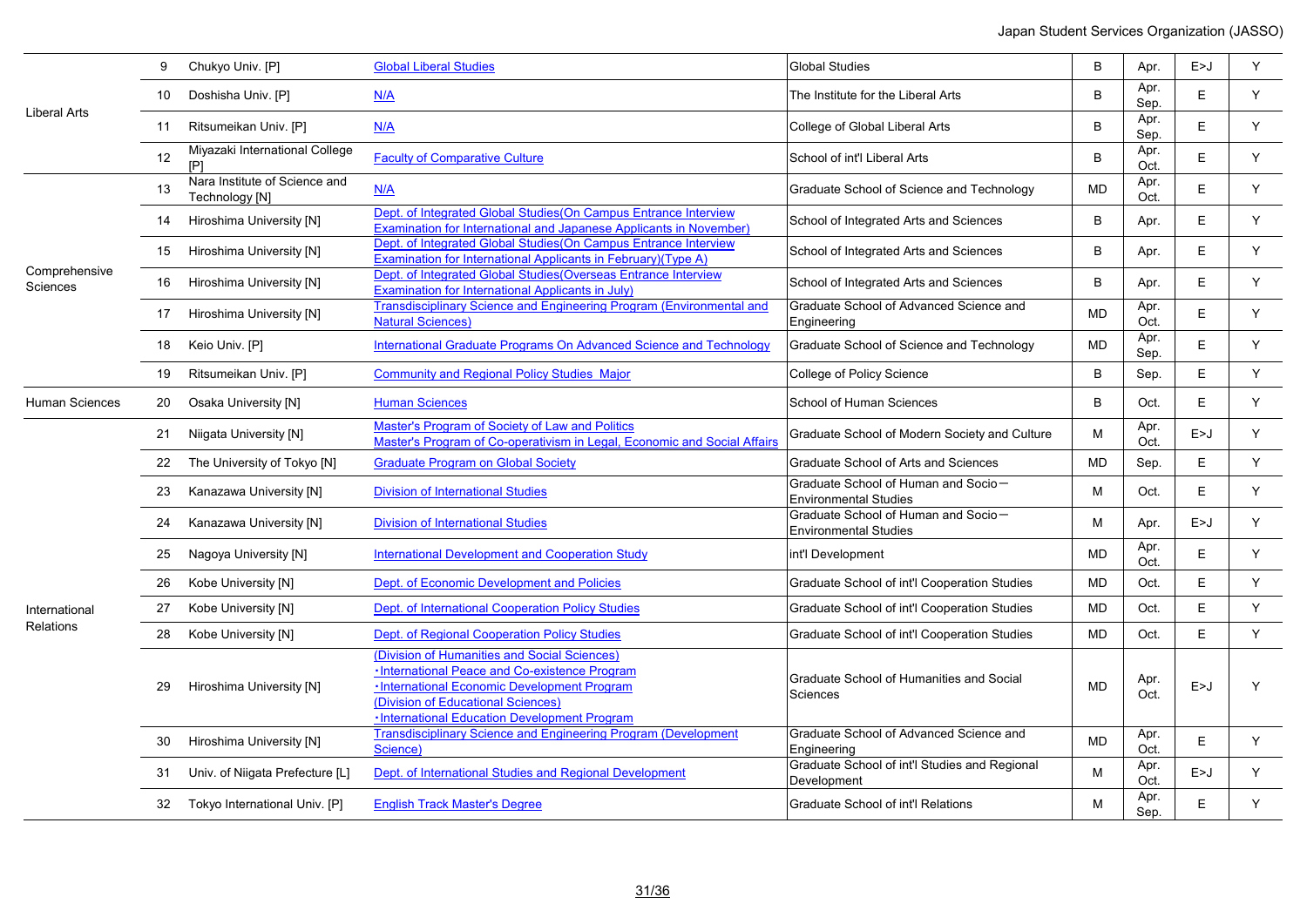|                                  | 33 | Tokyo International Univ. [P]                             | <b>English Track Program International Relations</b>                                                     | School of int'l Relations                                                           | B         | Apr.<br>Sep. | E   | Y |
|----------------------------------|----|-----------------------------------------------------------|----------------------------------------------------------------------------------------------------------|-------------------------------------------------------------------------------------|-----------|--------------|-----|---|
|                                  | 34 | International Univ. of Japan [P]                          | <b>International Relations Cluster</b>                                                                   | Graduate School Of int'l Relations                                                  | D         | Sep.         | Е   | Y |
|                                  | 35 | International Univ. of Japan [P]                          | <b>International Relations Program</b>                                                                   | <b>Graduate School Of int'l Relations</b>                                           | M         | Sep.         | E   | Y |
|                                  | 36 | International Univ. of Japan [P]                          | Japan-Global Development Program                                                                         | Graduate School Of int'l Relations                                                  | M         | Sep.         | E   | Y |
|                                  | 37 | International Christian Univ. [P]                         | <b>Public Policy and Social Research Program</b>                                                         | School of Arts and Sciences                                                         | M         | Apr.<br>Sep. | E>J | Y |
|                                  | 38 | Toyo Univ. [P]                                            | <b>Dept. of Global Innovation Studies</b>                                                                | Faculty of Global and Regional Studies                                              | B         | Apr.         | Е   | Y |
|                                  | 39 | Meiji Gakuin Univ. [P]                                    | Dept. of Global and Transcultural Studies                                                                | Faculty of int'l Studies                                                            | B         | Apr.<br>Sep. | E.  | Y |
|                                  | 40 | Waseda Univ. [P]                                          | Master's/Doctoral Program (English-Based Degree Program)                                                 | Graduate School of Asia-Pacific Studies                                             | MD        | Sep.         | E   | Y |
| International<br>Relations       | 41 | Kyoto Univ. of Foreign Studies<br>[P]                     | <b>Department of Global Studies</b>                                                                      | <b>Faculty of Global Engagemnt</b>                                                  | B         | Apr.         | E>J | Y |
|                                  | 42 | Doshisha Univ. [P]                                        | <b>American Studies Cluster</b>                                                                          | <b>Graduate School of Global Studies</b>                                            | D         | Sep.         | E   | Y |
|                                  | 43 | Doshisha Univ. [P]                                        | <b>Global Society Studies Cluster</b>                                                                    | <b>Graduate School of Global Studies</b>                                            | <b>MD</b> | Apr.<br>Sep. | E   | Υ |
|                                  | 44 | Ritsumeikan Univ. [P]                                     | American University-Ritsumeikan University Joint Degree Program                                          | College of int'l Relations                                                          | B         | Apr.         | Е   | Y |
|                                  | 45 | Ritsumeikan Univ. [P]                                     | <b>Global Studies Major</b>                                                                              | College of int'l Relations                                                          | B         | Apr.<br>Sep. | E   | Y |
|                                  | 46 | Kwansei Gakuin Univ. [P]                                  | Dept. of International Studies                                                                           | School of int'l Studies                                                             | B         | Apr.         | E.  | Y |
|                                  | 47 | Osaka Jogakuin Univ. [P]                                  | <b>Peace Studies and Human Rights Studies</b>                                                            | int'l Collaboration and Coexistence in the 21st<br>Century                          | <b>MD</b> | Apr.<br>Sep. | E   | Y |
|                                  | 48 | Ritsumeikan Asia Pacific Univ.<br>[P]                     | Dept. of Asia Pacific Studies                                                                            | College of Asia Pacific Studies                                                     | B         | Apr.<br>Sep. | E.  | Y |
|                                  | 49 | Ritsumeikan Asia Pacific Univ.<br>[P]                     | Master's/Doctoral Program in Asia Pacific Studies                                                        | Graduate School of Asia Pacific Studies                                             | <b>MD</b> | Apr.<br>Sep. | E.  | Y |
| International                    | 50 | Tohoku University [N]                                     | <b>Master's/Doctoral Program</b><br>(Graduate Program in Global Governance and Sustainable Development)  | Graduate School of int'l Cultural Studies                                           | <b>MD</b> | Apr.<br>Oct. | E.  | Y |
| Culture                          | 51 | Meiji Univ. [P]                                           | Dept. of Global Japanese Studies                                                                         | School of Global Japanese Studies                                                   | B         | Apr.<br>Sep. | E   | Y |
|                                  | 52 | University of Tsukuba [N]                                 | Joint Master's Program in International Development and Peace through<br><b>Sport</b>                    | Graduate School of Comprehensive Human<br>Sciences                                  | M         | Apr.         | E   | Y |
| Sports science and               | 53 | University of Tsukuba [N]                                 | Master's Program in Sport and Olympic Studies, Degree Programs in<br><b>Comprehensive Human Sciences</b> | Graduate School of Comprehensive Human<br>Sciences                                  | м         | Oct.         | E   | Y |
| <b>Health Sciences</b>           | 54 | National Institute of Fitness and<br>Sports In Kanoya [N] | Joint Master's Program in International Development and Peace through<br><b>Sport</b>                    | Graduate School of Physical Education                                               | M         | Apr.         | E.  | Y |
|                                  | 55 | Waseda Univ. [P]                                          | <b>English-based Master's/Doctoral Program</b>                                                           | <b>Graduate School of Sport Sciences</b>                                            | <b>MD</b> | Apr.<br>Sep. | E   | Y |
|                                  | 56 | <b>Tohoku University [N]</b>                              | <b>Ecological Developmental Adaptability Life Sciences</b>                                               | <b>Graduate School of Life Sciences</b>                                             | <b>MD</b> | Apr.<br>Oct. | E>J | Y |
| Environmental<br><b>Sciences</b> | 57 | <b>Tohoku University [N]</b>                              | Molecular and Chemical Life Sciences                                                                     | <b>Graduate School of Life Sciences</b>                                             | <b>MD</b> | Apr.<br>Oct. | E>J | Y |
|                                  | 58 | University of Tsukuba [N]                                 | Master's/Doctoral Program in Life Science Innovation                                                     | Graduate School of Science and Technology<br>Graduate School of Comprehensive Human | <b>MD</b> | Apr.<br>Oct. | Е   | Y |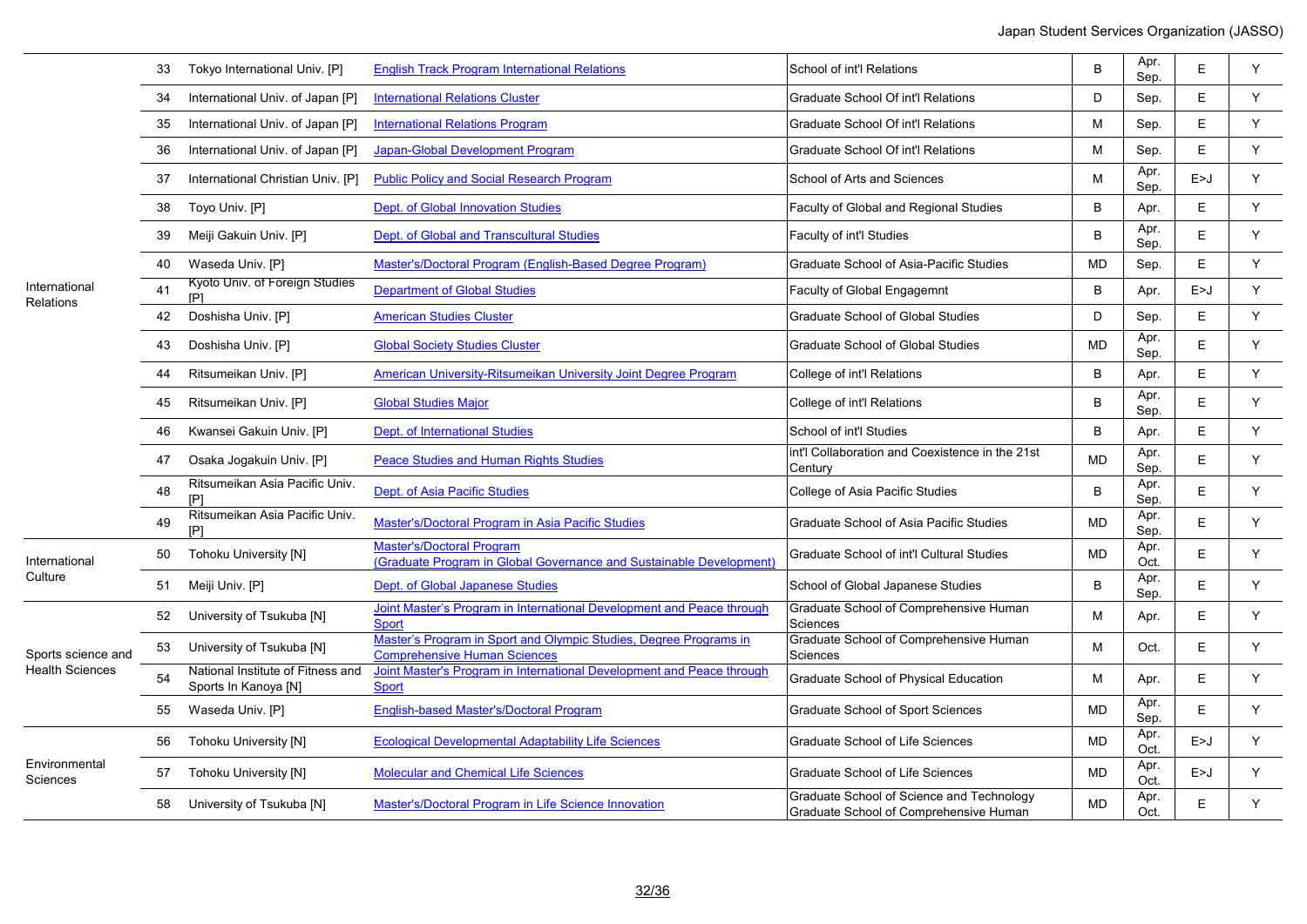|                             |                | The University of Tokyo [N]           | <b>Graduate Program on Environmental Sciences</b>                                                                                                                                   | Graduate School of Arts and Sciences                           | <b>MD</b> | Apr.<br>Sep. | E     | Y |
|-----------------------------|----------------|---------------------------------------|-------------------------------------------------------------------------------------------------------------------------------------------------------------------------------------|----------------------------------------------------------------|-----------|--------------|-------|---|
|                             | 60             | The University of Tokyo [N]           | <b>International Program on Environmental Sciences</b>                                                                                                                              | College of Arts and Sciences                                   | B         | Sep.         | E     | Y |
|                             | 61             | Nagoya University [N]                 | Earth and Environmental Sciences Program (G30)                                                                                                                                      | <b>Graduate School of Environmental Studies</b>                | <b>MD</b> | Oct.         | E     | Y |
|                             | 62             | Shimane University [N]                | <b>Earth Science Course</b>                                                                                                                                                         | Graduate School of Natural Science and<br>Technology           | M         | Apr.<br>Oct. | E     | Y |
|                             | 63             | Okayama University [N]                | <b>Environmental Science</b>                                                                                                                                                        | Graduate School of Environmental and Life<br>Science           | D         | Apr.<br>Oct. | E > J | Y |
|                             | 64             | Ehime University [N]                  | <b>Life Environment Conservation Science</b>                                                                                                                                        | The United Graduate School of Agricultural<br>Sciences         | D         | Apr.<br>Oct. | E > J | Y |
| Environmental<br>Sciences   | 65             | Ehime University [N]                  | The Three-vear Special Doctoral Program for International Students in<br>Tropical and Subtropical Agriculture and Related Sciences, Life<br><b>Environment Conservation Science</b> | The United Graduate School of Agricultural<br>Sciences         | D         | Apr.<br>Oct. | E > J | Y |
|                             | 66             | Kyushu University [N]                 | Dept. of Earth System Science and Technology                                                                                                                                        | Interdisciplinary Graduate School of Engineering<br>Sciences   | D         | Oct.         | E > J | Y |
|                             | 67             | Kyushu University [N]                 | Dept. of Earth System Science and Technology (Global Course)                                                                                                                        | Interdisciplinary Graduate School of Engineering<br>Sciences   | M         | Oct.         | E.    | Y |
|                             | 68             | Kyushu University [N]                 | Dept. of Earth System Science and Technology (Part-Time PhD Program<br>for Working People)                                                                                          | Interdisciplinary Graduate School of Engineering<br>Sciences   | D         | Apr.<br>Oct. | E     | Y |
|                             | 69             | Sophia Univ. [P]                      | Master's Program in Global Environmental Studies                                                                                                                                    | Graduate School of Global Environmental Studies                | D         | Apr.<br>Sep. | E     | Y |
|                             | 70             | Hosei Univ. [P]                       | Dept. of Sustainability Studies                                                                                                                                                     | <b>Faculty of Sustainability Studies</b>                       | B         | Sep.         | E     | Y |
|                             | 71             | Ritsumeikan Asia Pacific Univ.<br>[P] | Dept. of Asia Pacific Studies                                                                                                                                                       | College of Asia Pacific Studies                                | B         | Apr.<br>Sep. | E     | Y |
|                             | 72             | Ritsumeikan Asia Pacific Univ.        | Master's/Doctoral Program in Asia Pacific Studies                                                                                                                                   | Graduate School of Asia Pacific Studies                        | <b>MD</b> | Apr.<br>Sep. | E     | Y |
| Cross-disciplinary<br>Field | 73             | Sophia Univ. [P]                      | Master's/Doctoral Program in Global Studies                                                                                                                                         | <b>Graduate School of Global Studies</b>                       | <b>MD</b> | Apr.<br>Sep. | E     | Y |
| 11 : Others                 |                |                                       |                                                                                                                                                                                     |                                                                |           |              |       |   |
|                             | -1             | Hokkaido University [N]               | <b>Division of Global Food Resources</b>                                                                                                                                            | Graduate School of Global Food Resources                       | <b>MD</b> | Apr.         | E     | Y |
|                             | $\overline{2}$ | Hokkaido University [N]               | <b>Division of Infectious Diseases</b>                                                                                                                                              | Graduate School of Infectious Diseases                         | D         | Apr.<br>Oct. | E     | Y |
|                             | 3              | Hokkaido University [N]               | N/A                                                                                                                                                                                 | Integrated Science Program                                     | В         | Oct.         | E > J | Y |
|                             | 4              | <b>Tohoku University [N]</b>          | Doctoral Program (International Environmental Leadership Program)                                                                                                                   | Graduate School of Environmental Studies                       | D         | Oct.         | E     | Y |
|                             | 5              | Tohoku University [N]                 | International Environmental Leadership Program                                                                                                                                      | <b>Graduate School of Environmental Studies</b>                | M         | Oct.         | E.    | Y |
| Other                       | 6              | Akita University [N]                  | Dept. of Integrated Engineering Science                                                                                                                                             | Graduate School of Engineering Science                         | D         | Apr.<br>Oct. | E     | Y |
|                             | 7              | <b>Fukushima University [N]</b>       | <b>Enviromental Radioactivity</b>                                                                                                                                                   | Graduate School of Symbiotic Systems Science<br>and Technology | M         | Apr.         | E > J | Y |
|                             | 8              | Ibaraki University [N]                | <b>Major in Agricultural Science</b>                                                                                                                                                | Graduate School of Agriculture                                 | м         | Oct.         | E     | Y |
|                             | 9              | Saitama University [N]                | International Graduate Program on Environmental Science                                                                                                                             | Graduate School of Science and Engineering                     | D         | Apr.<br>Oct. | E     | Y |
|                             | 10             | Yokohama National University<br>[N]   | <b>YOKOHAMA Creative-City Studies Program</b>                                                                                                                                       | College of Urban Sciences                                      | B         | Oct.         | E.    | Y |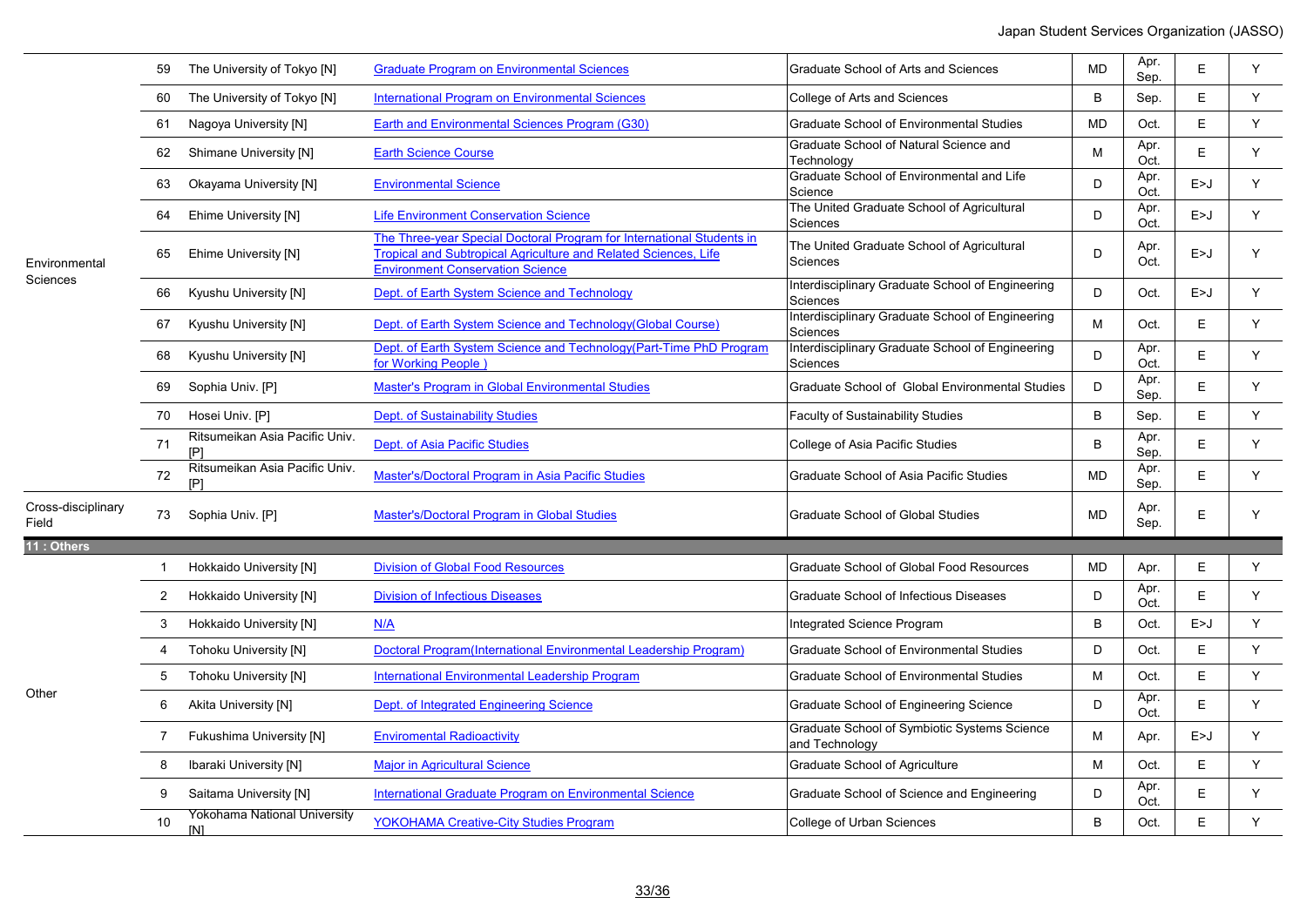| 11              | University of Tsukuba [N]                                     | Bachelor's Program in Interdisciplinary Engineering                                                                                                                | School of Science and Engineering                                                      | B         | Sep.         | E     | Y           |
|-----------------|---------------------------------------------------------------|--------------------------------------------------------------------------------------------------------------------------------------------------------------------|----------------------------------------------------------------------------------------|-----------|--------------|-------|-------------|
| 12 <sup>°</sup> | University of Tsukuba [N]                                     | <b>Bachelor's Program in Global Issues</b>                                                                                                                         | School of Integrative and Global Majors                                                | B         | Oct.         | E     | $\mathsf Y$ |
| 13              | University of Tsukuba [N]                                     | <b>College of Agro-Biological Resource Sciences</b>                                                                                                                | School of Life and Environmental Sciences                                              | B         | Sep.         | E     | Y           |
| 14              | University of Tsukuba [N]                                     | <b>College of Biological Sciences</b>                                                                                                                              | School of Life and Environmental Sciences                                              | B         | Sep.         | E     | Y           |
| 15              | University of Tsukuba [N]                                     | <b>College of Geoscience</b>                                                                                                                                       | School of Life and Environmental Sciences                                              | B         | Sep.         | E     | Y           |
| 16              | University of Tsukuba [N]                                     | <b>College of International Studies</b>                                                                                                                            | School of Social and int'l Studies                                                     | B         | Sep.         | E     | Y           |
| 17              | University of Tsukuba [N]                                     | <b>Master's/Doctoral Program in Informatics</b><br>Special Selection of Global Individuals in English, Degree Programs of<br><b>Comprehensive Human Sciences</b>   | Graduate School of Comprehensive Human<br>Sciences                                     | <b>MD</b> | Oct.         | E     | Y           |
| 18              | University of Tsukuba [N]                                     | Master's Program in International Public Policy. Degree Programs in<br><b>Humanities and Social Sciences</b>                                                       | <b>Graduate School of Business Sciences.</b><br><b>Humanities and Social Sciences</b>  | M         | Oct.         | Ε     | Y           |
| 19              | University of Tsukuba [N]                                     | <b>School of Medical Sciences</b>                                                                                                                                  | School of Medicine and Medical Sciences                                                | B         | Sep.         | E     | Y           |
| 20              | The University of Tokyo [N]                                   | Dept. of International Public Policy                                                                                                                               | Graduate School of Public Policy                                                       | D         | Apr.<br>Sep. | Ε     | Y           |
| 21              | The University of Tokyo [N]                                   | Dept. of Systems Innovation                                                                                                                                        | Graduate School of Engineering (Special Graduate<br>Program in Resilience Engineering) | <b>MD</b> | Sep.         | E>J   | Y           |
| 22              | The University of Tokyo [N]                                   | International Master's/Doctoral Degree Program: Information, Technology,<br>and Society in Asia (ITASIA)                                                           | Graduate School of Interdisciplinary Information<br><b>Studies</b>                     | <b>MD</b> | Sep.         | E     | Y           |
| 23              | The University of Tokyo [N]                                   | Master of Public Policy, International Program                                                                                                                     | Graduate School of Public Policy                                                       | P         | Apr.<br>Sep. | E     | Y           |
| 24              |                                                               | Tokyo Institute of Technology [N] Dept. of Mathematical and Computing Science                                                                                      | School of Computing                                                                    | <b>MD</b> | Apr.<br>Sep. | E     | Y           |
| 25              |                                                               | Tokyo Institute of Technology [N] Dept. of Transdisciplinary Science and Engineering                                                                               | School of Environment and Society                                                      | <b>MD</b> | Apr.<br>Sep. | E     | Y           |
| 26              | Tokyo University of Agriculture<br>and Technology [N]         | Department of Electronic and Information Engineering (International<br><b>Specialized Program)</b>                                                                 | Graduate School of Engineering                                                         | D         | Apr.<br>Oct. | E     | Y           |
| 27              | Tokyo University of Agriculture<br>and Technology [N]         | <b>Joint Doctoral Program for Sustainability Research</b>                                                                                                          | Graduate School of Engineering                                                         | D         | Apr.<br>Oct. | E     | Y           |
| 28              | Hitotsubashi University [N]                                   | <b>Global Governance</b>                                                                                                                                           | School of int'l and Public Policy                                                      | P         | Sep.         | Ε     | Y           |
| 29              | National Graduate Institute for<br>Policy Studies (GRIPS) [N] | <b>Dept. of Policy Studies</b>                                                                                                                                     | <b>Graduate School of Policy Studies</b>                                               | MD        | Apr.<br>Oct. | E     | Y           |
| 30              | Kanazawa University [N]                                       | <b>Division of Humanities</b>                                                                                                                                      | Graduate School of Human and Socio-<br><b>Environmental Studies</b>                    | M         | Apr.         | E > J | Y           |
| 31              | Gifu University [N]                                           | <b>Agricultural and Environmental Science</b>                                                                                                                      | Graduate School of Natural Science and<br>Technoloav                                   | M         | Oct.         | E     | Y           |
| 32              | Kyoto University [N]                                          | <b>Advanced Integrated Studies in Human Survivability</b>                                                                                                          | Graduate School of Advanced Integrated Studies<br>in Human Survivability               | D         | Apr.         | E>J   | Y           |
| 33              | Kyoto University [N]                                          | Dept. of Socio-Environmental Energy Science / Dept. of Fundamental<br>Energy / Dept. of Energy Conversion Science                                                  | Graduate School of Energy Science                                                      | M         | Oct.         | E     | Y           |
| 34              | Kyoto University [N]                                          | Dept. of Socio-Environmental Energy Science / Dept. of Fundamental<br><b>Energy / Dept. of Energy Conversion Science</b><br>Dept. of Energy Science and Technology | Graduate School of Energy Science                                                      | D         | Apr.         | Ε     | Y           |
| 35              | Kyoto University [N]                                          | <b>Division of Integrated Life Science</b>                                                                                                                         | <b>Graduate School of Biostudies</b>                                                   | <b>MD</b> | Apr.<br>Oct. | E     | Y           |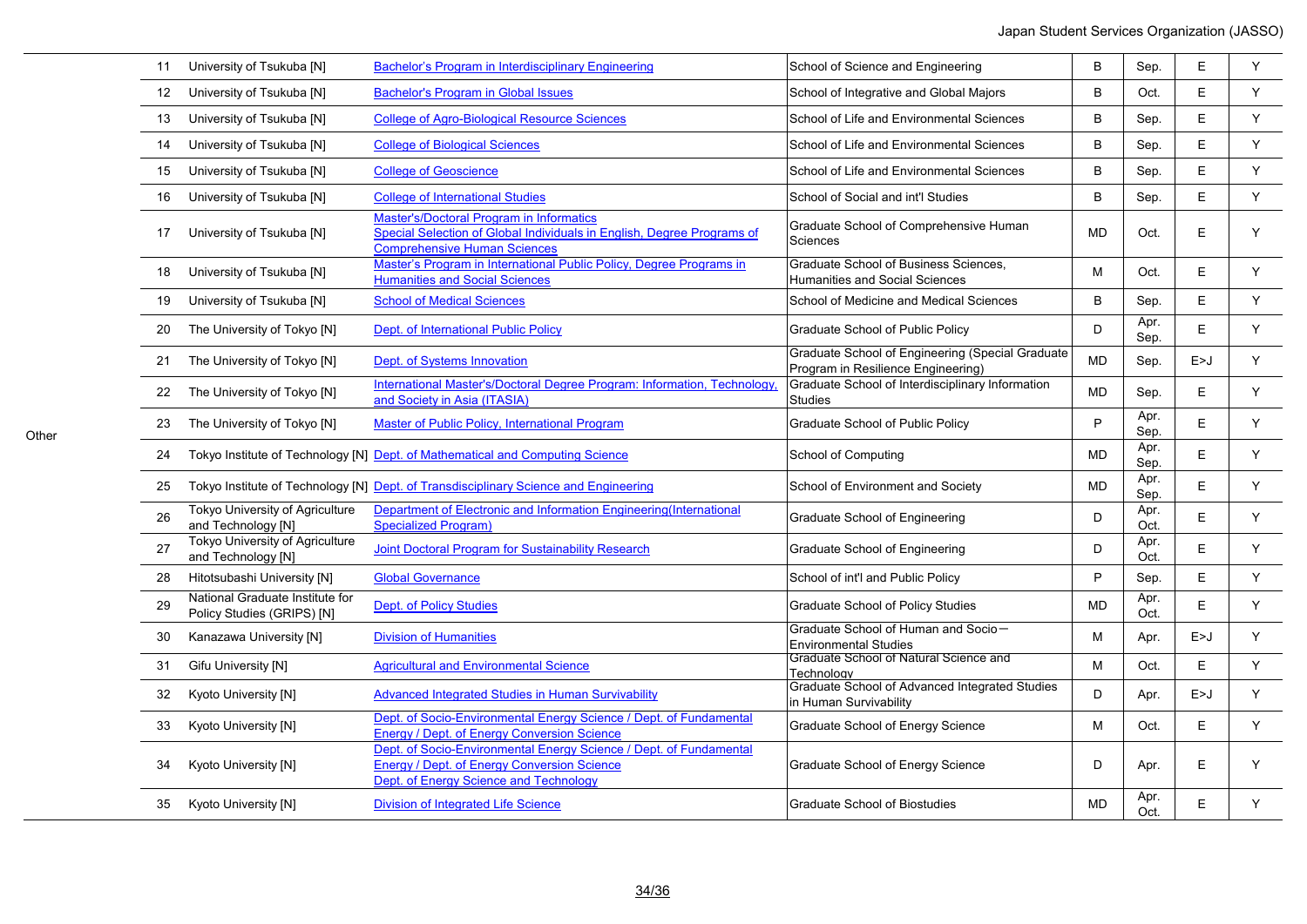| 36 | Kyoto University [N]          | <b>Division of Systemic Life Science</b>                                                                                                                                                                             | <b>Graduate School of Biostudies</b>                                                               | <b>MD</b> | Apr.<br>Oct. | Ε     | Y |
|----|-------------------------------|----------------------------------------------------------------------------------------------------------------------------------------------------------------------------------------------------------------------|----------------------------------------------------------------------------------------------------|-----------|--------------|-------|---|
| 37 | Kyoto University [N]          | <b>Environmental Management</b>                                                                                                                                                                                      | Graduate School of Global Environmental Studies                                                    | <b>MD</b> | Apr.<br>Oct. | E > J | Y |
| 38 | Kyoto University [N]          | Environmental Management (International Environmental Management)                                                                                                                                                    | Graduate School of Global Environmental Studies                                                    | MD        | Apr.<br>Oct. | E     | Y |
| 39 | Kyoto University [N]          | <b>Global Environmental Studies</b>                                                                                                                                                                                  | Graduate School of Global Environmental Studies                                                    | D         | Apr.<br>Oct. | E > J | Y |
| 40 | Kyoto University [N]          | Global Environmental Studies (International Environmental Management)                                                                                                                                                | <b>Graduate School of Global Environmental Studies</b>                                             | D         | Apr.<br>Oct. | E     | Y |
| 41 | <b>Tottori University [N]</b> | <b>Global Dryland Science</b>                                                                                                                                                                                        | The United Graduate School of Agricultural<br>Sciences                                             | D         | Oct.         | Ε     | Y |
| 42 | Hiroshima University [N]      | <b>Cultural Creation Course</b>                                                                                                                                                                                      | Taoyaka Program for creating a flexible, enduring,<br>peaceful society                             | D         | Apr.<br>Oct. | E     | Y |
| 43 | Hiroshima University [N]      | <b>Radiation Disaster Medicine Course</b>                                                                                                                                                                            | Phoenix Leader Education Program (Hiroshima<br>Initiative) for Renaissance from Radiation Disaster | D         | Oct.         | E > J | Y |
|    | Hiroshima University [N]      | <b>Radioactivity Environmental Protection Course</b>                                                                                                                                                                 | Phoenix Leader Education Program (Hiroshima<br>Initiative) for Renaissance from Radiation Disaster | D         | Oct.         | E > J | Y |
| 45 | Hiroshima University [N]      | <b>Social Implementation Course</b>                                                                                                                                                                                  | Taoyaka Program for creating a flexible, enduring,<br>peaceful society                             | D         | Apr.<br>Oct. | E     | Y |
| 46 | Hiroshima University [N]      | <b>Technical Creation Course</b>                                                                                                                                                                                     | Taoyaka Program for creating a flexible, enduring,<br>peaceful society                             | D         | Apr.<br>Oct. | E     | Y |
| 47 | Ehime University [N]          | <b>Special Graduate Course on Advanced Sciences</b>                                                                                                                                                                  | Graduate School of Science and Engineering                                                         | D         | Apr.<br>Sep. | E > J | Y |
| 48 | Kochi University [N]          | <b>Kuroshio Science</b>                                                                                                                                                                                              | Graduate School of Integrated Arts and Sciences                                                    | D         | Apr.<br>Oct. | Ε     | Y |
| 49 | Kyushu University [N]         | Dept. of Integrated Sciences for Global Society                                                                                                                                                                      | Graduate School of Integrated Sciences for Global<br>Society                                       | <b>MD</b> | Apr.<br>Oct. | E     | Y |
| 50 | Kyushu University [N]         | Dept. of Systems Life Sciences                                                                                                                                                                                       | Graduate School of Systems Life Sciences                                                           | <b>MD</b> | Oct.         | E > J | Y |
| 51 | Saga University [N]           | Dept. of Science and Advanced Technology                                                                                                                                                                             | Graduate School of Science and Engineering                                                         | D         | Apr.<br>Oct. | E     | Y |
| 52 | Kumamoto University [N]       | Dep. of Science, Dep. Of Advanced Industrial Science                                                                                                                                                                 | Graduate School of Science and Technology                                                          | <b>MD</b> | Apr.<br>Oct. | E     | Y |
| 53 | Kumamoto University [N]       | Dep. of Science, Dep. of Civil and Environmental Engineering and<br>Architecture, Dep. of Mechanical and Mathematical Engineering, Dep. of<br>Computer Science and Electrical Engineering, Dep. of Materials Science | Graduate School of Science and Technology                                                          | M         | Apr.<br>Oct. | E     | Y |
| 54 | Kagoshima University [N]      | <b>Advanced Therapeutics Course</b>                                                                                                                                                                                  | Graduate School of Medical and Dental Sciences                                                     | D         | Apr.         | E > J | Y |
| 55 | Kagoshima University [N]      | <b>Health Research Course</b>                                                                                                                                                                                        | Graduate School of Medical and Dental Sciences                                                     | D         | Apr.         | E > J | Y |
| 56 | Kagoshima University [N]      | <b>Medical Sciences Course</b>                                                                                                                                                                                       | Graduate School of Medical and Dental Sciences                                                     | M         | Apr.         | E > J | Y |
| 57 | University of the Ryukyus [N] | <b>Interdisciplinary Intelligent Systems Engineering</b>                                                                                                                                                             | Graduate School of Engineering and Science                                                         | D         | Apr.<br>Oct. | E > J | Y |
| 58 | University of the Ryukyus [N] | <b>Marine and Environmental Sciences</b>                                                                                                                                                                             | Graduate School of Engineering and Science                                                         | D         | Apr.<br>Oct. | E     | Y |
| 59 | University of the Ryukyus [N] | <b>Material, Structural and Energy Engineering</b>                                                                                                                                                                   | Graduate School of Engineering and Science                                                         | D         | Apr.<br>Oct. | E > J | Y |
| 60 | Osaka City Univ. [L]          | <b>Biology &amp; Geosciences</b>                                                                                                                                                                                     | Graduate School of Science                                                                         | <b>MD</b> | Apr.<br>Oct. | E     | Y |